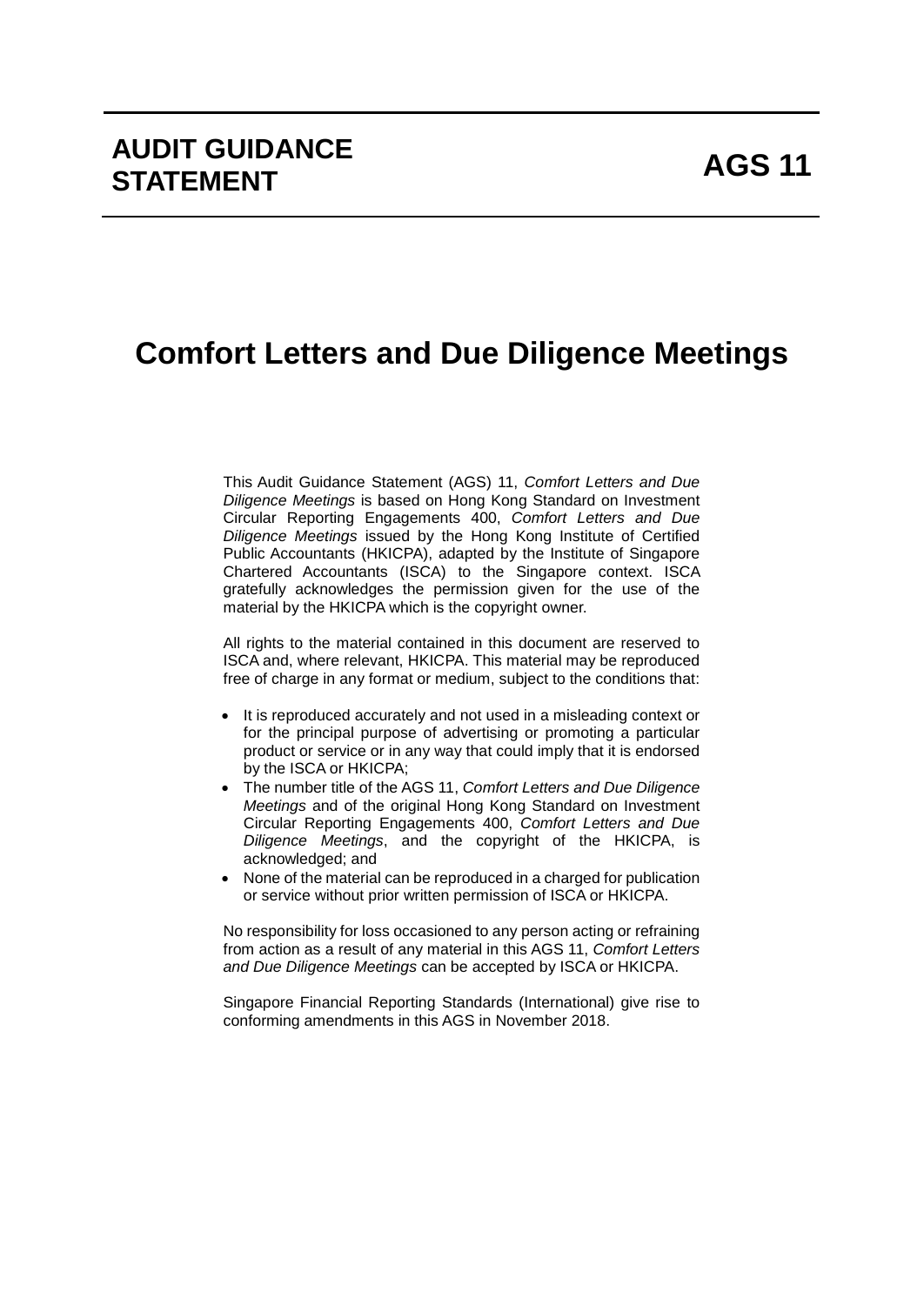# **COMFORT LETTERS AND DUE DILIGENCE MEETINGS**

## **CONTENTS**

|                                                                                                                                  | Paragraph |
|----------------------------------------------------------------------------------------------------------------------------------|-----------|
| Definitions                                                                                                                      |           |
| Introduction and Scope                                                                                                           | $1 - 11$  |
| <b>Comfort Letters</b>                                                                                                           | 12-58     |
| Due Diligence Meetings                                                                                                           | 59-65     |
| Cross-Border and International Offerings                                                                                         | 66        |
| <b>Effective Date</b>                                                                                                            | 67        |
| Appendix 1: Example Arrangement Letter Relating to the Issuance of a Comfort<br>Letter and Taking Part in Due Diligence Meetings |           |
| Appendix 2: Example Comfort Letter                                                                                               |           |
| Appendix 3: Example Bring-down Letter                                                                                            |           |
| Appendix 4: Example Issuer's Representation Letter on Subsequent Changes                                                         |           |
| Appendix 5: Examples of Questions Commonly Asked in Due Diligence Meetings<br>and Comments on the Reporting Auditor's Response   |           |

Audit Guidance Statement (AGS) 11, "Comfort Letters and Due Diligence Meetings" should be read in the context of the Preface to the Singapore Standards on Quality Control, Auditing, Review, Other Assurance, and Related Services.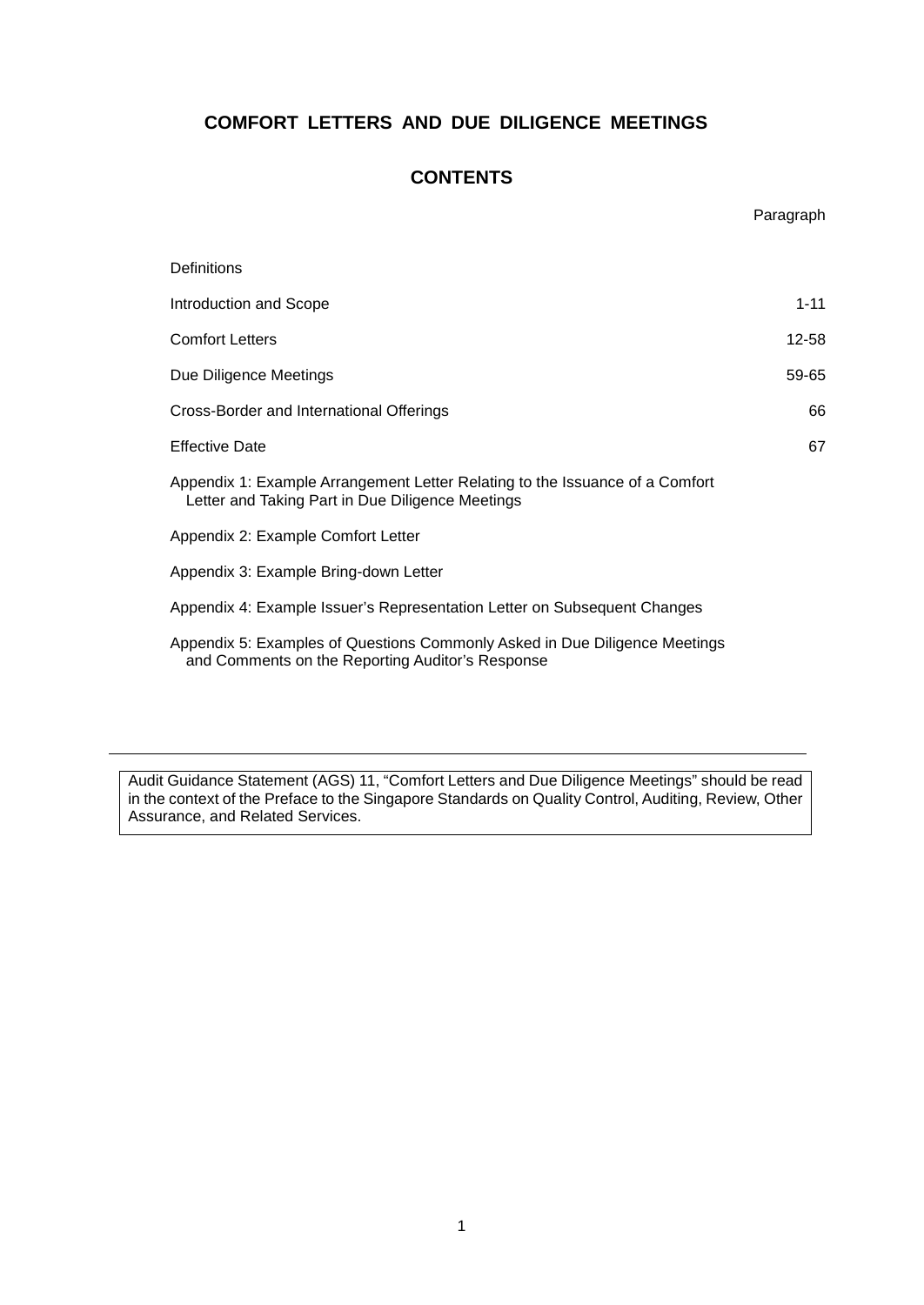# **Comfort Letters and Due Diligence Meetings**

# **Definitions**

*The definitions used in this Statement are:*

| a. | Bring-down letter:          | An abbreviated letter updating the procedures described in a previously<br>issued comfort letter.                                                                                                                                                                                                                                                                                |
|----|-----------------------------|----------------------------------------------------------------------------------------------------------------------------------------------------------------------------------------------------------------------------------------------------------------------------------------------------------------------------------------------------------------------------------|
| b. | Investment circular:        | A document (including a prospectus, offering memorandum, circular to<br>shareholders or similar document, issued by an issuer pursuant to the<br>Listing Rules) relating to listed or unlisted securities on which it is<br>intended that a third party would make an investment decision.                                                                                       |
| c. | <i>Issuer:</i>              | An issuer is any company or other legal person, real estate investment<br>trusts ("REITS") and business trusts, any of whose equity or debt<br>securities are the subject of an application for listing or some of whose<br>equity or debt securities are already listed.                                                                                                        |
| d. | <b>Listing Rules:</b>       | The Mainboard rules and the Catalist rules contained in the Listing<br>Manual of the Singapore Exchange Limited as from time to time<br>amended, modified or supplemented.                                                                                                                                                                                                       |
| е. | Reporting auditor:          | A certified public accountant engaged to prepare public reports and<br>letters for inclusion in, or private letters in connection with, an investment<br>circular. Where the context requires, this term includes auditors where<br>they are carrying out a role in connection with an investment circular,<br>other than that of reporting as auditors on financial statements. |
| f. | Securities:                 | Including but not limited to equity securities and debt securities as<br>defined by the Listing Rules.                                                                                                                                                                                                                                                                           |
| g. | SFA:                        | Securities and Futures Act (Chapter 289).                                                                                                                                                                                                                                                                                                                                        |
| h. | "SGX" or the<br>"Exchange": | Singapore Exchange Limited.                                                                                                                                                                                                                                                                                                                                                      |
| i. | Issue Manager:              | An entity appointed under the Listing Rules by an issuer to sponsor and<br>manage its application for listing on the Mainboard of the Exchange.                                                                                                                                                                                                                                  |
| j. | Sponsor:                    | An entity appointed under the Listing Rules by an issuer to sponsor its<br>application for listing on Catalist.                                                                                                                                                                                                                                                                  |
| к. | ABS:                        | Association of Banks in Singapore.                                                                                                                                                                                                                                                                                                                                               |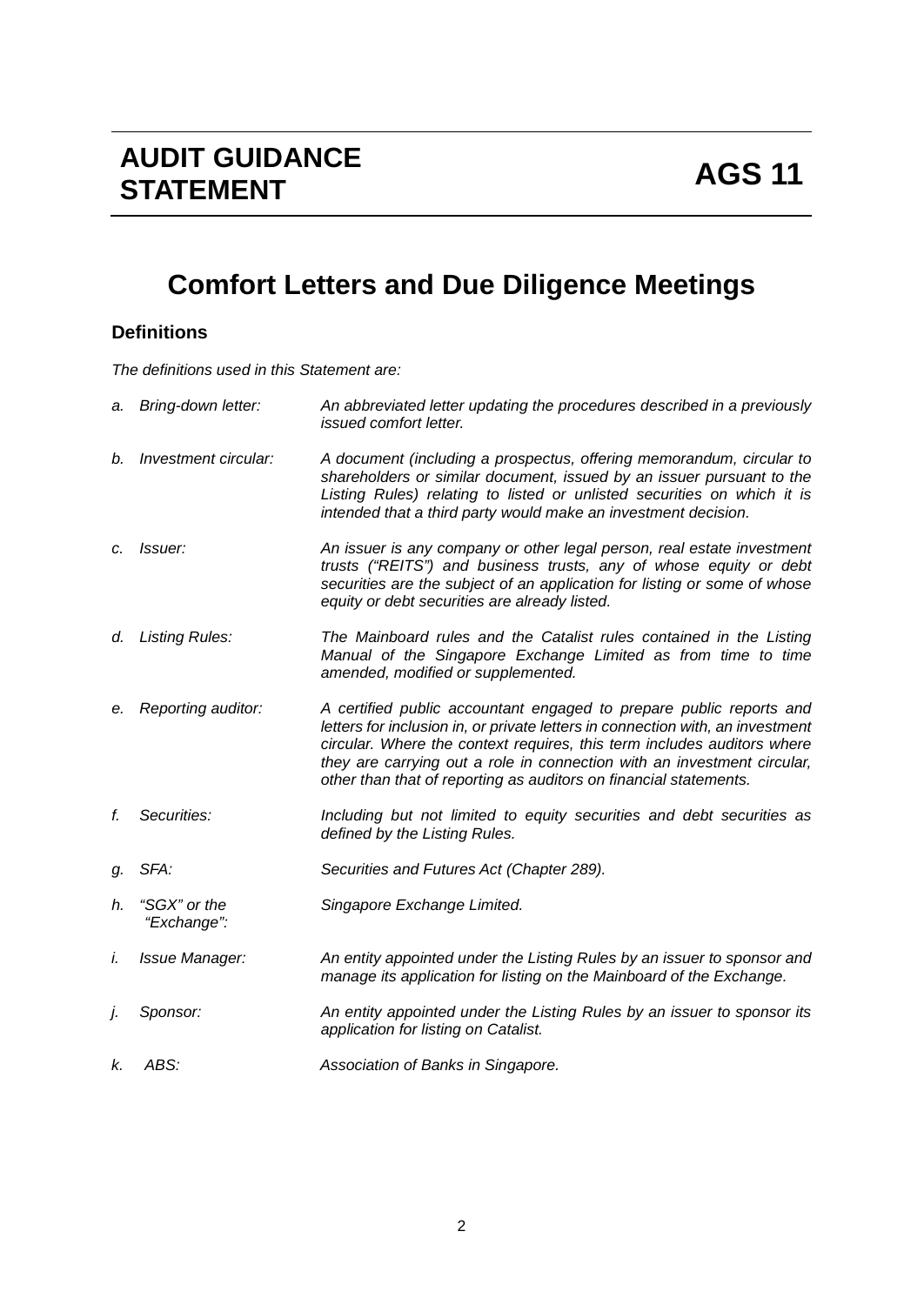## **Introduction and Scope**

1. **Reporting auditors issuing a comfort letter or taking part in a due diligence or verification meeting for an offering of securities in Singapore should follow the guidance of this Statement. Reporting auditors should also comply with the requirements of the "***Code of Professional Conduct and Ethics***" (Code) issued by the Accounting and Corporate Regulatory Authority (ACRA).**

**This Statement is intended to provide guidance to reporting auditors in the context of an offering of securities in Singapore, where issue managers, sponsors, managers and/or underwriters do not require and have not requested reporting auditors to provide limited assurance on subsequent changes in specified financial statement items from the end of the period for which relevant financial statements have been subject to an audit or a review in accordance with Singapore Standards on Auditing or Singapore Standards on Review Engagements.** 

- 2. In connection with the issuance of an investment circular by an issuer, reporting auditors may be requested by issue managers, sponsors, managers and/or underwriters to perform procedures to provide comfort in respect of the integrity of certain information disclosed in the investment circular, or to comment on changes in selected financial statement items subsequent to the latest period reported on in the reporting auditors' report. Ordinarily, reporting auditors are engaged by the issuer to issue a reporting auditors' report to be included in the investment circular. For debt issues, typically historical reports that had been previously issued are included in the investment circular. This Statement focuses on the issuance of a comfort letter and the participation in a due diligence or verification meeting in these circumstances. Less frequently, these procedures may also be requested by issue managers, sponsors, managers and/or underwriters in relation to other investment circulars prepared by issuers that are already listed. This Statement also applies to such letters and due diligence or verification meetings.
- 3. In certain circumstances, reporting auditors may be engaged by issue managers, sponsors, managers and/or underwriters; and/or issuers to undertake a separate engagement to perform procedures other than those described in paragraph 2 above and which are outside the scope of a comfort letter as described by this Statement and illustrated in Appendix 2.
- 4. A due diligence investigation will be undertaken by issue managers, sponsors, managers and/or underwriters to enable them to fulfil their obligations under the Listing Rules and/or the guidelines recommended by the International Capital Markets Association. It is not usually practical for issue managers, sponsors, managers and/or underwriters to carry out such an investigation entirely by themselves, and so they will often ask for professional assistance to provide them with comfort in certain areas outside of the historical financial information. Such assistance may be provided by reporting auditors in the form of a comfort letter and/or agreeing to answer questions at a due diligence or verification meeting. Although the reporting auditors may provide such assistance, the responsibility for the completeness and accuracy of the investment circular, and its compliance with regulatory requirements remains that of the directors of the issuer. There is no SFA requirement or Listing Rules requirement for reporting auditors to provide a comfort letter covered by this Statement to issue managers, sponsors, managers and/or underwriters.
- 5. In providing a comfort letter and/or formulating a response to questions asked by issue managers, sponsors, managers and/or underwriters, reporting auditors should bear in mind four principles underlying this Statement:
	- a. Only the issue managers, sponsors, managers and/or underwriters can determine what is sufficient for a reasonable due diligence investigation in connection with their obligations under the Listing Rules.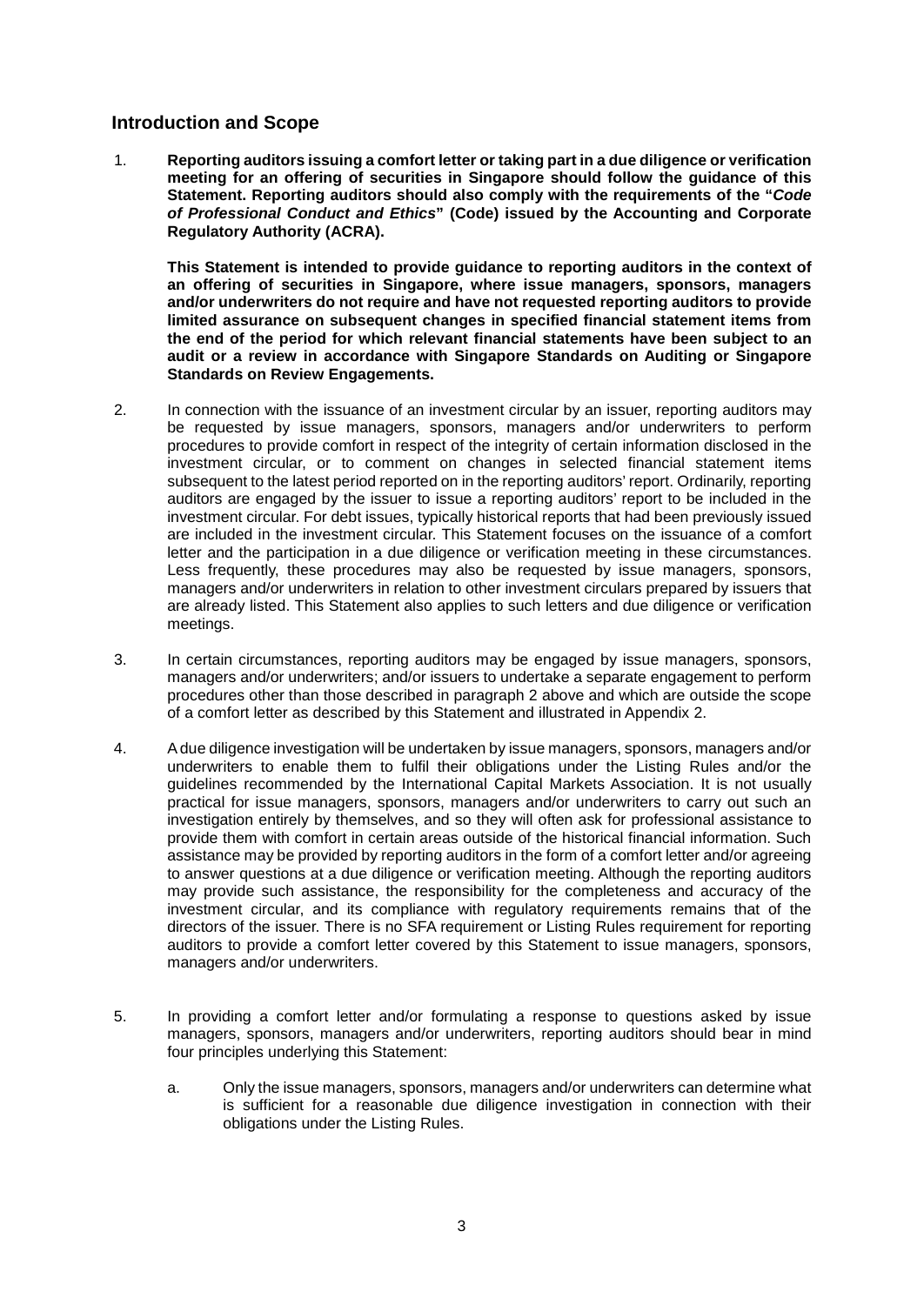- b. The issue managers, sponsors, managers and/or underwriters may wish to rely on any written or oral statement made by reporting auditors to add credibility to the subject matter of the statement; accordingly, any statement needs to be appropriately supported. Issue managers, sponsors, managers and/or underwriters should neither act nor refrain from acting on the basis of oral statements made by reporting auditors unless and until they are confirmed in writing by the reporting auditors. In the absence of such written confirmation, the reporting auditors shall have no liability in contract or in tort (including negligence) for such oral statements, other than for an oral statement known to be false or misleading when made and made with intent to deceive by the reporting auditors.
- c. In order to make a statement that is appropriately supported, reporting auditors need to possess adequate knowledge of the subject matter, and to act with due care and an objective state of mind.
- d. Reporting auditors can properly make a statement only if there is suitable evidence as a basis for reporting on the subject matter.
- 6. By providing a comfort letter or participating in a due diligence or verification meeting, reporting auditors lend credibility to the information on which their comments are made. Hence it is important that the procedures to be undertaken relate only to matters to which their professional competence is relevant, and are performed in accordance with this Statement.
- 7. The scope of work in an engagement under this Statement encompasses procedures in respect of selected financial information and in respect of subsequent changes in historical financial information included in the investment circular. This work should be planned and performed in accordance with this Statement and with reference to the principles in other relevant standards issued by the Institute of Singapore Chartered Accountants ("ISCA"). In respect of selected financial and non-financial information, the reporting auditors report the procedures carried out and the findings obtained. Accordingly, in planning and performing this work the reporting auditors should refer to the principles in Singapore Standard on Related Services ("SSRS") 4400 "Engagements to Perform Agreed-Upon Procedures Regarding Financial Information".
- 8. Only issue managers, sponsors, managers and/or underwriters can determine the information on which comfort is required and the procedures that will provide the required degree of comfort on that information. Consequently, it is important for reporting auditors, the issuer's management; and issue managers, sponsors, managers and/or underwriters to reach an early understanding and agreement as to the requirements of the issue managers, sponsors, managers and/or underwriters, and the procedures the reporting auditors can properly perform. While responsibility for determining the appropriateness and sufficiency of the procedures required for the purposes of the issue managers, sponsors, managers and/or underwriters rests with them, reporting auditors have a professional responsibility not to be associated with information that they believe, or have reason to believe, is false or misleading.
- 9. Reporting auditors, when issuing a comfort letter under this Statement may not issue any additional letters or reports under any other standard to issue managers, sponsors, managers and/or underwriters that contain procedures expressly prohibited by this Statement.
- 10. As explained in paragraphs 2 and 4 above, this Statement relates principally to an arrangement among the issuer; the issue managers, sponsors, managers and/or underwriters; and the reporting auditors in connection with the due diligence responsibilities of the issue managers, sponsors, managers and/or underwriters under the Listing Rules. In certain circumstances, for example for large public offerings, reporting auditors may be requested to include other parties connected with the investment circular as addressees to the comfort letter. The comfort letter will be provided solely in the context of the due diligence procedures undertaken or procured to be undertaken by the addressees.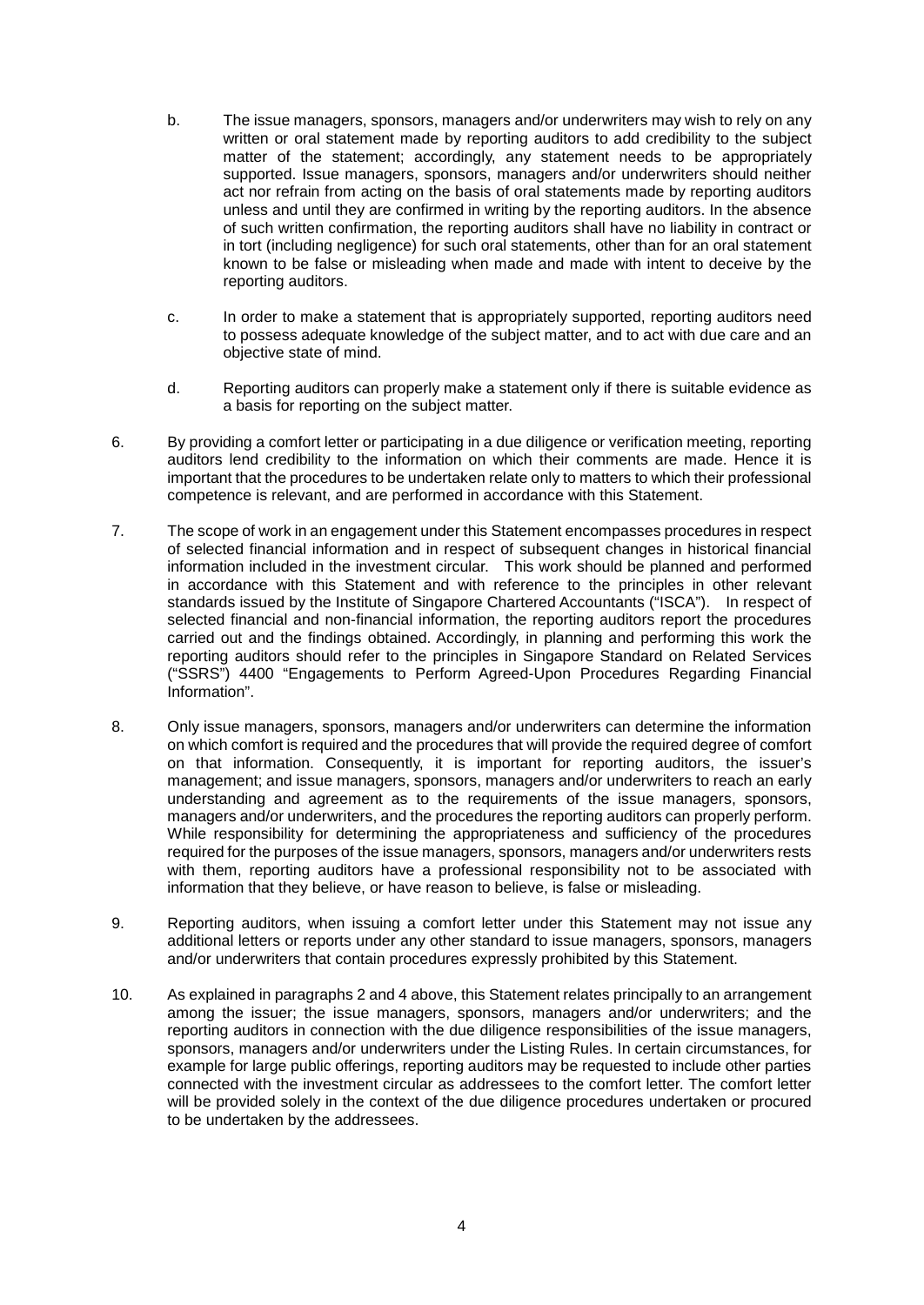11. Independent auditors should also follow the guidance in this Statement when requested to issue a comfort letter or take part in a due diligence or verification meeting with persons fulfilling a similar role to issue managers, sponsors, managers and/or underwriters in connection with an offering of debt securities, collective investment schemes authorised by the Monetary Authority of Singapore (MAS) (such as real estate investment trusts or REITs) and business trusts registered by MAS; and made pursuant to an investment circular. For an offering of debt securities in reliance on Regulation S under the U.S. Securities Act of 1933, as amended ("Regulation S"), an example arrangement letter is included in example 2 of Appendix 1 and an example comfort letter for a Regulation S debt offering is included in example 2 of Appendix 2 to this Statement. The example bring down letter in Appendix 3 may also be used, suitably modified with respect to terms such as "issue managers", "sponsors", "managers" and/or "underwriters" and "prospectus" and details of the offering.

## **Comfort Letters**

## *Purpose of a Comfort Letter*

- 12. A Comfort Letter and the Other Assistance is provided to the Issuer for its information only, and to the issue managers, sponsors, managers and/or underwriters (the "Addressees") solely in the context of the due diligence procedures being undertaken or procured to be undertaken by the Addressees in connection with the offering or sale of the securities [in Singapore pursuant to the Prospectus/outside of the United States under Regulation S pursuant to the Offering Memorandum], for the purpose of establishing or seeking to establish any defence in such context ("Due Diligence Defence") that the Addressees may wish to advance in any actual or potential court or arbitration proceedings, any investigation, hearing or other proceedings by any regulatory body, or any claim or dispute in respect of the [Prospectus/Offering Memorandum] or otherwise in connection with the Issue. Accordingly, the Comfort Letter will be addressed to the Addressees for that purpose and neither the Comfort Letter nor the Other Assistance may be relied on by the Addressees for any other purpose.
- 13. Each Addressee will confirm that it is aware of the due diligence [guidance included in the [Securities and Futures Act (Chapter 289), the listing rules of SGX, the ABS Debt Capital Market Practice Guidelines and/or the ABS IPO Due Diligence Guidelines]/obligations in connection with the Issue for which the guidance [issued by [*name of framework/organization, e.g., the International Capital Market Association*]] will be followed], and that in connection with the Issue, a due diligence investigation is being conducted for the purposes of complying with such [guidance/obligations].

#### *Agreeing the Terms of the Engagement*

- **14. In accordance with the principles in SSA 210 "Agreeing the Terms of Audit Engagements", reporting auditors when entering into an arrangement with the issuer; and the issue managers, sponsors, managers and/or underwriters to issue a comfort letter should agree the terms of the arrangement with the issuer; and issue managers, sponsors, managers and/or underwriters. The terms of the arrangement should be recorded in writing.**
- 15. The terms of the arrangement to issue a comfort letter are recorded in an arrangement letter among the issuer; the issue managers, sponsors, managers and/or underwriters; and the reporting auditors. The arrangement letter documents and confirms the reporting auditors' acceptance of the arrangement, and the scope and nature of the procedures to be performed. It also documents the responsibilities of the issuer; and issue managers, sponsors, managers and/or underwriters, and the extent of the reporting auditors' responsibilities to them. The issuer; issue managers, sponsors, managers and/or underwriters being signatories to the letter, also confirm their acceptance of the terms and procedures described therein. The arrangement letter may also include other parties with due diligence obligations as addressees, as indicated in the example arrangement letter included in Appendix 1 to this Statement.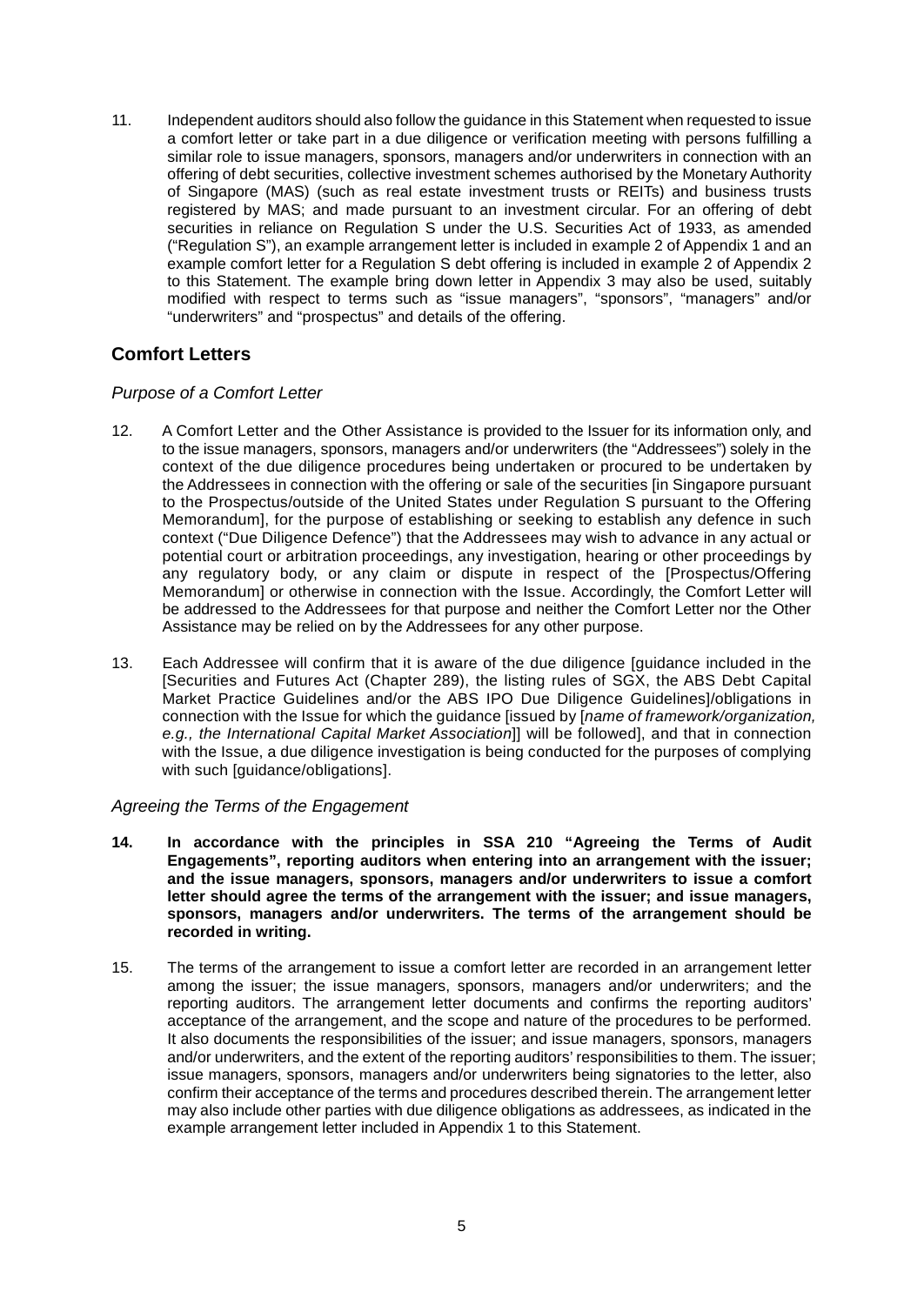#### **16. In any discussion of procedures, reporting auditors should not indicate in any manner that any representations will be provided regarding the sufficiency of the procedures for the purposes of the issue managers, sponsors, managers and/or underwriters.**

- 17. Typically, reporting auditors are asked to apply procedures to selected items of a financial nature included in the investment circular and to report the results or factual findings. Such procedures may be applied to, for example, changes in selected financial statement items subsequent to the date of the historical financial information ("subsequent changes"), and specific items of financial or other information included in the investment circular.
- 18. Reporting auditors may suggest a meeting with management and issue managers, sponsors, managers and/or underwriters; or consultation by telephone or other means, to discuss and agree the detailed procedures to be followed in connection with the comfort letter. Only issue managers, sponsors, managers and/or underwriters can determine what is sufficient for their purposes, however, reporting auditors can advise issue managers, sponsors, managers and/or underwriters and management if, for any reason, it is not feasible to perform a requested procedure.
- 19. Reporting auditors will normally be willing to assist issue managers, sponsors, managers and/or underwriters, but the assistance reporting auditors can provide by way of comfort letters is subject to limitations. One limitation is that reporting auditors can properly report in their professional capacity only on matters to which their professional expertise is substantially relevant. Another limitation is that procedures such as those contemplated in a comfort letter provide reporting auditors with a basis for reporting no more than a list of procedures performed and the findings of those procedures. Such limited procedures may bring to the attention of the issue managers, sponsors, managers and/or underwriters significant matters affecting the financial information, but they do not provide assurance that issue managers, sponsors, managers and/or underwriters will learn of all information that they may wish to know. Because matters concerning the issuer's operations and financial results are the responsibility of management and may not be within the expertise of reporting auditors, they are best communicated to issue managers, sponsors, managers and/or underwriters by management.
- 20. To ensure a mutual understanding of the procedures to be followed, it is desirable that reporting auditors, after discussing the comfort letter with management and issue managers, sponsors, managers and/or underwriters, furnish them with a draft of the letter they expect to be able to issue, clearly identified as a draft.
- 21. A comfort letter should be dated, and delivered to the issue managers, sponsors, managers and/or underwriters (or any such party who has accepted the terms and conditions of the arrangement letter) on the date of registration and/or date of pricing and such subsequent dates as may be agreed with the issue managers, sponsors, managers and/or underwriters (e.g. on the date of registration with the MAS, the pricing date, the closing date and over-allotment closing date) in line with international practice, with respect to certain matters disclosed in the investment circular. A comfort letter dated on the date of registration with the MAS or any other date may also refer to the investment circular dated as of the lodgement date. In all other instances reporting auditor should issue only comfort letters in its draft form on incomplete drafts of the investment circular.

#### *Contents of a Comfort Letter*

22. The detailed contents of a comfort letter will vary according to the nature of the information in the investment circular and the procedures agreed on by management; issue managers, sponsors, managers and/or underwriters; and reporting auditors.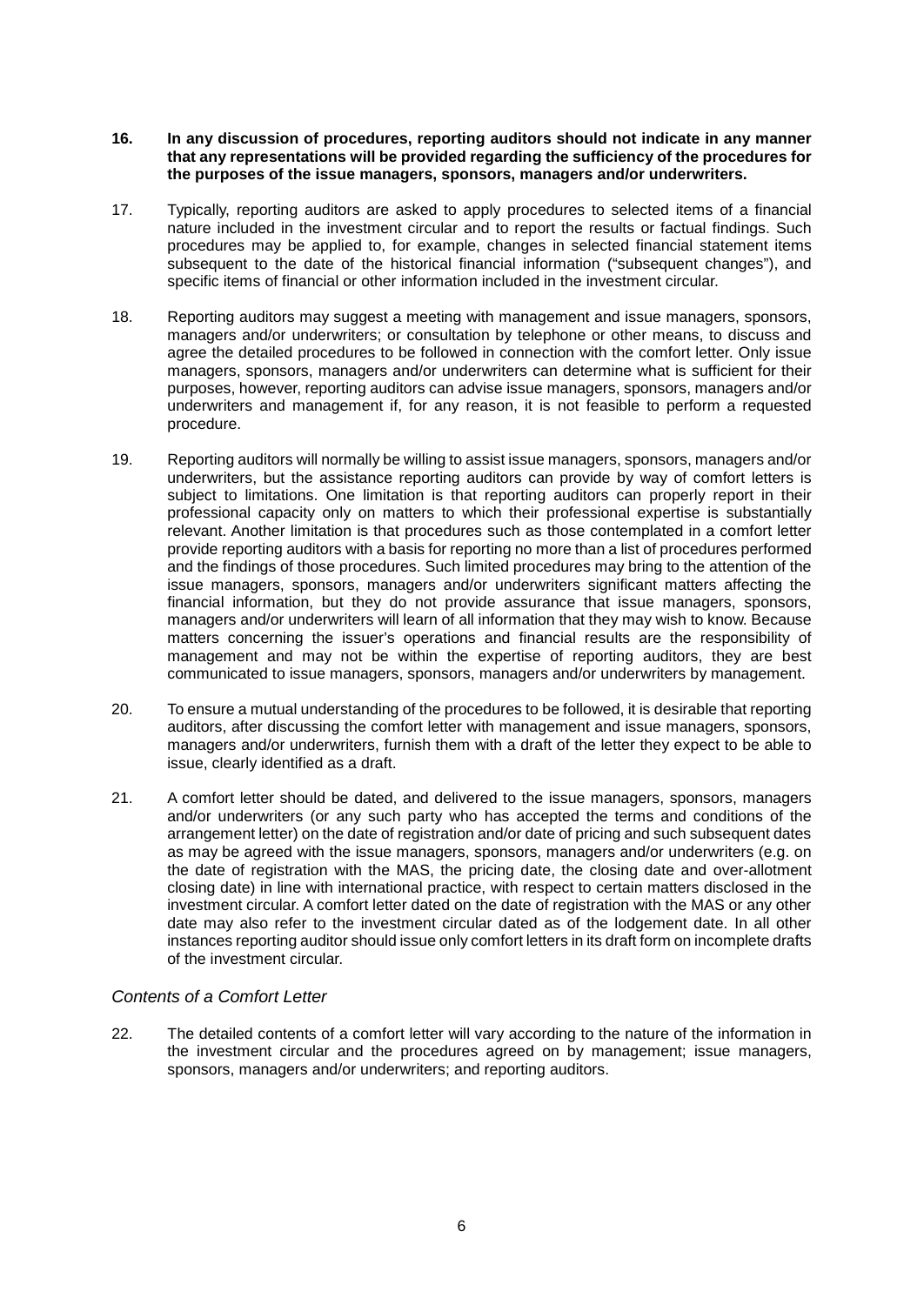- **23. At a minimum, a comfort letter should contain the following matters:**
	- **a. date (normally dated no earlier than the date of the report covering the financial statements included in the investment circular);**
	- **b. reporting auditors' address;**
	- **c. addressees (e.g., the issuer and issue managers, sponsors, managers and/or underwriters, as signatories to the arrangement letter);**
	- **d. identification of the purpose for which the procedures were performed;**
	- **e. a statement that the procedures performed were those agreed upon with the addressees in the arrangement letter;**
	- **f. a statement that the comfort letter is provided pursuant to the terms agreed upon with the addressees in the arrangement letter;**
	- **g. a statement that reporting auditors comply with the Code issued by ACRA;**
	- **h. a statement that the engagement was performed in accordance with the Singapore Standard on Related Services, SSRS 4400 when reporting factual findings on agreed-upon procedures;**
	- **i. identification of specific financial or non-financial information to which the procedures have been applied;**
	- **j. a description of the procedures performed and the results or factual findings, including sufficient details of errors and exceptions found;**
	- **k. when reporting factual findings on agreed-upon-procedures, a statement that the procedures performed do not constitute an audit or a review and, as such, no assurance is expressed;**
	- **l. a statement that the comfort letter relates only to the elements, accounts, items or financial and non-financial information specified and that it does not extend to the entity's financial statements taken as a whole;**
	- **m. a statement that had the reporting auditors performed additional procedures, an audit or a review, other matters might have come to light that would have been reported;**
	- **n. a statement that the letter is restricted to the addressees of the letter and is to be used only in connection with the stated purpose of the letter; and**
	- **o. reporting auditors' signature.**
- 24. Issue managers, sponsors, managers and/or underwriters may request reporting auditors to provide a letter reporting the updating of the procedures described in a previously issued comfort letter. This is commonly referred to as a "bring-down" letter. Such a letter should normally be issued at or shortly before each closing date. If more than one letter is requested, it will be necessary to carry out the procedures and enquiries as of the cut-off date for each letter. Comments contained in an earlier letter may, where appropriate, be incorporated by reference in a subsequent letter.
- 25. An example of a comfort letter and a bring-down letter is included in Appendix 2 and Appendix 3 to this Statement.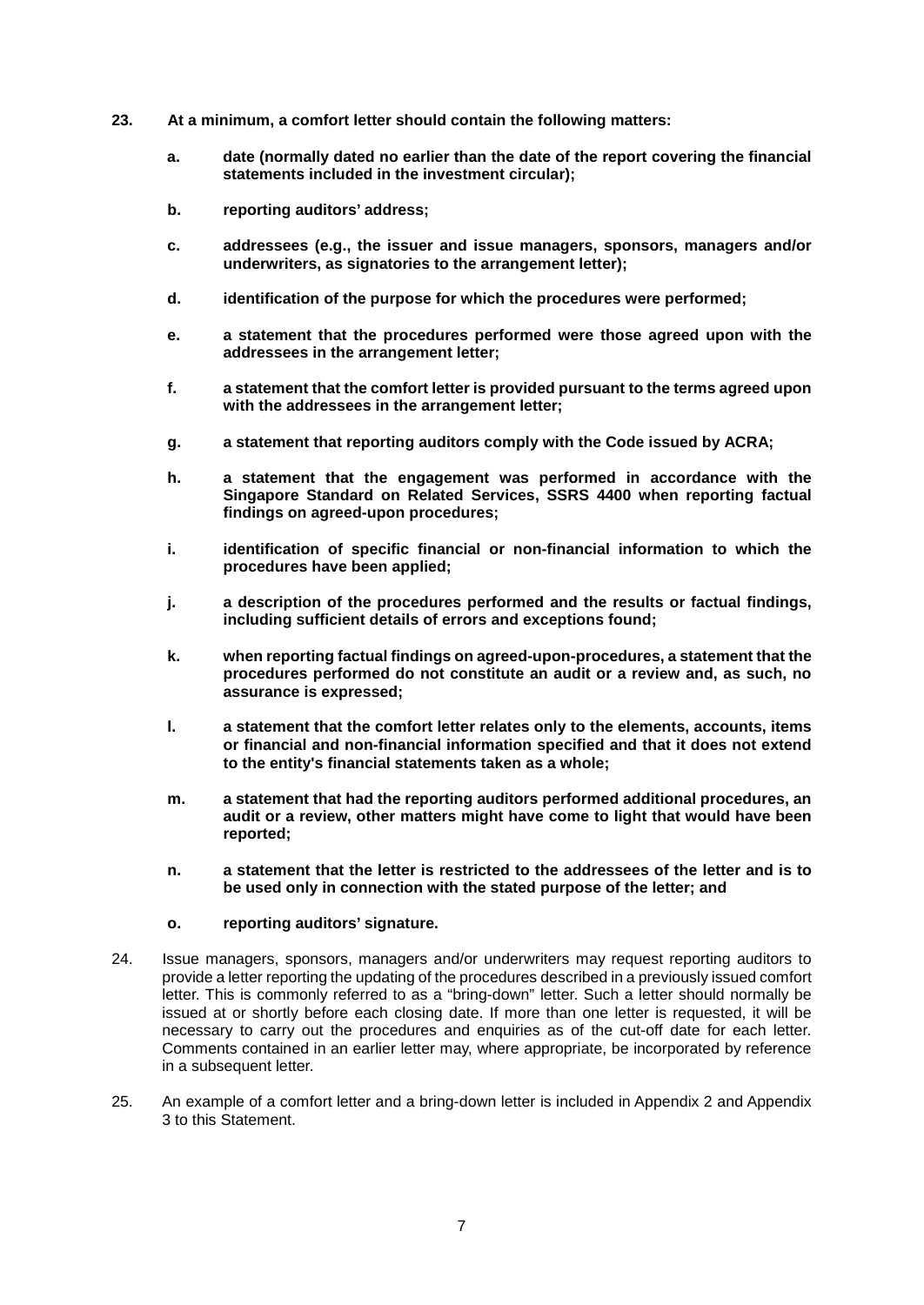- **26. Reporting auditors should have obtained knowledge of the internal controls, policies and procedures before reporting on:**
	- **a. selected financial information;**
	- **b. non-financial information derived from accounting records; or**
	- **c. subsequent changes.**
- 27. Reporting auditors may be requested by issue managers, sponsors, managers and/or underwriters to perform procedures and report in the comfort letter on the above kind of information. Reporting auditors report on any such matters only after having obtained knowledge of the issuer's internal controls, policies and procedures as they relate to the preparation of the historical financial information or interim financial information. Knowledge of the issuer's internal controls includes knowledge of the control environment and control systems. Reporting auditors who have reported on an issuer's historical financial information ordinarily should have acquired sufficient knowledge of the issuer's internal controls, policies and procedures as they relate to the preparation of the historical financial information, and may have acquired such knowledge with respect to interim financial information. Reporting auditors who have performed a review in accordance with Singapore Standard on Review Engagement (SSRE) 2400 "Engagements to Review Financial Statements" or SSRE 2410 "Review of Interim Financial Information Performed by the Independent Auditor of the Entity" ordinarily should have acquired such knowledge with respect to the period(s) encompassed by the review. When reporting auditors have not acquired sufficient knowledge of the issuer's internal controls, policies and procedures, additional procedures are performed to obtain the knowledge that is considered necessary to carry out the engagement.
- 28. It would be inappropriate for reporting auditors to add credibility to information relating to a period without knowledge of the issuer's internal controls, policies and procedures. Reporting auditors should give comfort with respect to periods not covered by an assurance engagement, only after having obtained or updated knowledge of internal controls, policies and procedures for the periods.

Financial and Non-financial Information

- **29. When reporting auditors provide a comfort letter reporting procedures performed with respect to specific items of financial or quantitative non-financial information in the investment circular:** 
	- **a. the comfort letter should:** 
		- **i. specifically identify the information;**
		- **ii. describe in detail the procedures performed at the request of issue managers, sponsors, managers and/or underwriters; and**
		- **iii. describe the results of applying the procedures;**
	- **b. the comfort letter should state that:** 
		- **i. the information has not been the subject of an audit or review engagement performed in accordance with Singapore Standards on Auditing or Singapore Standards on Review Engagements;**
		- **ii. reporting auditors make no representation regarding any matter of legal interpretation;**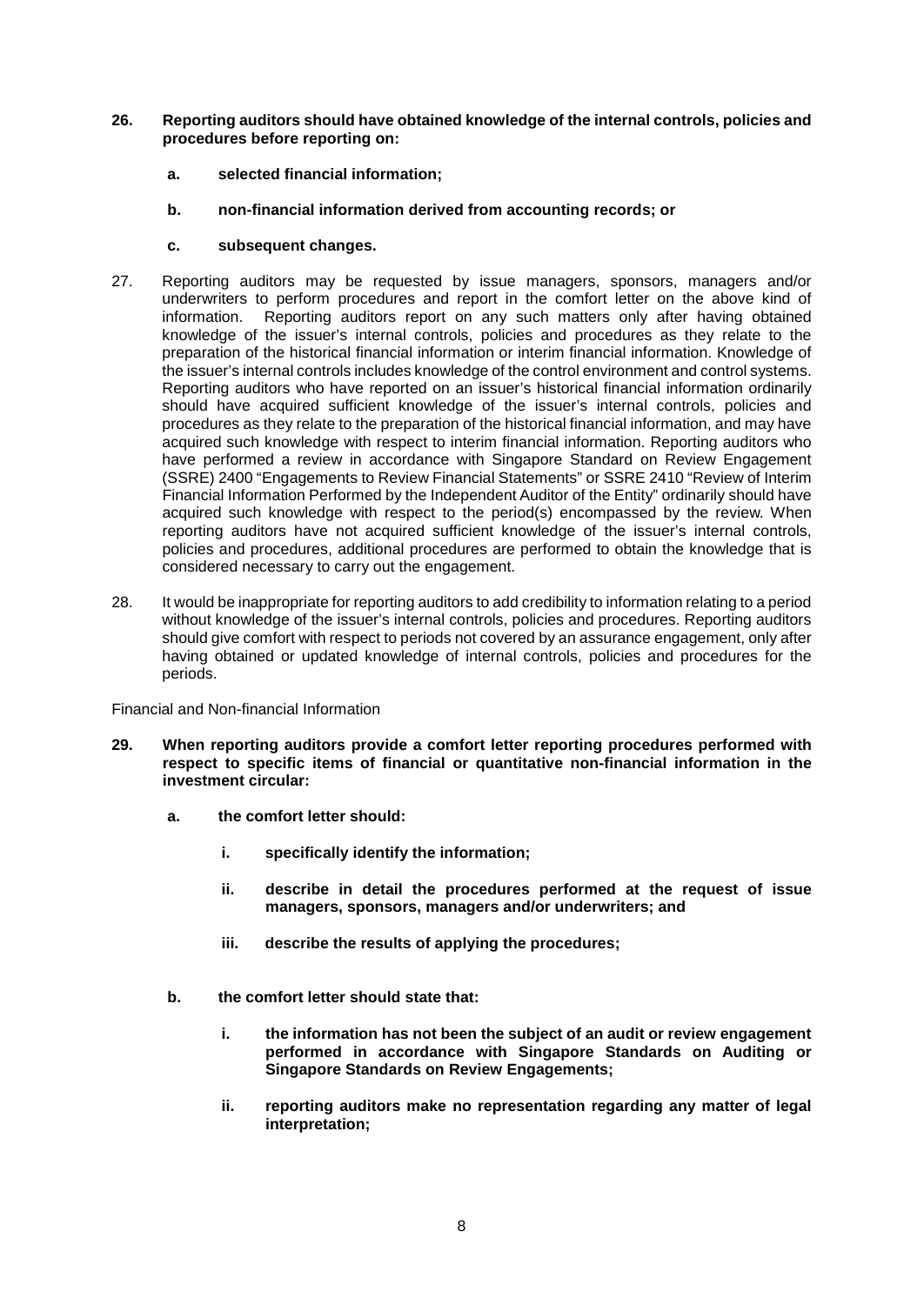- **iii. reporting auditors make no representation about the adequacy of the procedures followed for the purposes of the issue managers, sponsors, managers and/or underwriters;**
- **iv. reporting auditors make no representations about the adequacy or completeness of the disclosure; and**
- **v. the procedures would not necessarily disclose material misstatements or omissions or matters of significance with respect to the comments made; and**
- **c. the comfort letter should avoid the use of terms of uncertain meaning (such as general review, limited review, reconcile, test or check) unless the procedures contemplated by these terms are described in the letter.**
- 30. When reporting auditors perform procedures with respect to specific items of financial or nonfinancial information in the investment circular, it is important that the comfort letter be worded so as to minimise the possibility of misinterpretation.
- 31. To avoid ambiguity, it is important that the specific information commented on in the comfort letter be identified by reference to specific captions, tables, page numbers, paragraphs, or sentences. This information may be presented in any one of several ways. Descriptions of the procedures followed and the results obtained may be stated individually for each item of specific information commented on. Alternatively, if the procedures and findings are adequately described, some or all of the descriptions may be grouped or summarised, as long as the applicability of the descriptions to items in the investment circular is clear and the descriptions do not imply that the reporting auditors assume responsibility for the adequacy of the procedures. It may also be appropriate to present a matrix, listing the information and procedures applied to the specific items. Reporting auditors may also choose to identify procedures performed using specific symbols, and identify items to which those procedures have been applied directly on a copy of the applicable pages of the investment circular, which are attached to the comfort letter.

#### **32. Reporting auditors should report on financial information contained in the investment circular only when:**

- **a. it has been obtained from the issuer's historical financial information, financial statements or accounting records that are subject to the issuer's internal controls, policies and procedures;**
- **b. it has been derived directly from such historical financial information, financial statements or accounting records by analysis or computation (for example, percentages or financial ratios); or**
- **c. it has been the subject of a separate assurance engagement performed in accordance with Singapore Standards on Auditing, Singapore Standards on Review Engagements or Singapore Standards on Assurance Engagements.**
- 33. Reporting auditors can agree to report on a procedure such as comparing information contained in an investment circular to a schedule prepared by management, but only if the information in the schedule has been derived from accounting records subject to the issuer's internal controls, policies and procedures of which reporting auditors have knowledge. While responsibility for determining the appropriateness and sufficiency of the procedures required for the purposes of the issue managers, sponsors, managers and/or underwriters rests with them, reporting auditors have a professional responsibility not to be associated with information that they believe, or have reason to believe, is false or misleading.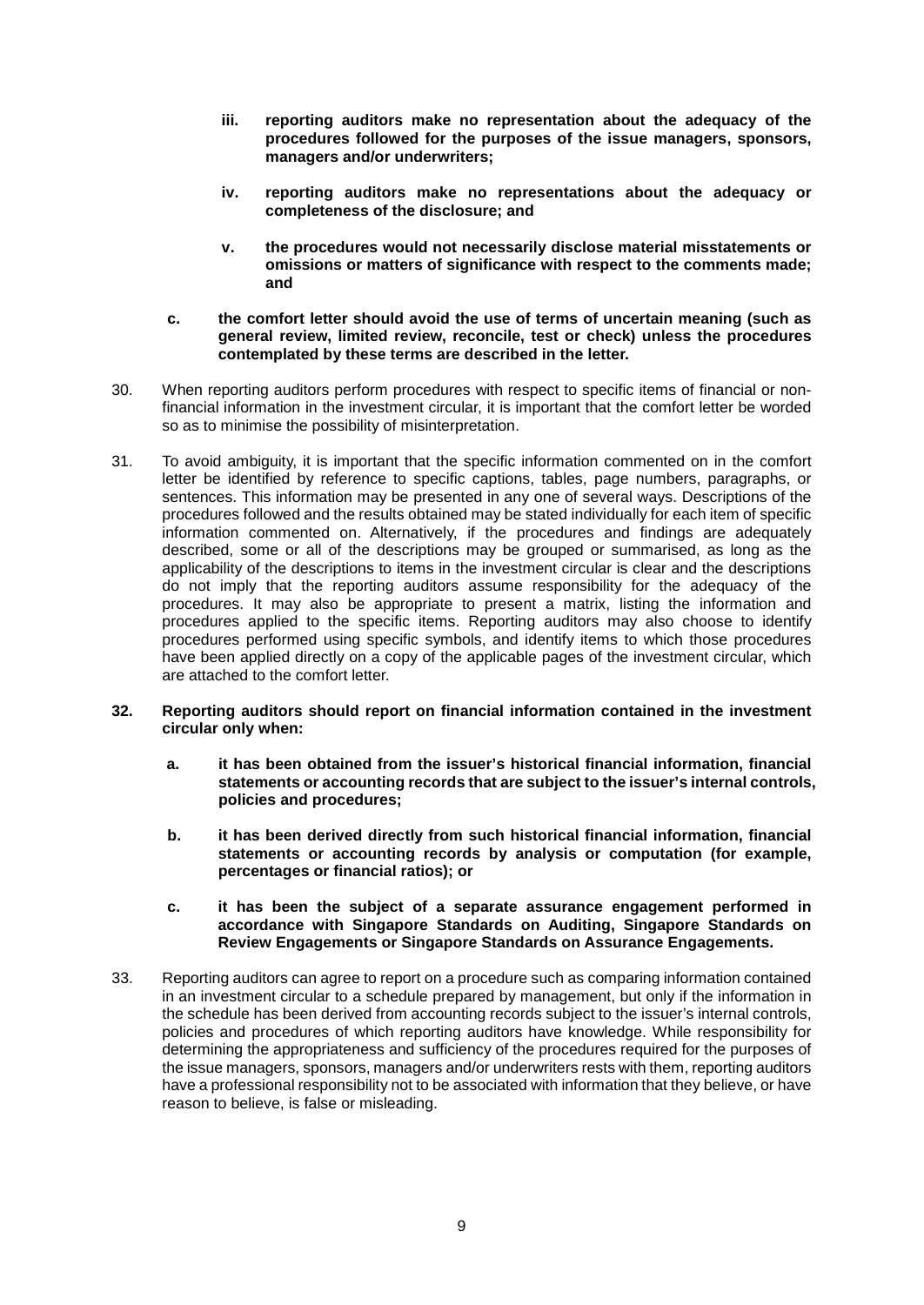- 34. Reporting auditors would generally not be in a position to comment on matters primarily involving the exercise of management's business judgment. For example, the causes of changes between periods in gross profit ratios or net income may not necessarily be within the reporting auditors' knowledge and expertise. It would be appropriate for reporting auditors to comment on management's explanation of such changes only if they have obtained the necessary information by performing a separate assurance engagement in accordance with Singapore Standards on Auditing, Singapore Standards on Review Engagements or Singapore Standards on Assurance Engagements.
- 35. Reporting auditors should not comment on the appropriateness of allocations made to derive segment information, since the reporting auditors' report would typically encompass that information. In some cases, reporting auditors may be requested to make a statement as to the acceptability of methods of analysis or allocation used in deriving figures not reported in the segment disclosures in the historical financial information. Whether reporting auditors may properly comment on the methodology applied will depend on the extent to which such allocation is made in, or can be derived directly by analysis or computation from, the issuer's accounting records. In any event, such comments, if made, should make clear that such allocations are to a substantial extent arbitrary, that the method of allocation used is not the only acceptable one, and that other acceptable methods of allocation might produce substantially different results.

Further Guidance Relating to Non-financial Information

#### **36. Reporting auditors should comment only on matters to which their professional competence is relevant.**

- 37. Reporting auditors may be asked to comment on a wide variety of non-financial information, ranging from information taken directly from the historical financial information to information which has no connection with the accounting records of the issuer.
- 38. Reporting auditors should not comment on information subject to legal interpretation, such as beneficial share ownership or contracts, or on matters such as engineering data or mineral reserves.
- 39. Any procedures reporting auditors agree to perform on non-financial information would be such as to add a measure of credibility to the information being commented on. Reporting auditors should not comment on matters merely because they happen to be present and are capable of reading, counting, measuring, or performing other functions that might be applicable. For reporting auditors to comment in the comfort letter on the performance of such mechanical functions on non-financial information can only add a degree of comfort which is unwarranted and may prove to be misleading.
- 40. Except as indicated in the next sentence, the reporting auditors should comment only with respect to information (a) that is expressed in dollars (or percentages derived from such dollar amounts) and that has been obtained from accounting records that are subject to the issuer's controls over financial reporting or (b) that has been derived directly from such accounting records by analysis or computation.

#### **41. Reporting auditors should comment on quantitative information other than financial information only when:**

- **a. it has been obtained from accounting records that are subject to internal controls, policies and procedures of which reporting auditors have knowledge; or**
- **b. it has been the subject of a separate assurance engagement performed in accordance with Singapore Standards on Assurance Engagements.**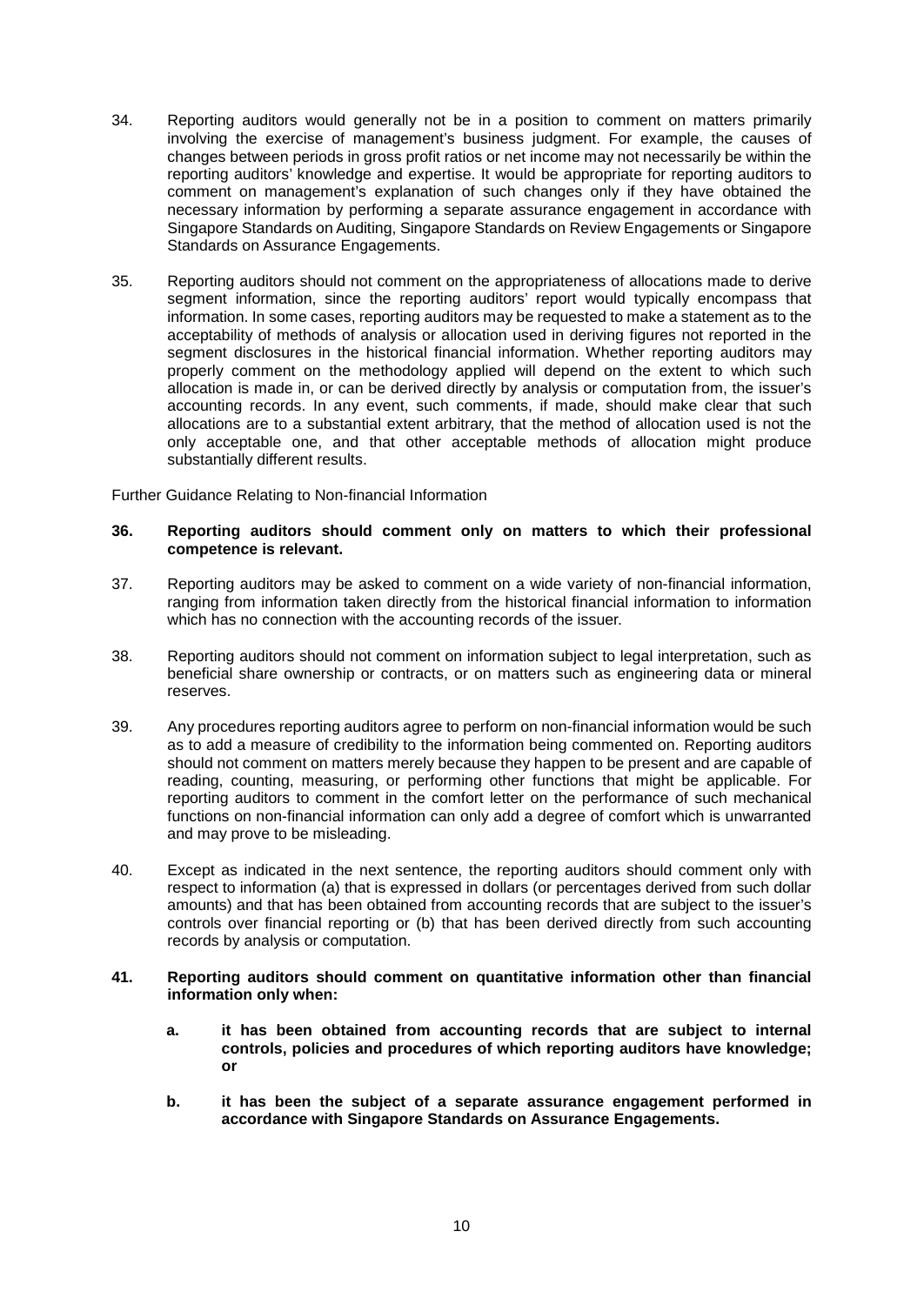#### Subsequent Changes

- **42. For the change period, the reporting auditors' comments should be solely based on the limited procedures actually performed with respect to that period and that fact should be made clear in the comfort letter.**
- 43. Frequently, reporting auditors are requested to comment on subsequent changes in items in the historical financial information. These changes, which should be restricted to components reported in the historical financial information, may include, for example, changes in share capital, increases in long-term debt, or increases or decreases in other specified financial statement items during a period (the "change period") beginning subsequent to the date and period of the historical financial information, and ending at the cut-off date (being the date to which certain procedures described in the letter are to relate, for example a date three business days before the date of the letter). Reporting auditors may also be requested to address such matters as subsequent changes in the amount of net current assets or net assets, net sales, and the total and per-share amounts of both profit before taxation and net profit. The comments on subsequent changes should be limited to reporting changes in amounts, and should avoid addressing the reasons for such changes.
- 44. There may be internal financial statements such as management accounts available for one or more accounting periods following the date of the historical financial information. As a basis for commenting on subsequent changes, reporting auditors should read any such available internal financial statements (including comparative period amounts), and enquire of management as to whether such statements are prepared, in all material respects, on a basis consistent with that of the historical financial information reported on by the reporting auditors in the investment circular.
- 45. For both the period(s) covered by the available internal financial statements referred to in paragraph 44, and for the period between the date of the historical financial information and the cut-off date, the reporting auditors' procedures with respect to such changes should include reading minutes of meetings of shareholders, directors, and various committees and making inquiries of management relating to the whole of the change period.
- 46. Usually there will be a period immediately preceding the cut-off date for which complete accounting information is not yet available. Reporting auditors should consider whether it is appropriate to provide comfort with respect to changes, increases or decreases that may have occurred during this period. Frequently it would be possible for the officials consulted to explain the changes in some items (for example, long-term debt and share capital), but not others (for example, revenues and net income). It would be inappropriate for reporting auditors to give comfort if the officials consulted were unable to respond fully to inquiries about changes that may have occurred.
- 47. Usually a change in an accounting policy made during the change period should be disclosed in the historical financial information. If such disclosure is not made in the historical financial information, reporting auditors should describe the change in the comfort letter.
- **48. In order that comments on subsequent changes be unambiguous and their determination be within the reporting auditors' expertise, reporting auditors should not refer to "adverse changes" or "material adverse changes", or make similar general statements about developments during the change period.**
- 49. Reporting auditors are sometimes asked to state in the comfort letter that there have been "no adverse changes" or "no material adverse changes", or to make similar general statements about developments during the change period. In order to avoid subjective determinations that are susceptible of misinterpretation, it is important that reporting auditors do not agree to provide such a comment in the comfort letter.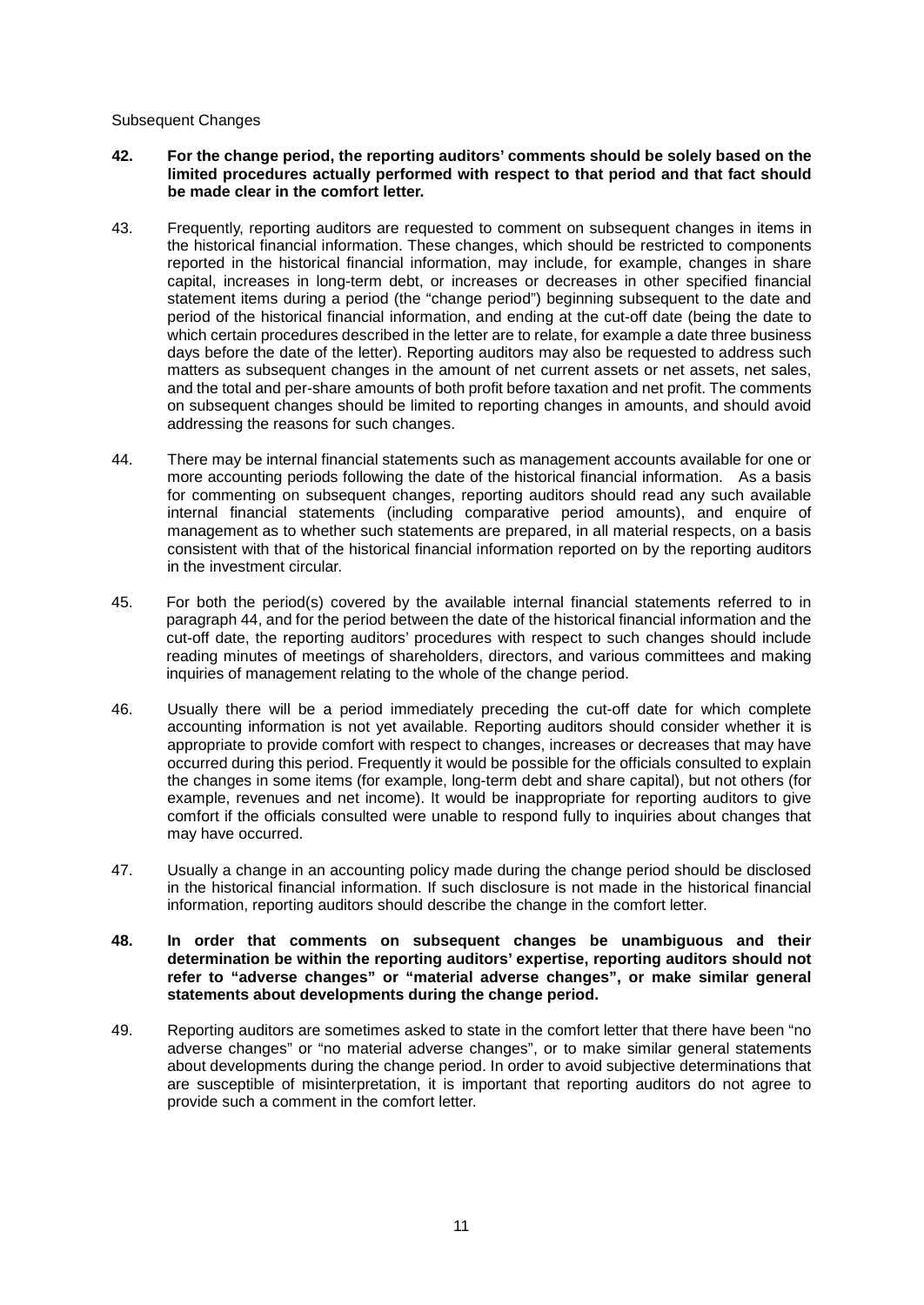- **50. When it has come to the reporting auditors' attention that a change, increase or decrease in a financial statement item on which the reporting auditors have been asked to comment has occurred during the change period, all such instances of increase or decrease in the requested items are to be stated in the comfort letter.**
- **51. Alternatively, when agreed between the parties, if the change, increase or decrease, actual or contemplated, is disclosed in the investment circular, the phrase "except for changes, increases or decreases that the investment circular discloses have occurred or may occur" can be included in the letter. When using this alternative presentation, if the amount of the change, increase or decrease is not disclosed in the investment circular, reporting auditors should note the amount of such change, increase or decrease in the comfort letter.**
- 52. In the context of a comfort letter, an increase (or a decrease) occurs when the amount of a financial statement item at the cut-off date or for the change period (as if financial statements had been prepared at that date and for that period) is more (or less) than the amount of the same item at a specified earlier date or for a specified earlier period.
- 53. The change period for which reporting auditors provide comfort ends on the cut-off date and ordinarily begins, for balance sheet items, immediately after the date of the last balance sheet in the historical financial information and, for income statement items, immediately after the latest period for which such items are presented in the document.
- 54. The comparison relates to the entire period and not to portions of that period. For example, a decrease during one part of the period may be offset by an equal or larger increase in another part of the period; however, because there was no decrease for the period as a whole, the comfort letter should not report the decrease occurring during one part of the period.
- 55. The arrangement letter usually specifies the dates as of which, and periods for which, data at the cut-off date and data for the change period are to be compared. For balance sheet items, the comparison date is normally that of the latest balance sheet included in the historical financial information (that is, immediately prior to the beginning of the change period). For income statement items, the comparison period or periods should ordinarily be the corresponding period of the preceding year, but might be instead or might include in addition any period of corresponding length chosen by issue managers, sponsors, managers and/or underwriters.
- 56. Whether or not specified in the arrangement letter, the date and period used in comparison should be identified in the comfort letter in both draft and final form so that there is no misunderstanding about the matters being compared and so that issue managers, sponsors, managers and/or underwriters can determine whether the comparison date and period are suitable for their purposes.
- 57. **Reporting auditors should obtain written representations from management with respect to changes subsequent to the date of the historical financial information.**
- 58. An illustration of the representations from management is included in Appendix 4 to this Statement.

## **Due Diligence Meetings**

59. As part of their due diligence investigation, issue managers, sponsors, managers and/or underwriters frequently request one or more meetings ("due diligence or verification meeting") with the issuer, reporting auditors, and legal counsel, at which the respective parties are requested to respond to specific questions raised by the issue managers, sponsors, managers and/or underwriters. A due diligence or verification meeting provides issue managers, sponsors, managers and/or underwriters with an opportunity to obtain information required to fulfil their responsibilities. The questions asked may relate to the business of the issuer, information contained in the investment circular, the nature of the engagement undertaken by the reporting auditors, financial reporting, corporate governance, and other matters of interest to the issue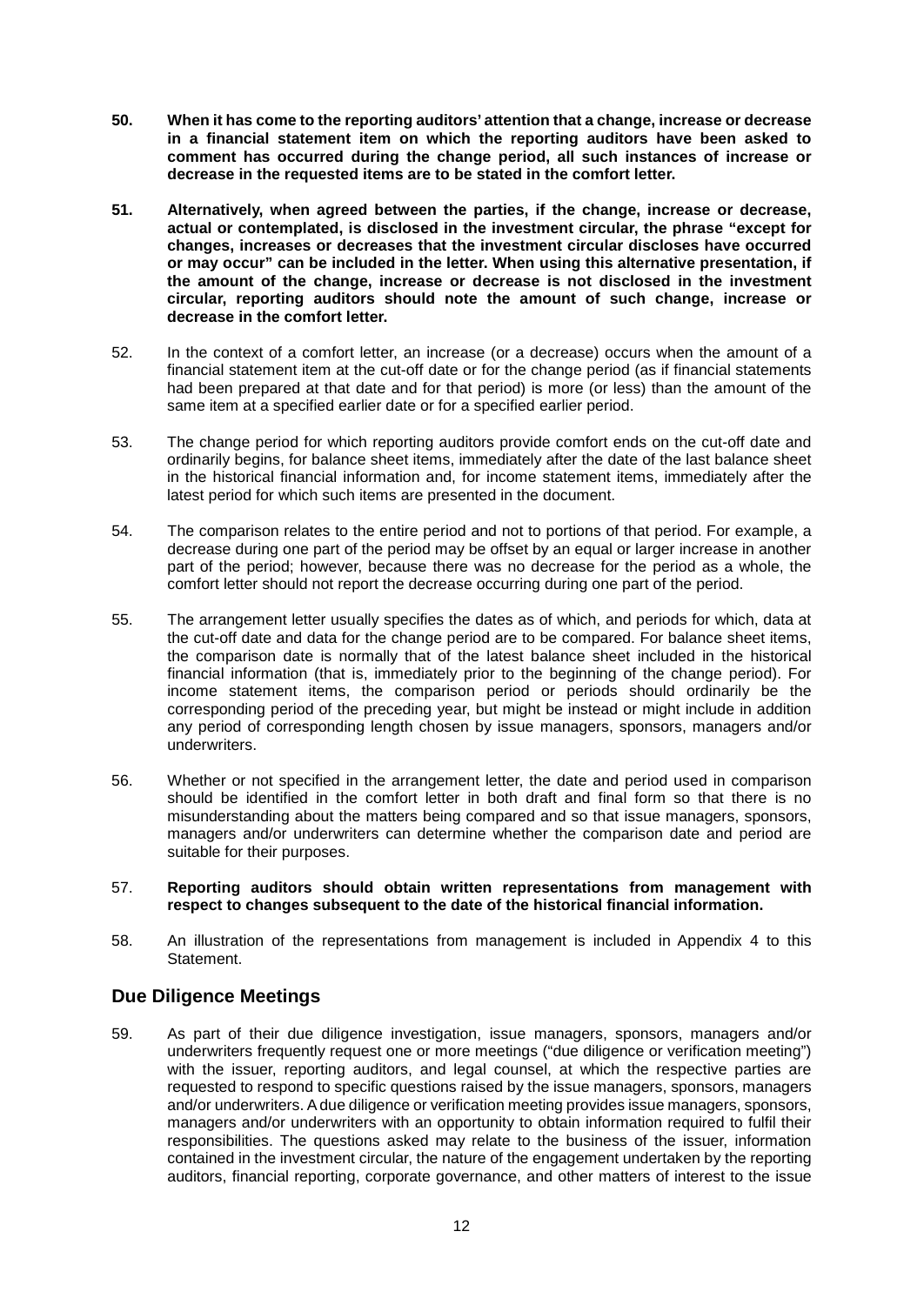managers, sponsors, managers and/or underwriters.

- **60. Before attending a due diligence or verification meeting with issue managers, sponsors, managers and/or underwriters, reporting auditors should establish an understanding and agreement with the issuer's management and issue managers, sponsors, managers and/or underwriters as to the terms of the engagement. The terms of the engagement should be recorded in writing.**
- 61. Matters to be agreed on might include management's consent to the reporting auditors' participation, management's undertaking to be represented in the due diligence or verification meeting, and a waiver of normal confidentiality requirements, clearly specifying any limits on the reporting auditors' freedom to speak openly to the issue managers, sponsors, managers and/or underwriters. For example, it should be established whether or not reporting auditors are free to discuss any management letters or internal control letters issued previously.
- 62. Reporting auditors should normally request, and issue managers, sponsors, managers and/or underwriters may agree to provide in advance of the meeting, a list of the questions addressed to reporting auditors. Reporting auditors may wish to meet with the issuer's management to discuss the intended responses.
- **63. In a due diligence or verification meeting, the reporting auditors' comments should be confined to matters properly relating to the engagement, including but not limited to:**
	- **a. the nature and duration of the engagement as reporting auditors;**
	- **b. the reporting auditors' professional standing and experience;**
	- **c. the scope of the reporting engagements and other professional work in connection with the investment circular;**
	- **d. the reporting auditors' report and other published reports issued by reporting auditors;**
	- **e. the reporting auditors' relationship with the issuer's management, directors and audit committee or equivalent;**
	- **f. the reporting auditors' ability to deliver reports, consents, comfort letters and any other letters or reports in connection with the investment circular; and**
	- **g. new developments in accounting, or pending accounting changes which have had or may have in future an effect on the issuer's financial statements.**
- 64. Reporting auditors should confine comments in the meeting to matters properly relating to the engagement as reporting auditors and to work undertaken in connection with the investment circular. It is essential that comments be restricted to those that reporting auditors should be prepared to put in writing, and such a communication could be made only if it met the requirements in this Statement. Reporting auditors should not comment on matters primarily involving discussion and analysis of the results of operations and financial position of the issuer, unless this is the subject of a separate assurance engagement performed by the reporting auditors. Reporting auditors should generally decline to answer questions such as questions about the aggressiveness of the issuer's accounting policies or income tax practice, or questions as to the adequacy of the issuer's insurance coverage (except in relation to the fairness of presentation of the historical financial information), or questions on forward-looking statements or on a business plan. Any questions on such matters are properly addressed to the issuer's management, and should be responded to by management.
- 65. Further guidance as to the manner in which reporting auditors might respond to requests in a due diligence or verification meeting is provided in Appendix 5 to this Statement.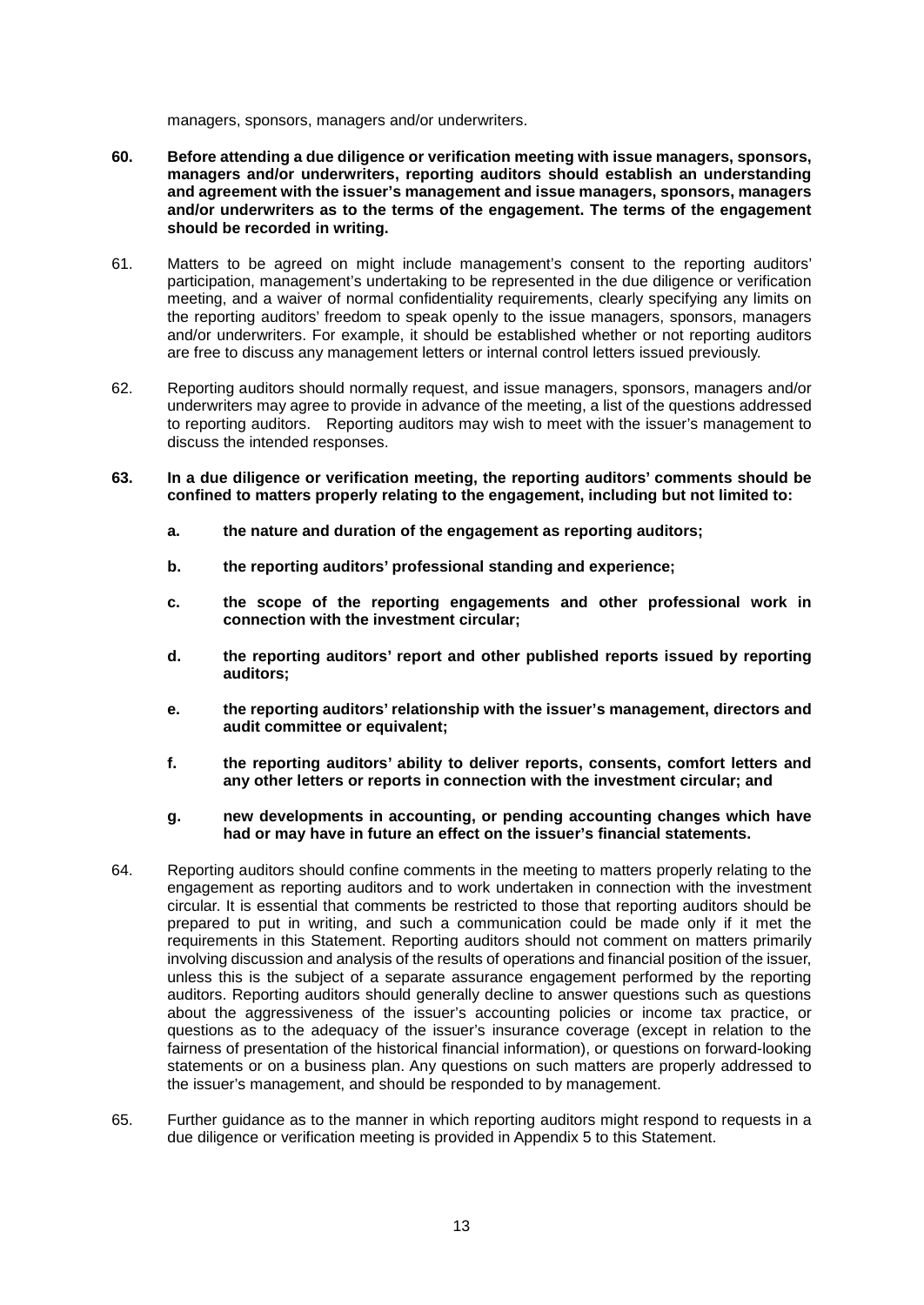## **Cross-Border and International Offerings**

66. When all or part of a securities offering for equity or debt is made overseas, reporting auditors may be requested to perform procedures and provide a separate comfort letter for the purposes of such offerings. In circumstances where there are no relevant standards governing the provision of a comfort letter in the overseas jurisdiction in which the offer is being made, reporting auditors may refer to this Statement in establishing the scope of work to be performed and the form and content of the comfort letter to the issue managers, sponsors, managers and/or underwriters (or persons fulfilling a similar role to issue managers, sponsors, managers and/or underwriters in the relevant jurisdiction). A commonly encountered example of this is in the case of an international offering in conjunction with a Singapore public offering. In addition to providing a comfort letter under this Statement for the purposes of the Singapore public offering, the reporting auditors are typically requested to provide a separate comfort letter in respect of certain portions of the international offering. In such circumstances, with no requirement to follow any relevant jurisdictional standards, the reporting auditors may refer to this Statement for the purposes of their comfort letter and due diligence or verification meetings in relation to the relevant international tranche<sup>1</sup> (excluding any tranche to be offered in the United States, which will typically be covered by a comfort letter in the style of U.S. Auditing Standard AU 6342); thereby aligning standards for both the Singapore and relevant international portions of the offering. <sup>3</sup>

## **Effective Date**

-

67. This Statement is effective for engagements where the engagement letter for the appointment as reporting auditors is dated on or after 1 September 2016. Earlier application is permitted.

<sup>&</sup>lt;sup>1</sup> For example, to be offered in reliance on Regulation S under the U.S. Securities Act of 1933, as amended.

<sup>&</sup>lt;sup>2</sup> For example, to be offered in reliance on Rule 144A under the U.S. Securities Act of 1933, as amended.

In the context of paragraph 66, it is noted that comfort letters issued in connection with U.S. S.E.C. registered offerings of securities are normally issued following the guidance in U.S. Auditing Standard AU 634.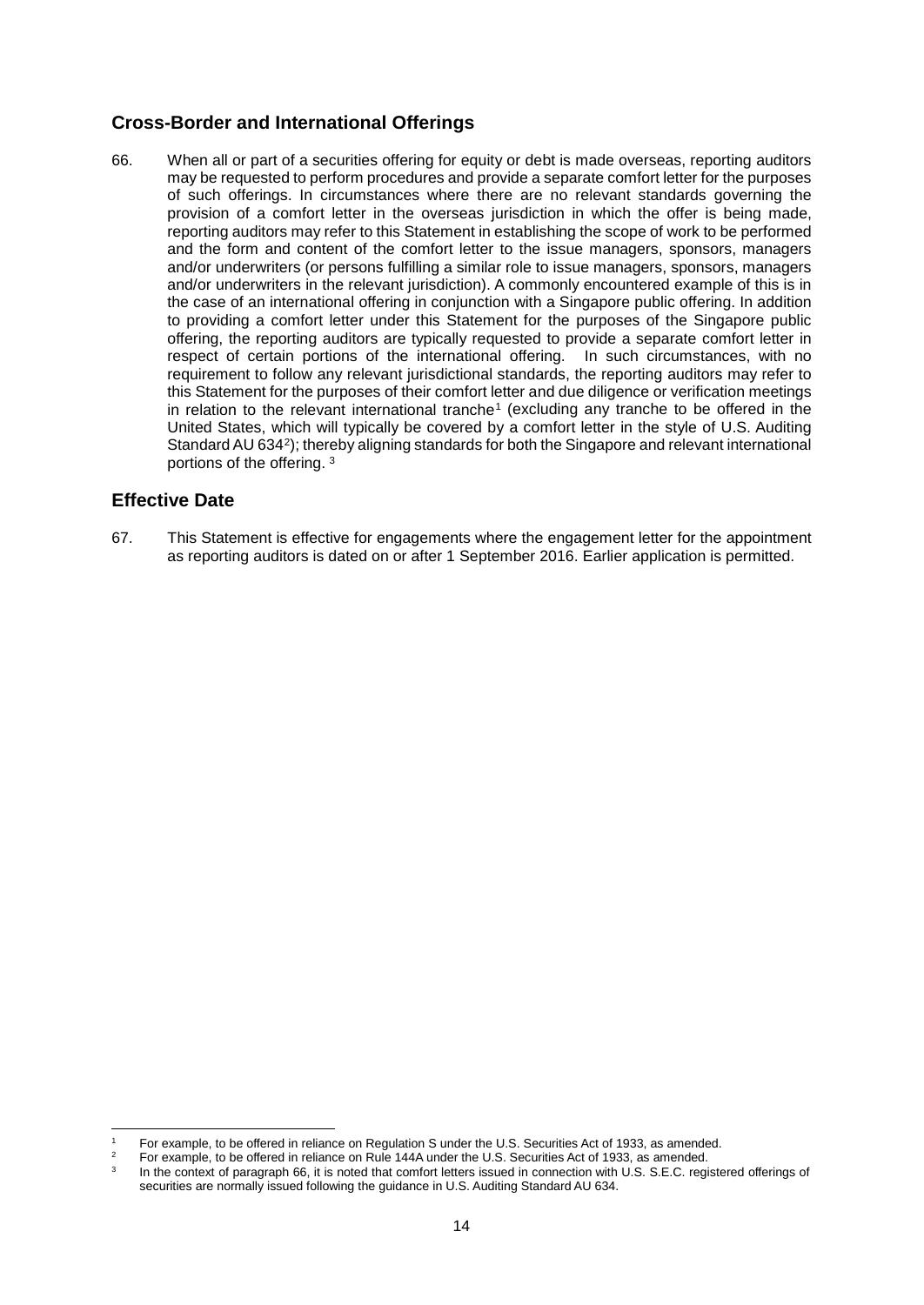## **Example Arrangement Letter Relating to the Issuance of a Comfort Letter and Taking Part in Due Diligence or Verification Meetings**

*This arrangement letter has been developed in consultation with stakeholders. The contents of the arrangement letter will vary according to the nature of the information in the investment circular, and the procedures agreed between reporting auditors; issue managers, sponsors, managers and/or underwriters; and the issuer.*

*The examples below refer to an "arrangement letter" which is the terminology more commonly adopted to describe an engagement letter issued in respect to a comfort letter and the taking part in due diligence or verification meetings. They do not cover terms and conditions that relate to the issuer and reporting*  auditors only in connection with the engagement, (for example fee arrangements) which would *typically be covered by a separate engagement letter between the issuer and the reporting auditors.* 

*Reporting auditors would seek their own advice as to the form of contract they wish to adopt, for example, if reporting auditors wish to include statements in the arrangement letter:*

- *a. limiting their liability in respect of the engagement at the amount of the agreed fee for the engagement multiplied by (number) (X), for example; or*
- *b. dealing with their own responsibility in the event that material information is withheld, concealed, or misrepresented.*

*As further explained in paragraph 66 of this Statement, where there is also an international offering not covered by relevant jurisdictional standards, reporting auditors shall refer to the requirements of AGS 11. In practice for such cases, separate comfort letters will often be issued for the international and Singapore public offerings (due to, for example, different cut-off dates being applied for each). Separate arrangement letters may also be prepared, or alternatively, where for example the same addressees are applicable for both offerings, a combined letter covering both offerings may be issued. The example arrangement letters below illustrate the following situations: Example 1: a Public Offering in Singapore/an International Offering in reliance on Regulation S ("Regulation S"), and Example 2 illustrates a letter with respect to a Debt Offering in reliance on Regulation S.*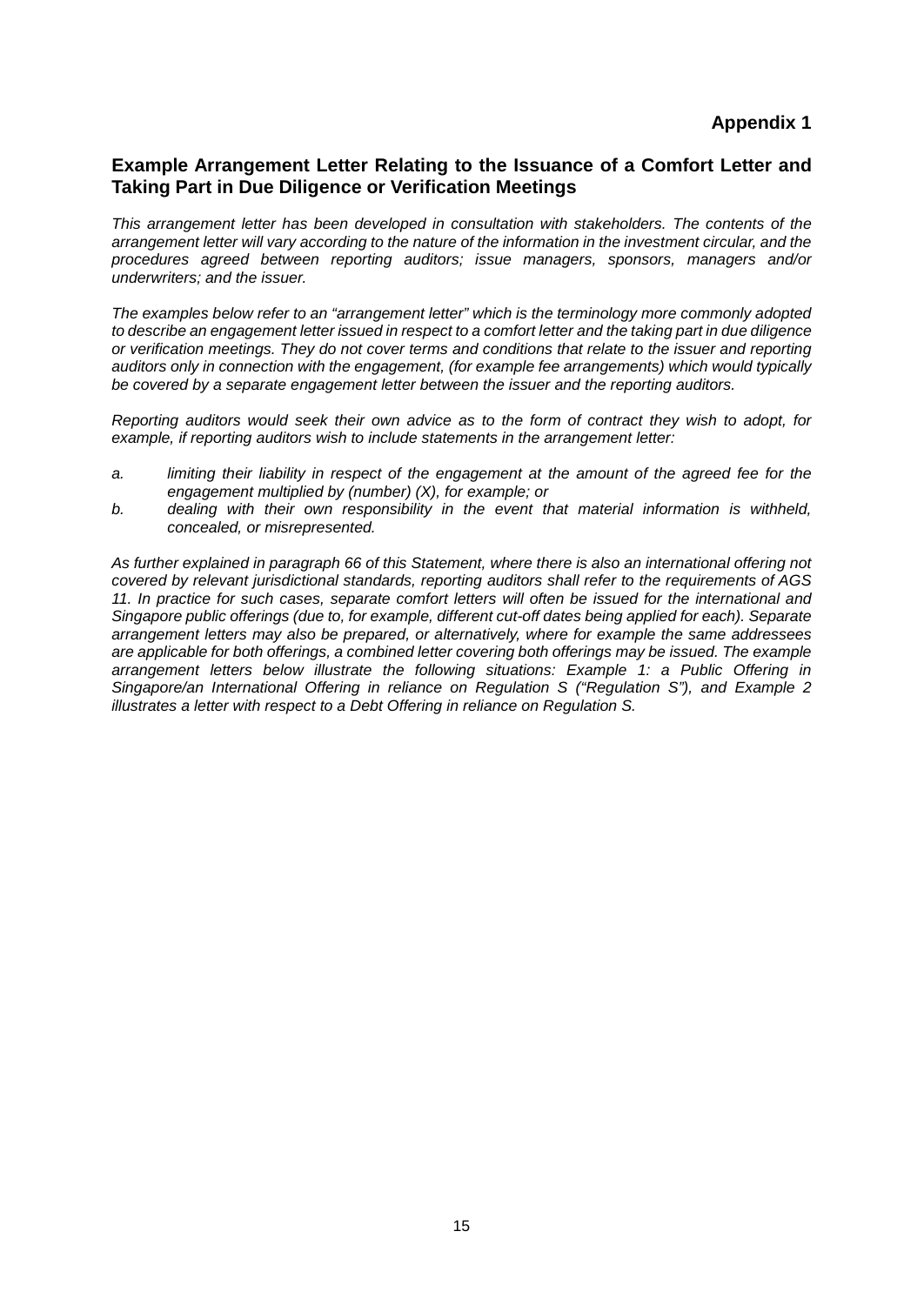#### *Example 1 – Public Offering in Singapore/International Offering in reliance on Regulation S*

(letterhead of reporting auditors)

#### [Date]

To: The Directors, XYZ Limited

[Issue Managers Limited/Sponsors Limited/Lead Manager Limited]

[Other Named Addressees and each of the Singapore/other international underwriters as defined the Singapore/International Underwriting Agreement dated [•] (the "Singapore Underwriters"/"International Underwriters") that is an Addressee (as defined in Paragraph 3  $below)$ <sup>4</sup>]

Dear Sirs,

**Comfort Letter and Other Assistance Relating to the [Proposed Listing of XYZ Limited/Proposed International Offering of the Ordinary Shares of XYZ Limited] (the "Issuer") [on the [Main Board/Catalist] of The Singapore Exchange Limited (the "Singapore Exchange")/in reliance on Regulation S under the U.S Securities Act of 1933, as amended (the "Securities Act")]**

#### **Introduction**

<u>.</u>

1. This arrangement letter sets out the scope and limitations of the work to be performed by us, being the reporting auditors of the Issuer, in connection with the issuance of a comfort letter in respect of the above transaction, namely the proposed [issue in Singapore of [•]/international offering outside of the United States of America in reliance on Regulation S under the Securities Act (the "Regulation S Offering") of [•]] (the "Issue") which will involve the preparation by the Issuer, and for which the Issuer will be solely responsible, [of a prospectus in accordance with the [Securities and Futures Act (Chapter 289) and the listing rules of the Singapore Exchange (the "SGX")] (the "Prospectus")/of an offering memorandum, that may be delivered to investors and utilised by them as a basis for their investment decisions (the "Offering Memorandum")]. This arrangement letter is written in the context of the respective roles of the directors of the Issuer, [Issue Managers Limited (the "Issue Manager")/Sponsors Limited (the "Sponsor")/Lead Manager Limited (the "Lead Manager")] and the other Addressees (as defined below) and ourselves, in relation to the Issue. This arrangement letter does not apply to, and shall have no effect on, the rights and obligations of the Issuer, the Addressees or us in relation to the proposed [international offering proposed to be conducted (the "International Offering") simultaneously with the Issue in Singapore, including any offering in the United States or elsewhere in the world or in connection with any actual or potential proceedings or disputes under U.S. federal or state securities laws relating to the International Offering/public offering in Singapore, or any offering in the United States proposed to be conducted simultaneously with the Regulation S Offering].

Named addressees of the arrangement letter and the comfort letter might include the sponsors, global coordinators, bookrunners, lead managers or other managing underwriters. These parties typically enter into the arrangement letter on behalf of the other underwriters of the Singapore public/Regulation S offering. It should not be necessary to name such other underwriters in the arrangement letter, since the prospectus/offering memorandum and the Singapore/international underwriting agreement will clearly identify them. In certain circumstances, it may be appropriate to address a comfort letter to other parties, in which case such parties would also be appropriate parties to the arrangement letter. Typically, the sponsors and the lead and/or managing underwriters (however named in the underwriting agreement), would be the named addressees of the comfort letter.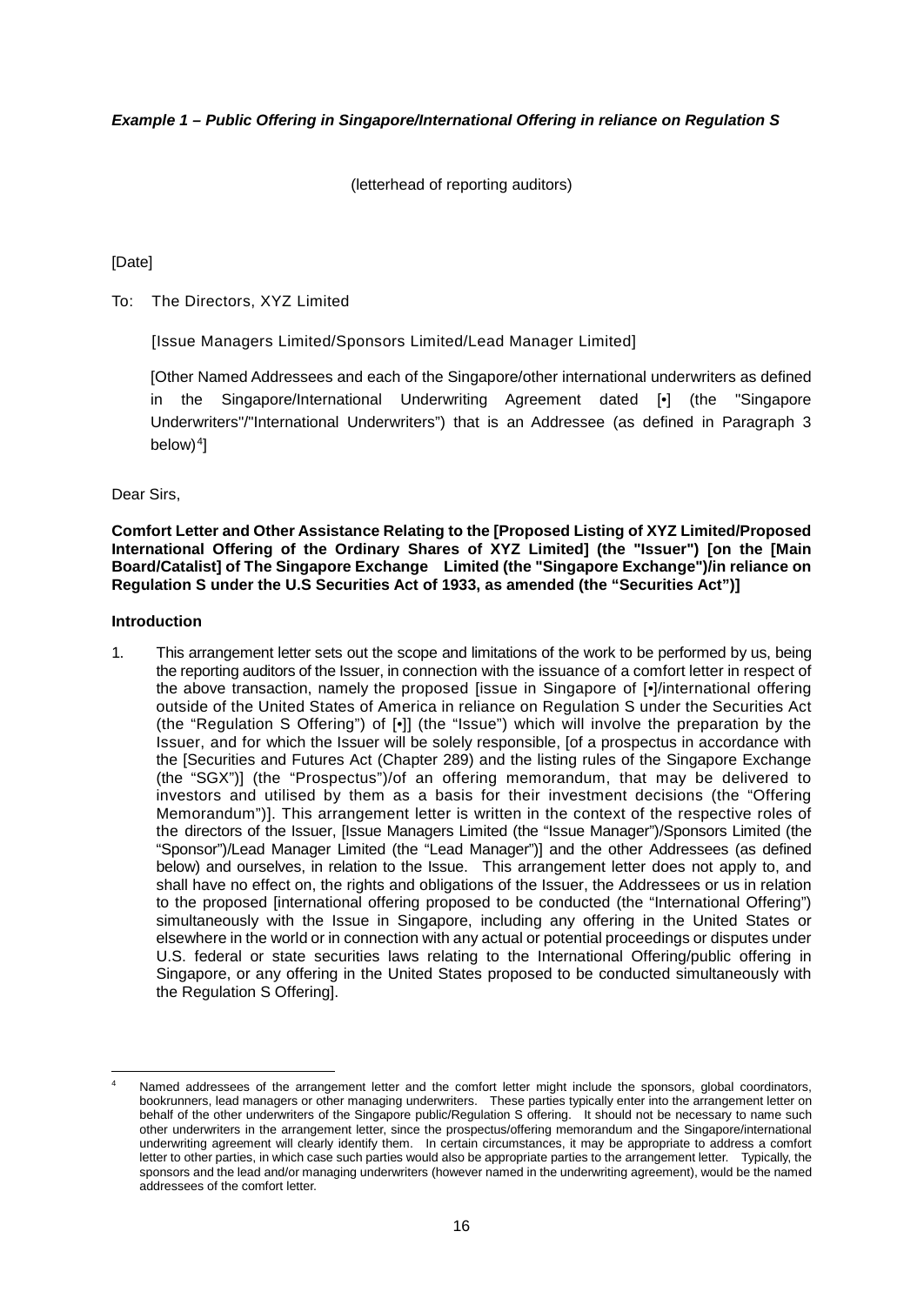- 2. The services we will provide in connection with the Issue (the "Services") will comprise:
	- provision of a comfort letter and where applicable, additional or updated comfort letter(s) (addressed to the directors of the Issuer and the Addressees) in connection with the [Prospectus/Offering Memorandum] (the "Comfort Letter") [on the date of registration of the investment circular with the Monetary Authority of Singapore (the "MAS"), the pricing, closing and over-allotment option closing dates of the proposed issue in connection with the investment circular], and
	- having meetings and discussions with the Addressees and their professional advisers and responding orally or otherwise to questions raised by them in connection with their due diligence regarding the Issue and the [Prospectus/Offering Memorandum] (the "Other Assistance").

#### **Addressees**

3. This arrangement letter is addressed to [the Issue Manager(s), the Sponsor(s), the Global Coordinator(s) and the Lead Manager(s)] (the "Named Addressees"), and to each of the [Singapore/other International] Underwriters (as defined in the Prospectus/Offering Memorandum) which has agreed (or after the date of this arrangement letter agrees) to participate in the Issue and which has, or prior to the issue of the Comfort Letter will have agreed to be bound by the terms of this arrangement letter, either by having validly authorised one or more of the signatories of this arrangement letter to enter into this arrangement letter on its behalf or validly ratified the entry into this arrangement letter on its behalf. The addressees of this arrangement letter (other than the Issuer) are collectively referred to herein as the "Addressees". By signing and accepting the terms of this arrangement letter, each Named Addressee confirms that it will use reasonable endeavours to obtain prima facie authority from each of the [Singapore/other International] Underwriters authorising it to enter into this arrangement letter on the relevant underwriter's behalf. However, no Named Addressee makes any representation as to whether such prima facie authority actually confers the necessary authority.

#### **Comfort Letter**

- 4. The Comfort Letter and the Other Assistance will be provided to the Issuer for its information only, and to the Addressees solely in the context of the due diligence procedures being undertaken or procured to be undertaken by the Addressees in connection with the offering or sale of the securities [in Singapore pursuant to the Prospectus/outside of the United States under Regulation S pursuant to the Offering Memorandum], for the purpose of establishing or seeking to establish any defence in such context ("Due Diligence Defence") that the Addressees may wish to advance in any actual or potential court or arbitration proceedings, any investigation, hearing or other proceedings by any regulatory body, or any claim or dispute in respect of the [Prospectus/Offering Memorandum] or otherwise in connection with the Issue. Accordingly, the Comfort Letter will be addressed to the Addressees for that purpose and neither the Comfort Letter nor the Other Assistance may be relied on by the Addressees for any other purpose. The Addressees are requesting the Comfort Letter in connection with the Issue as one of a number of procedures that the Addressees may use to establish the investigation that they have conducted.
- 5. Each Named Addressee confirms that it is aware of the due diligence [guidance included in the [Securities and Futures Act (Chapter 289), the listing rules of SGX, the ABS Debt Capital Market Practice Guidelines and/or the ABS IPO Due Diligence Guidelines]/obligations in connection with the Issue for which the guidance [issued by [*name of framework/organization, e.g., the International Capital Market Association*]] will be followed], and that in connection with the Issue, a due diligence investigation is being conducted for the purposes of complying with such [guidance/obligations].
- 6. For the avoidance of doubt and subject to the limitations or exclusions which are contained in or referred to in Paragraphs 7, 8, 24 and 29 of this arrangement letter, nothing in this arrangement letter shall preclude any Addressee from obtaining compensation from us in respect of any liability that it may incur to an investor arising out of the Issue or the contents of the [Prospectus/Offering Memorandum] to the extent that such liability arises because the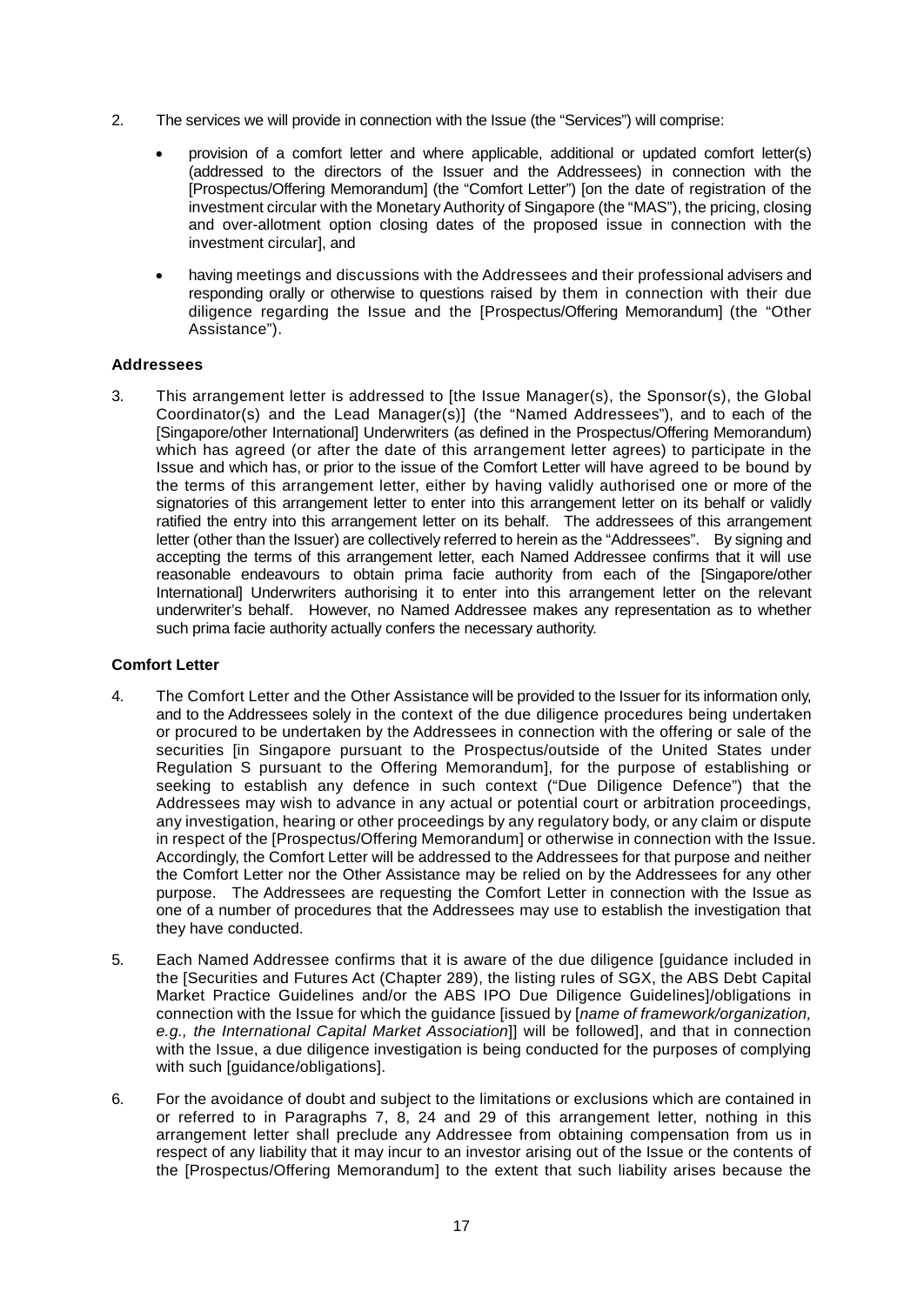work undertaken pursuant to this arrangement letter or the Comfort Letter was undertaken negligently, in bad faith or as a result of our fraud or wilful default, it being understood that the foregoing is without prejudice to any defence of contributory negligence that may be available to us.

- 7. The Comfort Letter issued pursuant to this arrangement letter will be provided in accordance with Singapore Standards on Related Services and/or Singapore Standards on Assurance Engagements and Audit Guidance Statement 11 "Comfort Letters and Due Diligence Meetings" issued by the Institute of Singapore Chartered Accountants ("ISCA") and will not have been provided in accordance with any other professional standards, including but not limited to those of the American Institute of Certified Public Accountants. [Accordingly, the Comfort Letter should not be relied upon in connection with any obligations or responsibilities that the Addressees may have under any legislation, regulations and/or rule of law other than those of Singapore and, in the event of any such use in any jurisdiction other than Singapore, we accept no responsibility in this regard.
- 8. Our work and findings shall not in any way constitute advice or recommendations (and we accept no liability in relation to any advice or recommendations) regarding any commercial decisions associated with the Issue, including, in particular, but without limitation, any which may be taken by any Addressee (or any person connected to any Addressee) in the capacity of investor or in providing investment advice to their clients.
- 9. The Comfort Letter will be provided solely for the Addressees' private information and should not be used for any purpose other than as set out in Paragraph 4. The Comfort Letter may not be referred to in any other document (except that references may be made to its existence in (i) contracts among any of the Issuer, the Addressees and ourselves and (ii) any communications in relation to the Issue among any of the Issuer, the Addressees, [the underwriters of the International Offering and ourselves/the Issue Managers, Sponsors of the Singapore Public Offering, the International Underwriters and ourselves]), nor made available to any other party (except that copies may be included in bibles of transaction documents memorialising the Issue).
- 10. Nothing in Paragraphs 4, 7 or 9 shall prevent the Addressees from disclosing this arrangement letter and the Comfort Letter to the Addressees' professional advisers or as may be required by law, regulation or court order or the rules or requirements of a regulatory body or stock exchange whose requirements the Addressees are complying with, and/or referring to and/or producing the Comfort Letter for any of the purposes set out in Paragraph 4. Except as permitted in the immediately preceding sentence, the Addressees shall first obtain our prior written consent for disclosure of the Comfort Letter to third parties.
- 11. Other than to those who have, or before the Comfort Letter is issued shall have, validly accepted this arrangement letter, we will not accept any responsibility to any party to whom the Comfort Letter is shown or into whose hands it may come.

#### **Work and Procedures**

- 12. Our work will be conducted in accordance with Singapore Standards on Related Services and Singapore Standards on Assurance Engagements issued by ISCA. Specifically, our work will enable us to report factual findings in relation to selected financial information and subsequent changes to historical financial information included in the [Prospectus/Offering Memorandum]. In other jurisdictions, standards and practices relevant to reporting auditors may be different and may not provide for reporting in the manner contemplated herein. Accordingly, the Comfort Letter should not be relied on as if it had been provided in accordance with the standards and practice of any professional body in any other jurisdiction.
- 13. Except as specifically stated in our comfort letter we have not performed an audit or review in respect of any financial information relating to the Issuer for any period subsequent to [date of last reported balance sheet] in accordance with Singapore Standards on Auditing ("SSAs") or Singapore Standards on Review Engagements ("SSREs") issued by ISCA. The procedures we will use to perform the work set out in this arrangement letter including those in relation to subsequent changes will not constitute an audit or review made in accordance with SSAs or SSREs issued by ISCA. Furthermore, they will not necessarily reveal matters of significance with respect to any material misstatement of the information referred to below.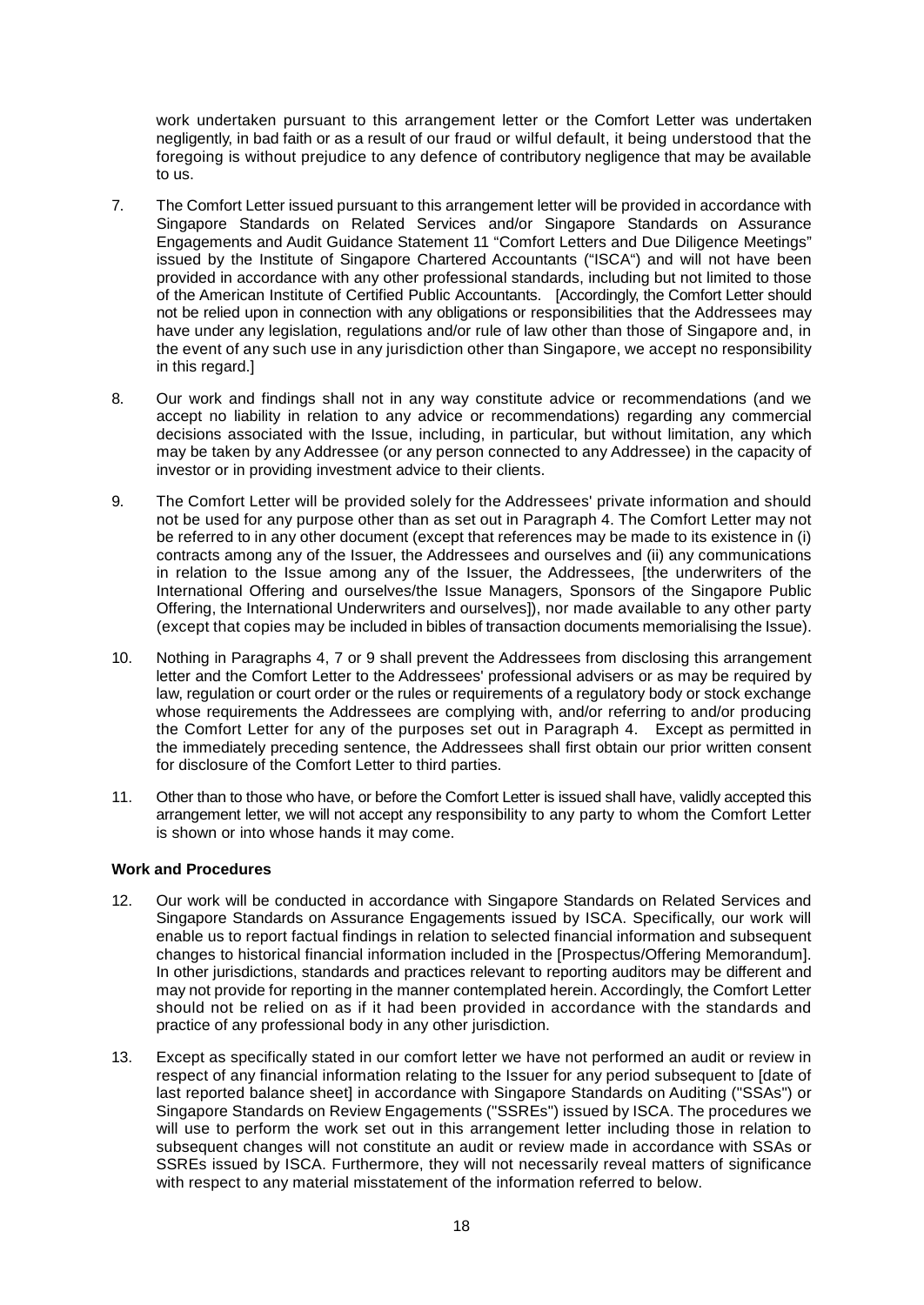- 14. We will only carry out those procedures expressly provided for in the Comfort Letter. Accordingly, we make no representations as to the sufficiency for the Addressees' purposes of the procedures provided for in the Comfort Letter and, therefore, our responsibility shall be limited to performing the work agreed upon in this arrangement letter and/or recorded in the Comfort Letter with due skill, care and attention. If we were to perform additional procedures or if we were to conduct an audit or review on the financial information of the Issuer in accordance with SSAs or SSREs issued by ISCA, other matters might be reported to the Addressees in the Comfort Letter. The procedures to be performed by us in connection with the Comfort Letter should not be taken to supplant additional inquiries or procedures that may be appropriate in the performance of the Addressees' role under the proposed Issue.
- 15. In relation to the contents of the [Prospectus/Offering Memorandum], we will address ourselves solely to such financial and other information in the [Prospectus/Offering Memorandum] as is identified in the Comfort Letter and we will make no representations as to the adequacy of disclosure in the [Prospectus/Offering Memorandum] or as to whether any material facts have been omitted by the Issuer. Further, we make no representations regarding any questions of legal interpretation.
- 16. The procedures that we plan to conduct have been determined by the Named Addressees and agreed by the parties to this arrangement letter, and will be recorded in the Comfort Letter. In carrying out our work pursuant to this arrangement letter, we will rely on the accuracy and completeness of certain information and explanations provided to us during the course of our work and will further request the directors of the Issuer to provide us with written representations concerning the accuracy and completeness of certain information and explanations provided to us for the purpose of our work. The Addressees will therefore understand that the procedures to be carried out by us are not designed to, and are not likely to, reveal fraud, withholding, concealment or misrepresentation by the management of the Issuer or its subsidiaries (the Issuer and its subsidiaries are collectively referred to herein as "the Group"). Notwithstanding the preceding three sentences, if in carrying out the procedures agreed under this arrangement letter, and solely as a result of information provided to us which we are required to consider or do consider, we conclude that there has been fraud, withholding, concealment or misrepresentation (or otherwise we conclude that any such information contains an inconsistency which clearly indicates that there may have been such a fraud, withholding, concealment or misrepresentation), we will (and are hereby authorised by the Issuer to), as soon as practicable, notify the Issuer and the Named Addressees of this and discuss with them whether further procedures can be designed to seek to resolve the matter. Where such procedures are agreed between us, we will carry them out and amend the Comfort Letter accordingly.
- 17. Any opinions expressed on financial information outside the context of this arrangement letter were or are expressed solely in the context of the specific terms and conditions governing their preparation. In particular, the terms of this arrangement letter and any action pursuant to it shall be additional to and shall not detract from or change in any way any legal rights which any party to this arrangement letter may otherwise have acquired, whether in contract or in tort, in connection with our reporting on the historical financial information of the Issuer.
- 18. Save as may be expressly recorded in the Comfort Letter, we do not accept any responsibility for any other reports or letters beyond any responsibility that we owed to those to whom our reports or letters were addressed at the date of their issue.

### **Contents of the Comfort Letter**

19. We will prepare and expect to issue the Comfort Letter addressed to the Issuer and the Addressees on the basis described above. Based upon our present understanding of the Addressees' requirements, we expect to be able to provide the Addressees with the Comfort Letter substantially in the form contained in the Appendix to this arrangement letter, setting out the procedures that we expect to carry out prior to issuing the Comfort Letter.<sup>5</sup> Execution of this arrangement letter by the Named Addressees will constitute the Addressees' agreement to the scope and extent of such procedures.

<sup>&</sup>lt;u>.</u> <sup>5</sup> Where a draft comfort letter is not appended, briefly explain the procedures to be performed.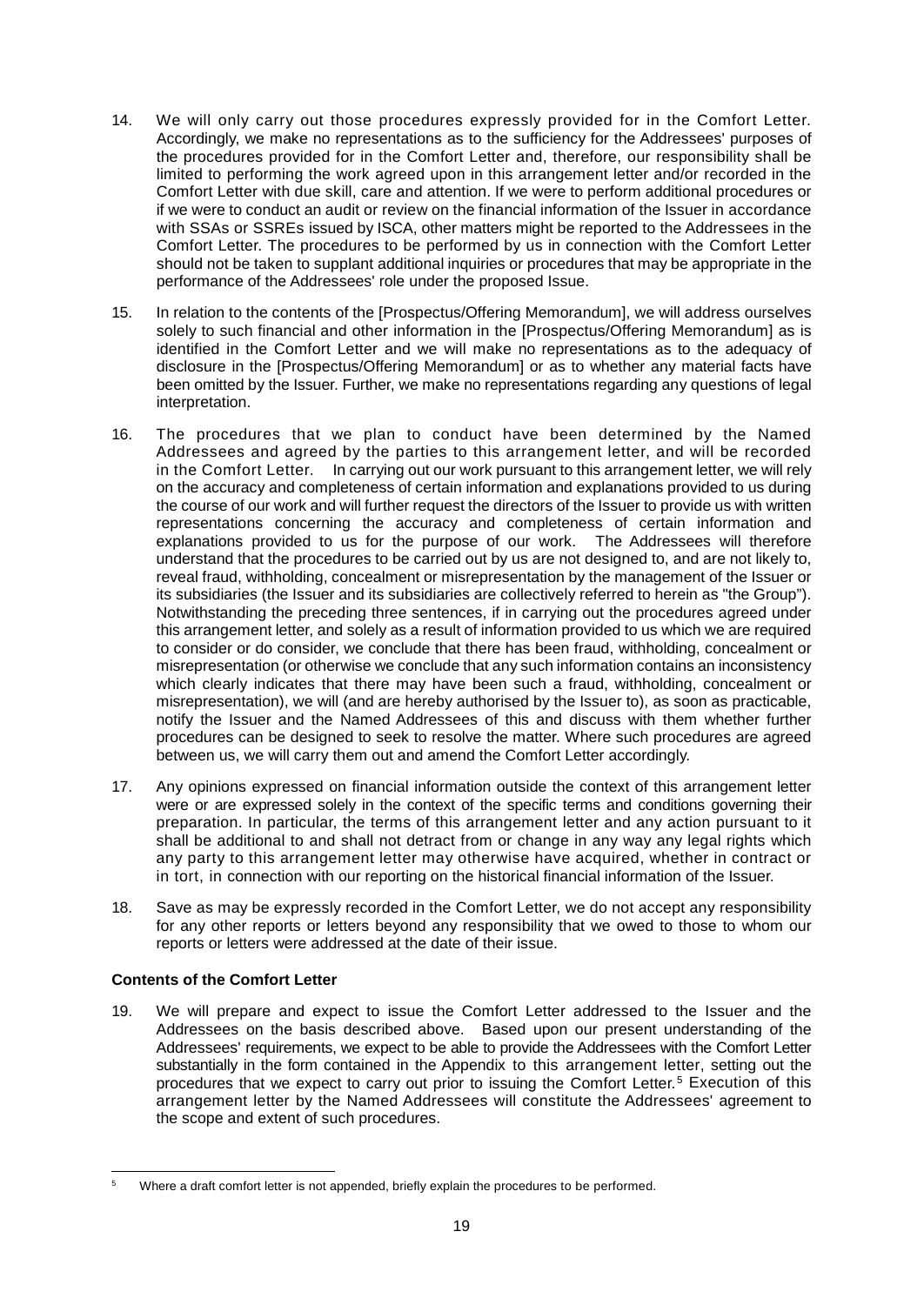- 20. We would be grateful if the Named Addressees would review the draft comfort letter that we expect to be able to provide the Addressees with and let us have any amendments the Named Addressees propose to the procedures as soon as possible, so that we can provide the Named Addressees with a revised draft for further consideration and approval.
- 21. Once an advanced draft of the [Prospectus/Offering Memorandum] is available and the Named Addressees have identified, and we have agreed, the detailed financial information whose extraction or calculation the Named Addressees require to be covered in the Comfort Letter, we will provide the Named Addressees with a further revised draft of the Comfort Letter for approval of its scope prior to finalisation. [We would expect to provide such a draft shortly before the draft Prospectus is first submitted to the Singapore Exchange.]
- 22. For the avoidance of doubt, we will not comment on, or otherwise give comfort in relation to, the Issuer's prospects or trading position or, save as expressly stated in the Comfort Letter, comment on or provide any opinion or other conclusion as to the current overall financial position of the Issuer  $6$

#### **Drafts**

23. During the course of the arrangement we may show drafts of, or report orally on, the Comfort Letter to the Named Addressees. In so far as any such draft or oral report is inconsistent with the subsequent final Comfort Letter, it will be deemed to be superseded by such final Comfort Letter.

## **Meetings**

- 24. It will be necessary for us to receive copies of the draft [Prospectus/Offering Memorandum] as it is produced and it may be necessary for us to attend meetings (including, but not limited to, meetings with the Issuer and its directors and/or employees and the Addressees and their employees, advisers or agents) at which the [Prospectus/Offering Memorandum] is discussed and drafted or at which other related matters are discussed. We shall answer queries raised at such meetings on an informal basis but the Addressees should neither act nor refrain from acting on the basis of such informal answers unless and until they are confirmed in writing by us, whether in the final Comfort Letter or otherwise. In the absence of such written confirmation we shall have no liability to the Addressees in contract or in tort (including negligence) for our answers other than for an oral statement finally determined to have resulted from fraud or willful misconduct by the reporting auditors. <sup>7</sup> Subject to the above, nothing in this paragraph shall prejudice the Addressees' ability to rely on a non-recourse basis (meaning without any liability on our part except for oral statements finally determined to have resulted from fraud or willful misconduct by the reporting auditors) on any comments we may provide orally, either in the context of establishing or seeking to establish any Due Diligence Defence in connection with any court, arbitral, regulatory or administrative proceedings or otherwise for the purposes of resolving either actual or potential proceedings, investigations, claims or disputes in respect of the [Prospectus/Offering Memorandum] or otherwise in connection with the Issue.
- 25. Unless otherwise specifically agreed between the Issuer, the Named Addressees and us, we are authorised by the Issuer to speak to the Addressees and other professional advisers advising on the proposed Issue. In connection with our work pursuant to this arrangement letter, we may release to the Addressees and such other professional advisers any information relating to the Issuer or the Issue, whether confidential or not, and whether obtained during the course of our work or otherwise, and shall not be liable to the Issuer for any use subsequently made of that information. Our partners and staff working on this arrangement shall not be required, expected or deemed to have knowledge of any information known to other partners or staff of our firm but which is not known to those on this arrangement. In addition we shall not be required to make use of or disclose to the Addressees any information which is confidential to another client of our firm.

<sup>-</sup>If specific procedures and appropriate terms (e.g. as to timing) are agreed between all parties, the reporting auditors may undertake additional work in accordance with AGS 11.

If specific matters are discussed which the Addressees wish to be able to rely upon in accordance with this arrangement letter, the Issuer and the Named Addressees should arrange for them to be confirmed in writing by reporting auditors. If the reporting auditors are willing to confirm such matters in writing, further work and an extension of the terms of the arrangement are likely to be required.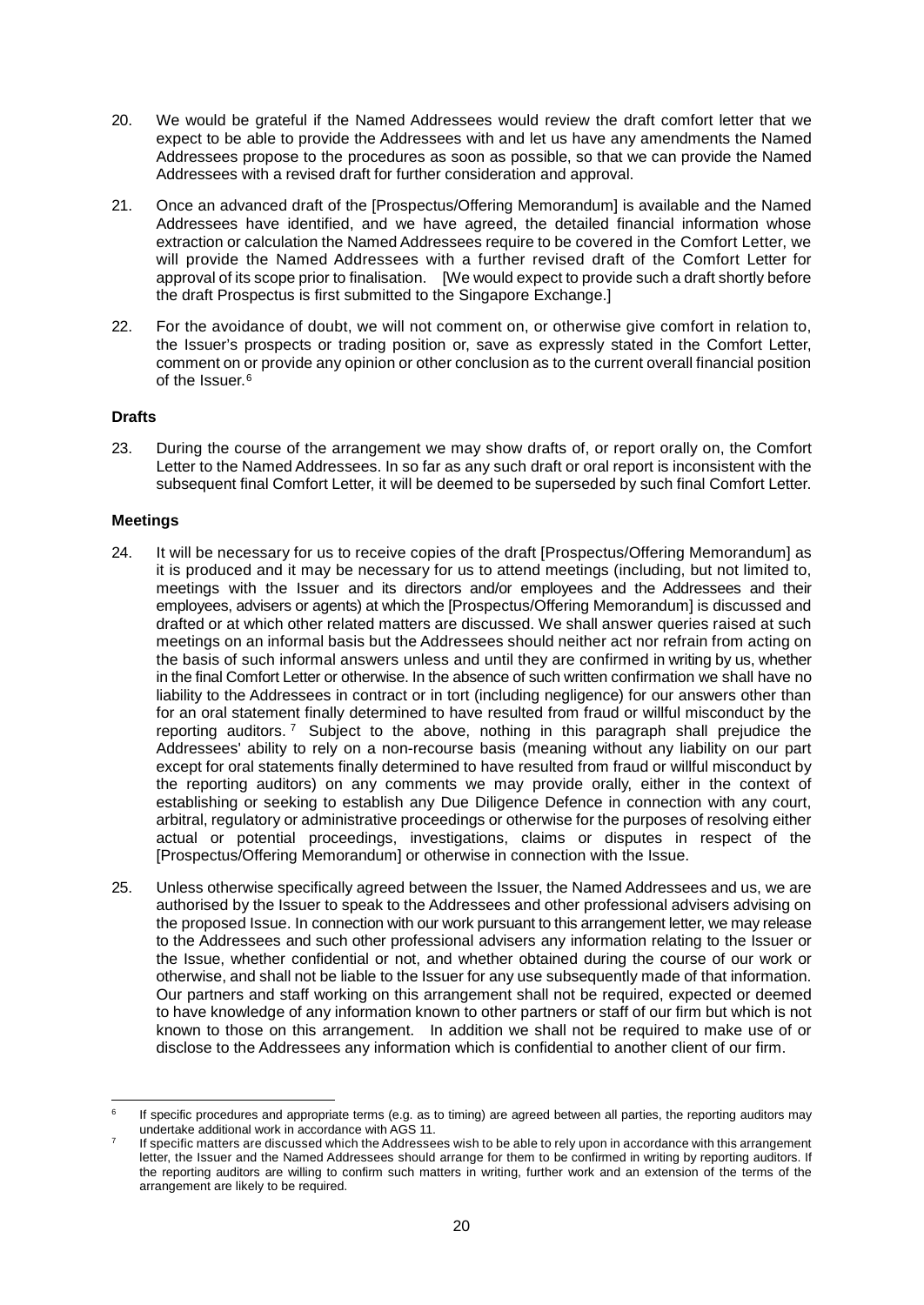## **Timetable**

26. Our work will depend upon receiving without undue delay full co-operation from all relevant officials of the Issuer and the Group and their disclosure to us of all accounting records of the Group and all other records and related information (including certain representations) as well as underwriting agreements we may need for the purposes of our work. We will endeavour to carry out our work in accordance with a timetable to be agreed between all parties that will satisfy the requirements of the Issue. We intend to provide the Issuer and the Addressees with [(1) the Comfort Letter dated the date of registration of the Prospectus with the MAS, (2) an additional or updating Comfort Letter on the dates of pricing, closing of the issue, over-allotment option closing and such other date(s) as agreed with you/(1) the Comfort Letter dated the date of the Offering Memorandum relating to the Issue, (2) an additional or updating Comfort Letter on and dated the date of the closing of the Issue (to be delivered at closing of the Issue) and (3) where appropriate, an additional or updating Comfort Letter on and dated the over-allotment option closing date].8 In connection with the delivery of any new or updating Comfort Letter, we will bring down our work to an agreed cut-off date. We will discuss with the Named Addressees any difficulties we encounter with this arrangement or with meeting the timetable as soon as any problems arise.

## **Applicable Law and Jurisdiction**

27. This arrangement letter and any comfort letter together with any matters (including claims, disputes or differences) arising from them, whether as a breach of contract, tort (including negligence) or otherwise shall be governed by, and construed in accordance with, Singapore law. The Courts of Singapore shall have exclusive jurisdiction in relation to any claim, dispute or difference concerning the arrangement letter or any comfort letter and any matter arising from them whether as a result of breach of contract, tort (including negligence) or otherwise. Each party irrevocably waives any right it may have to object to an action being brought in any of those Courts, to claim that the action has been brought in an inconvenient forum or to claim that those Courts do not have jurisdiction.

#### **Fees and Certain Other Matters**

28. Details of our fees and proposed billing arrangements have been set out in a separate agreement with the Issuer, who will bear the sole responsibility for the payment thereof. Such agreement also sets out certain other matters in relation to the respective rights and responsibilities of the Issuer and us in connection with the services to be performed by us in connection with the issuance of the Comfort Letter.

## **Other Terms and Conditions**

- 29. In no circumstances shall we be liable, other than in the event of our fraud, bad faith or wilful default, for any loss or damage, of whatsoever nature, arising from information material to our work being withheld or concealed from us or misrepresented to us by the directors, employees, or agents of the Issuer or any other person of whom we may make inquiries unless, if in carrying out the procedures agreed under this arrangement letter, and solely as a result of information provided to us which we are required to consider or do consider, we conclude that there has been fraud, withholding, concealment or misrepresentation (or otherwise we conclude that any such information contains an inconsistency which clearly indicates that there may have been such a fraud, withholding, concealment or misrepresentation), and we fail to notify the Issuer and the Named Addressees of such conclusion.
- 30. In the course of providing the Services we, [Auditors] Singapore, may, at our discretion, draw on the resource of other entities (whether or not incorporated) which carry on business under a name which includes all or part of the [Auditors] name or is otherwise within (or associated or connected with an entity) or is a correspondent firm of the worldwide network of [Auditors] ("other [Auditors] Firms") and their partners and employees as we deem appropriate, but provision of the Services will remain our responsibility alone.

<sup>-</sup>In exceptional circumstances, it may also be appropriate to bring down the Comfort Letter to another date. Such arrangements should be discussed on a case-by-case basis.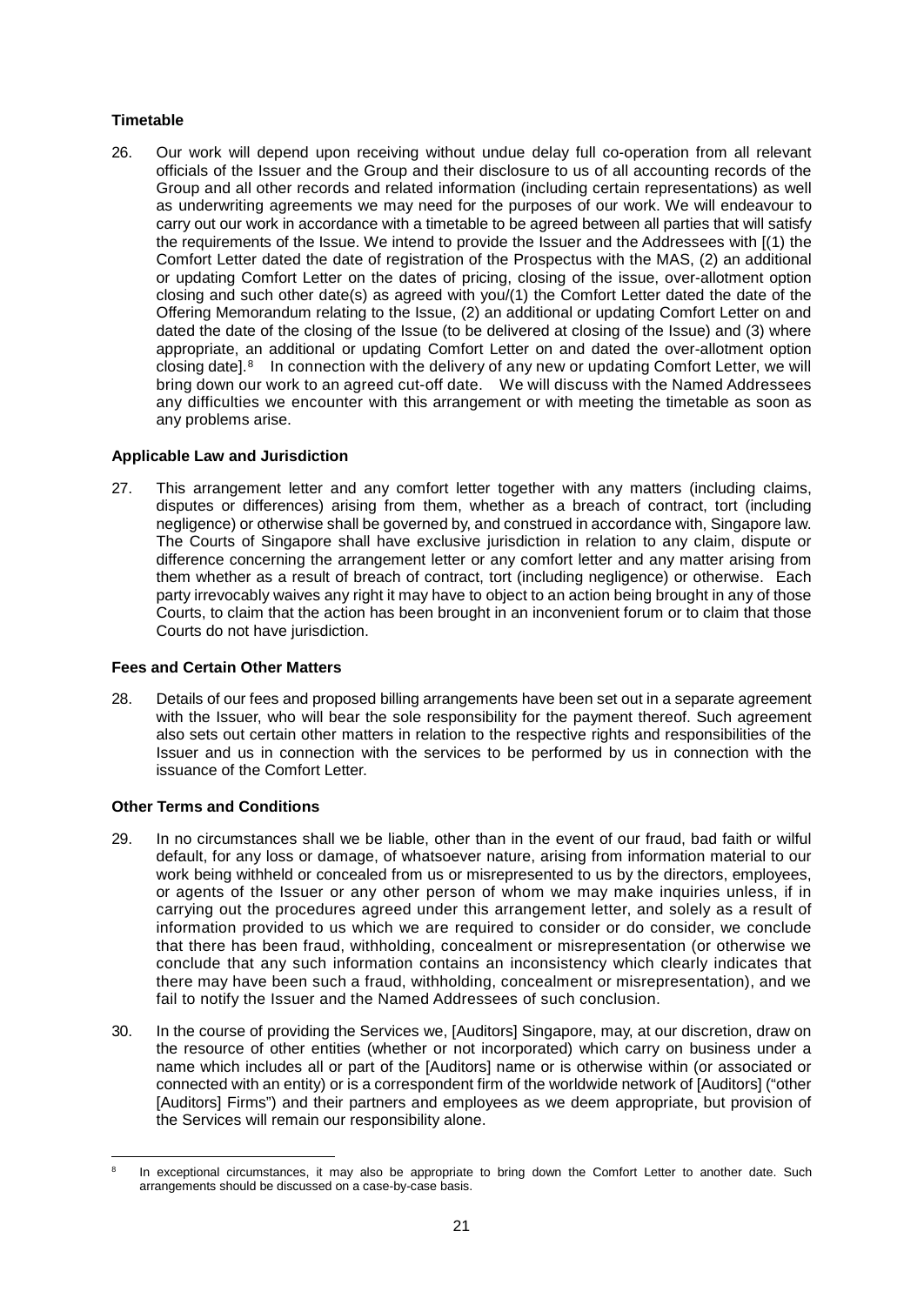- 31. The Addressees agree that the Addressees will not bring any claim (whether in contract, tort (including negligence) or otherwise) against any other [Auditors] Firm or its personnel in respect of the Services. Any partner or employee of any other [Auditors] Firm who deals with the Addressees in connection with the Services does so solely on our behalf and we are liable for their activities as if they were in all respects our partners or staff.
- 32. The Addressees will not bring any claim (whether in contract, tort (including negligence) or otherwise) arising out of or in connection with the Services against any of our employees personally, but this will not limit or exclude any liability we may have for their acts or omissions.
- 33. The provisions of paragraphs 30 to 32 of this arrangement letter have been stipulated expressly for the benefit of our employees, and other [Auditors] Firms and their partners and employees (together "Beneficiaries"). The Addressees agree that, each of the Beneficiaries has the right to rely on paragraphs 30 to 33 of this arrangement letter as if they were parties to this arrangement letter. Each of the other [Auditors] Firms which agrees to assist in the provision of the Services does so in reliance on the protections afforded to it by paragraphs 30 to 33 of this arrangement letter, the benefit of which we formally accept on its behalf.

#### **Prohibition on Assignment**

- 34. No party may assign any of its rights in relation to this arrangement letter without the prior written consent of the others against whom the rights may be asserted, save that any Addressee and we may assign any of such rights, or such rights may pass by operation of law, to any successor to all or part of its business without such consent, provided that notice is given to the other signatories to this arrangement letter prior to any step being taken to enforce any rights hereunder.
- 35. Other than as set out in paragraph 33 above, this arrangement letter shall not create or give rise to, nor shall it be intended to create or give rise to, any third party rights and no third party shall have any right to enforce or rely on any provision of this arrangement letter. For the avoidance of doubt, the Addressees are not regarded as third parties.

#### **Termination**

- 36. Any party to this arrangement letter may at any time terminate this arrangement letter for whatever reason upon written notice to the other parties. In the case of termination by us, notice to the Issuer and the Named Addressees shall be sufficient notice.
- 37. Termination of this arrangement letter shall be without prejudice to any accrued rights of the parties to this arrangement letter. The provisions of this arrangement letter which expressly or by implication are intended to survive its termination or expiry will survive and continue to bind each party to this arrangement letter.

#### **Internet communication**

38. In connection with the Services the parties to this arrangement letter may from time to time communicate with each other electronically. However, the electronic transmission of information cannot be guaranteed to be secure or error free and such information could be intercepted, corrupted, lost, destroyed, arrive late or incomplete or otherwise be adversely affected or unsafe to use. Accordingly each party to this arrangement letter accepts the limitations of electronic communication, and will use reasonable procedures to check for the then most commonly known viruses before sending information electronically.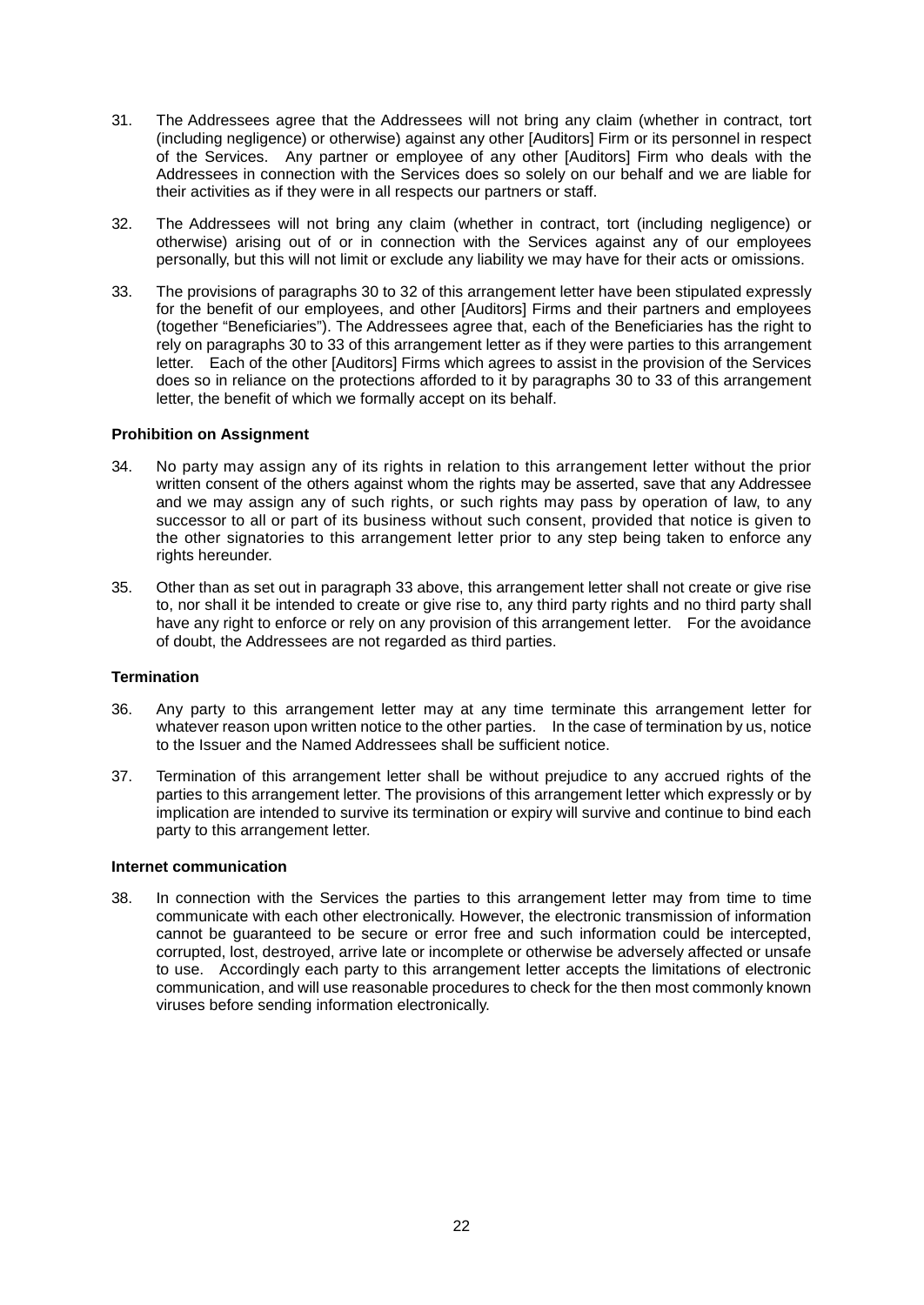#### **Miscellaneous**

- 39. Other than as set out in paragraph 28 above, this arrangement letter and the Appendix to it constitute the entire agreement for the provision of the Services between us to the exclusion of any other express or implied terms, whether expressed orally or in writing, including any conditions, warranties and representations and shall supersede all previous proposals, understandings, contracts, letters of engagement, undertakings, agreements and correspondence regarding the Services. Save as provided in this arrangement letter, no change in the terms of our arrangement with respect to the Services will be effective unless agreed in writing and signed by all parties to this arrangement letter.
- 40. This arrangement letter may be executed in any number of counterparts, and by the parties on separate counterparts, but shall not be effective until each party has executed and delivered at least one counterpart. Each counterpart shall constitute an original of this arrangement letter, but all the counterparts shall together constitute one and the same instrument.
- 41. If any term or terms of this arrangement letter shall be held to be invalid, illegal or unenforceable, such term or terms shall be deemed not to form part of this arrangement letter without prejudice to the enforceability of the remaining terms of this arrangement letter, provided always that if any such deletion substantially affects or alters the commercial basis of this arrangement letter, the parties to this arrangement letter will negotiate in good faith to amend and modify them as may be necessary or desirable in the circumstances.
- 42. Please acknowledge acceptance of the terms of our arrangement by signing and returning the enclosed copy of this arrangement letter.
- 43. If the Issuer or the Addressees have any questions regarding this arrangement letter please do not hesitate to contact us.

Yours faithfully,

ABC & Co. Public Accountants and Chartered Accountants **Singapore** Date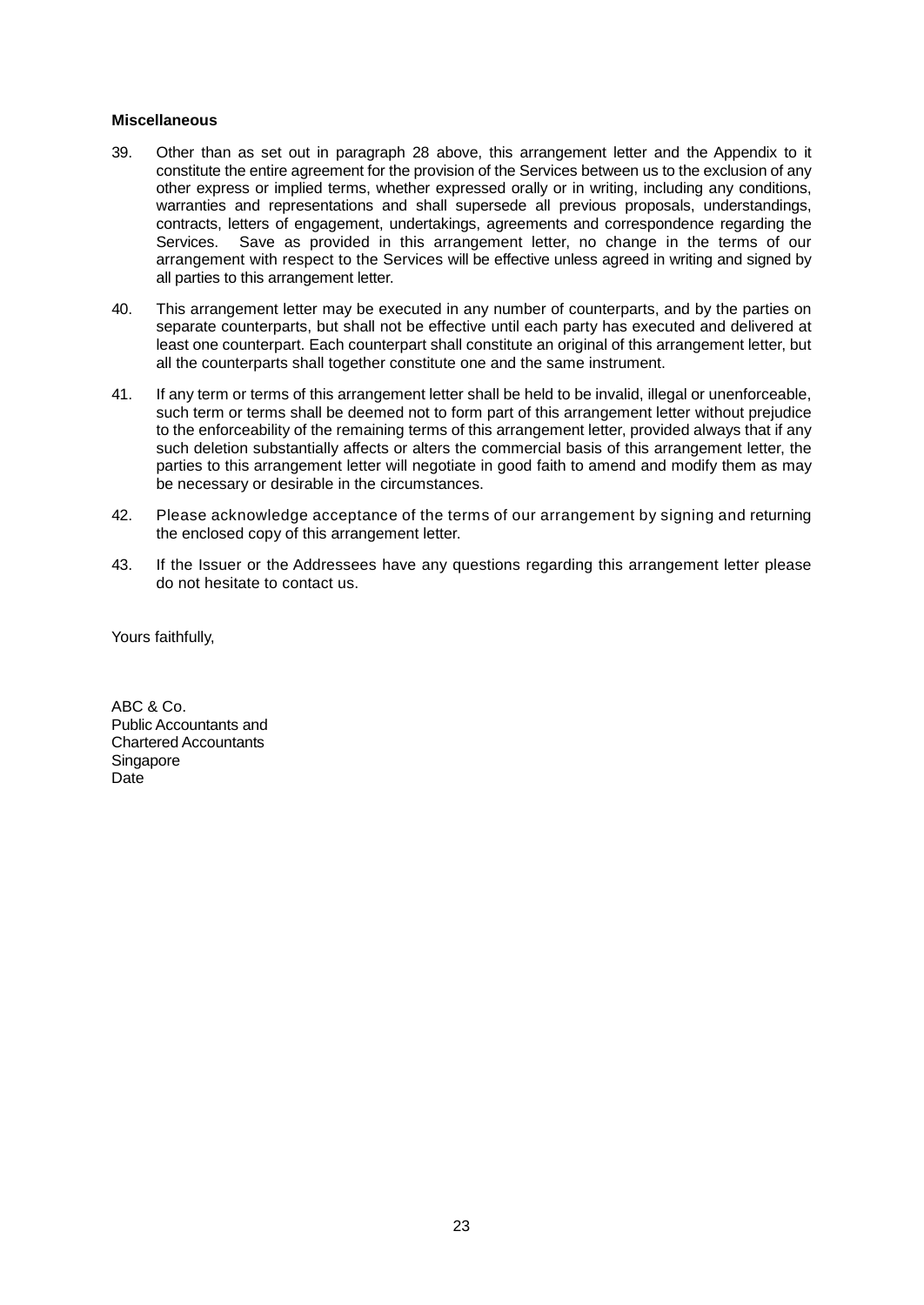## **Acknowledgement and Acceptance**

**\_**

**\_\_\_\_\_\_\_\_\_\_\_\_\_\_\_\_\_\_\_\_\_\_\_\_\_\_\_\_\_\_\_\_\_\_\_\_\_**

We acknowledge receipt of this arrangement letter and agree with the terms of your arrangement set out therein:

**\_**

Director for and on behalf of the board of XYZ Limited

Director for and on behalf of [Issue Managers Limited/Sponsors Limited/Lead Manager Limited]/ [Named Addressee] (on its own behalf and [on behalf of/as representative of] each of the [Singapore/other International] Underwriters)

**\_\_\_\_\_\_\_\_\_\_\_\_\_\_\_\_\_\_\_\_\_\_\_\_\_\_\_\_\_\_\_\_\_\_\_\_\_\_\_\_**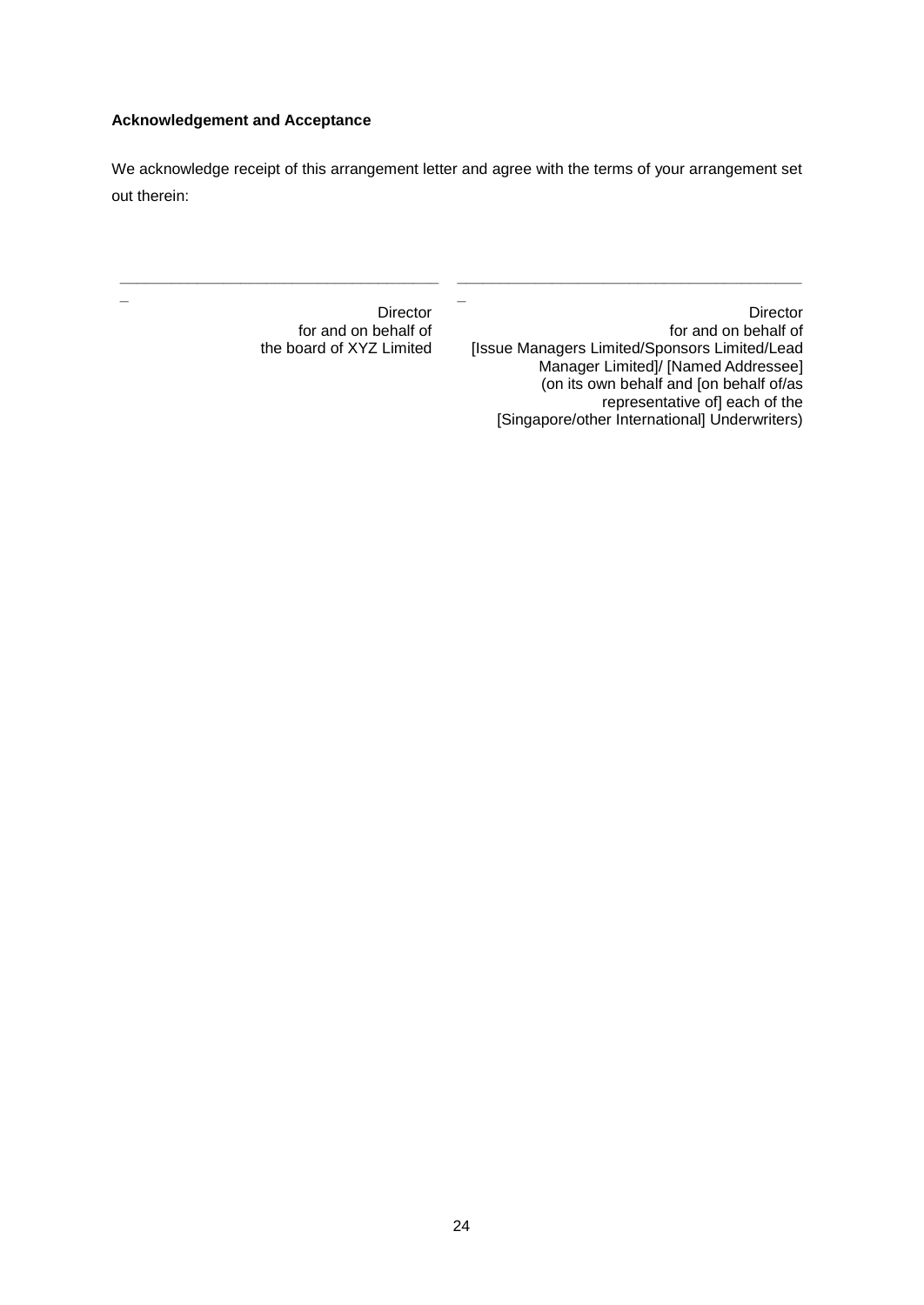#### *Example 2 – Debt Offering in reliance on Regulation S*

(letterhead of Independent reporting auditors)

[Date]

To: The Directors, XYZ Limited

#### Lead Manager Limited

[Other Named Addressees and each of the other joint lead managers as defined in the Subscription Agreement dated [•] (the "Joint Lead Managers") that is an Addressee (as defined in Paragraph 3 below)<sup>9</sup>]

Dear Sirs,

**Comfort Letter and Other Assistance Relating to the Proposed Offering of [x] (the "Notes") of XYZ Limited (the "Issuer") in reliance on Regulation S under the U.S. Securities Act of 1933, as amended (the "Securities Act")**

#### **Introduction**

- 1. This arrangement letter sets out the scope and limitations of the work to be performed by us, in connection with the issuance of a comfort letter in respect of the above transaction, namely the proposed international offering outside of the United States of America in reliance on Regulation S under the Securities Act (the "Regulation S Offering") of the Notes (the "Issue") which will involve the preparation by the Issuer, and for which the Issuer will be solely responsible, of an offering circular, [in accordance with the Listing Rules of [relevant] Stock Exchange or other Listing Authority] (the "Offering Circular"). This arrangement letter is written in the context of the respective roles of the directors of the Issuer, Lead Manager Limited (the "Lead Manager") and the other Addressees (as defined below) and ourselves, in relation to the Issue. This arrangement letter does not apply to, and shall have no effect on, the rights and obligations of the Issuer, the Addressees or us in relation to any offering in the United States not otherwise pursuant to the Regulation S Offering.
- 2. The services we will provide in connection with the Issue (the "Services") will comprise:
	- provision of a comfort letter and where applicable, additional or updated comfort letter(s) (addressed to the directors of the Issuer and the Addressees) in connection with the Offering Circular (the "Comfort Letter"), and
	- having meetings and discussions with the Addressees and their professional advisers and responding orally or otherwise to questions raised by them in connection with their due diligence regarding the Issue and the Offering Circular (the "Other Assistance").

#### **Addressees**

3. This arrangement letter is addressed to [the Global Coordinator(s) and the Lead Manager(s)] (the "Named Addressees"), and to each of the other Joint Lead Managers (as defined in the Offering Circular) which has agreed (or after the date of this arrangement letter agrees) to participate in the Issue and which has, or prior to the issue of the Comfort Letter will

<sup>&</sup>lt;u>.</u> Named addressees of the arrangement letter and the comfort letter might include the global coordinators, bookrunners, lead managers or other underwriters. These parties typically enter into the arrangement letter on behalf of the other underwriters of the Regulation S offering. It should not be necessary to name such other underwriters in the arrangement letter, since the offering circular and the subscription agreement will clearly identify them. In certain circumstances, it may be appropriate to address a comfort letter to other parties, in which case such parties would also be appropriate parties to the arrangement letter. Typically, the lead and/or other underwriters (however named in the subscription agreement), would be the named addressees of the comfort letter.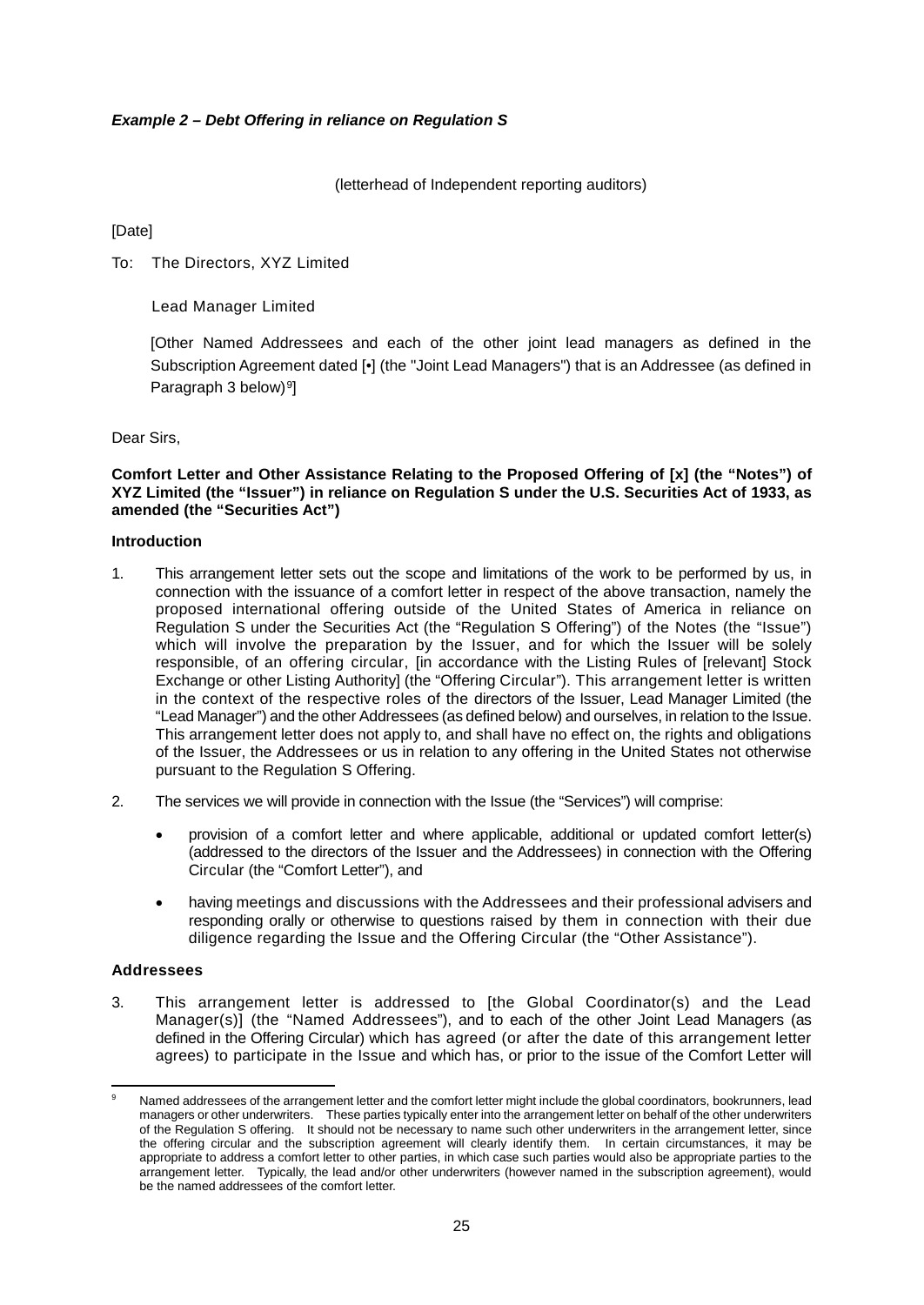have agreed to be bound by the terms of this arrangement letter, either by having validly authorised one or more of the signatories of this arrangement letter to enter into this arrangement letter on its behalf or validly ratified the entry into this arrangement letter on its behalf. The addressees of this arrangement letter (other than the Issuer) are collectively referred to herein as the "Addressees". By signing and accepting the terms of this arrangement letter, each Named Addressee confirms that it will use reasonable endeavours to obtain prima facie authority from each of the other Joint Lead Managers authorising it to enter into this arrangement letter as representative of the relevant underwriter. However, no Named Addressee makes any representation as to whether such prima facie authority actually confers the necessary authority.

#### **Comfort Letter**

- 4. The Comfort Letter and the Other Assistance will be provided to the Issuer for its information only, and to the Addressees solely in the context of the due diligence procedures being undertaken or procured to be undertaken by the Addressees in connection with the offering or sale of the securities outside of the United States under Regulation S pursuant to the Offering Circular, for the purpose of establishing or seeking to establish any defence in such context ("Due Diligence Defence") that the Addressees may wish to advance in any actual or potential court or arbitration proceedings, any investigation, hearing or other proceedings by any regulatory body, or any claim or dispute in respect of the Offering Circular or otherwise in connection with the Issue. Accordingly, the Comfort Letter will be addressed to the Addressees for that purpose and neither the Comfort Letter nor the Other Assistance may be relied on by the Addressees for any other purpose. The Addressees are requesting the Comfort Letter in connection with the Issue as one of a number of procedures that the Addressees may use to establish the investigation that they have conducted.
- 5. Each Named Addressee confirms that it is aware of guidance related to due diligence issued by *the International Capital Market Association*, which will be followed.
- 6. For the avoidance of doubt and subject to the limitations or exclusions which are contained in or referred to in Paragraphs 7, 8, 24 and 29 of this arrangement letter, nothing in this arrangement letter shall preclude any Addressee from obtaining compensation from us in respect of any liability that it may incur to an investor arising out of the Issue or the contents of the Offering Circular to the extent that such liability arises because the work undertaken pursuant to this arrangement letter or the Comfort Letter was undertaken negligently, in bad faith or as a result of our fraud or wilful default, it being understood that the foregoing is without prejudice to any defence of contributory negligence that may be available to us.
- 7. The Comfort Letter issued pursuant to this arrangement letter will be provided in accordance with Singapore Standards on Related Services and Singapore Standards on Assurance Engagements issued by the Institute of Singapore Chartered Accountants ("ISCA") and will not have been provided in accordance with any other professional standards, including but not limited to those of the American Institute of Certified Public Accountants.
- 8. Our work and findings shall not in any way constitute advice or recommendations (and we accept no liability in relation to any advice or recommendations) regarding any commercial decisions associated with the Issue, including, in particular, but without limitation, any which may be taken by any Addressee (or any person connected to any Addressee) in the capacity of investor or in providing investment advice to their clients.
- 9. The Comfort Letter will be provided solely for the Addressees' private information and should not be used for any purpose other than as set out in Paragraph 4. The Comfort Letter may not be referred to in any other document (except that references may be made to its existence in (i) contracts among any of the Issuer, the Addressees and ourselves and (ii) any communications in relation to the Issue among any of the Issuer, the Addressees, the Joint Lead Managers and ourselves), nor made available to any other party (except that copies may be included in bibles of transaction documents memorialising the Issue).
- 10. Nothing in Paragraphs 4, 7 or 9 shall prevent the Addressees from disclosing this arrangement letter and the Comfort Letter to the Addressees' professional advisers or as may be required by law, regulation or court order or the rules or requirements of a regulatory body or stock exchange whose requirements the Addressees are complying with, and/or referring to and/or producing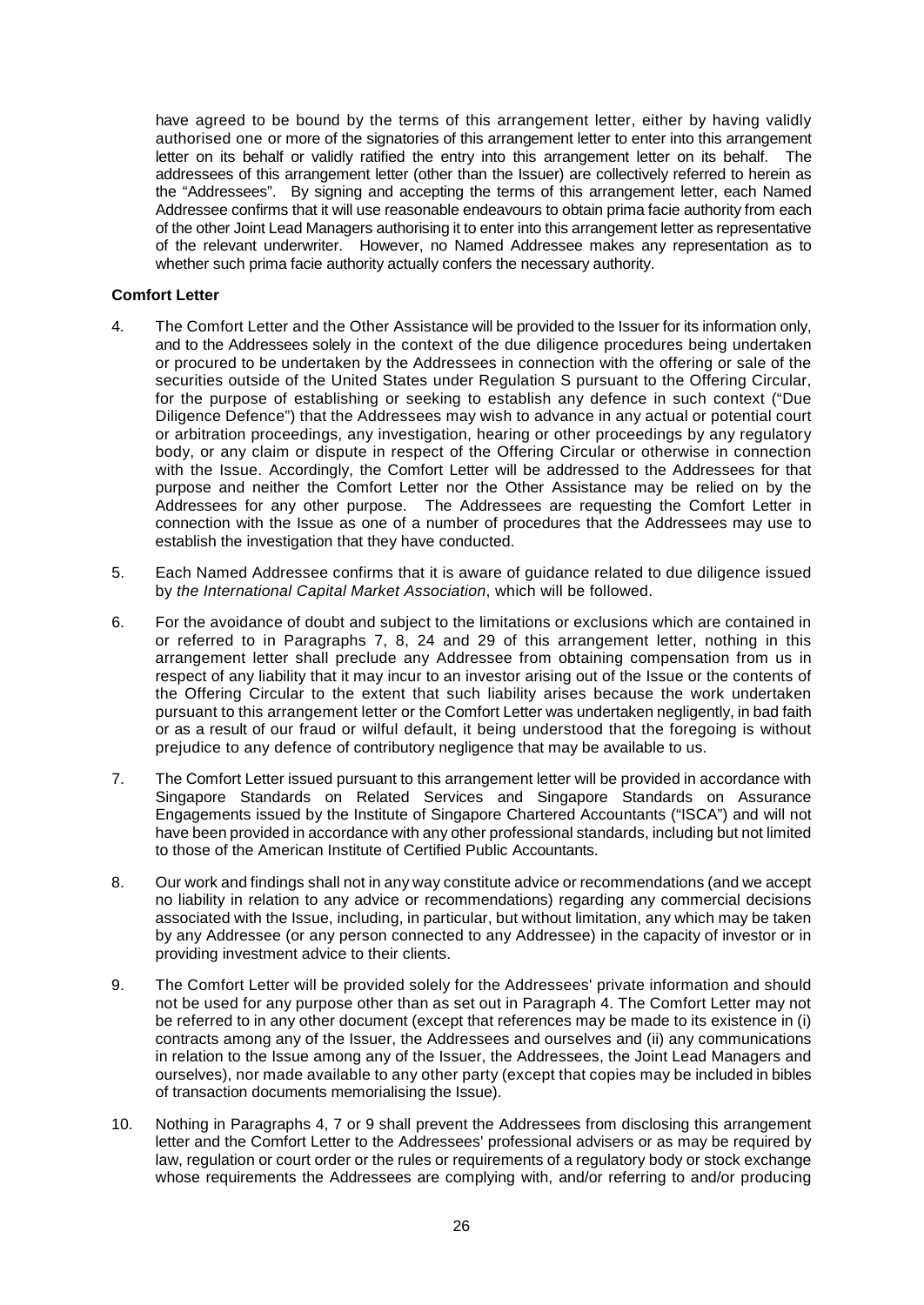the Comfort Letter for any of the purposes set out in Paragraph 4. Except as permitted in the immediately preceding sentence, the Addressees shall first obtain our prior written consent for disclosure of the Comfort Letter to third parties.

11. Other than to those who have, or before the Comfort Letter is issued shall have, validly accepted this arrangement letter, we will not accept any responsibility to any party to whom the Comfort Letter is shown or into whose hands it may come.

#### **Work and Procedures**

- 12. Our work will be conducted in accordance with Singapore Standards on Related Services and/or Singapore Standards on Assurance Engagements and Audit Guidance Statement 11 "Comfort Letters and Due Diligence Meetings" issued by ISCA. Specifically, our work will enable us to report factual findings in relation to selected financial information and subsequent changes to historical financial information included in the Offering Circular. In other jurisdictions, standards and practices relevant to may be different and may not provide for reporting in the manner contemplated herein. Accordingly, the Comfort Letter should not be relied on as if it had been provided in accordance with the standards and practice of any professional body in any other jurisdiction.
- 13. Except as specifically stated in our comfort letter we have not performed an audit or review in respect of any financial information relating to the Issuer for any period subsequent to [date of last reported balance sheet] in accordance with Singapore Standards on Auditing ("SSAs") or Singapore Standards on Review Engagements ("SSREs") issued by ISCA. The procedures we will use to perform the work set out in this arrangement letter including those in relation to subsequent changes will not constitute an audit or review made in accordance with SSAs or SSREs issued by ISCA. Furthermore, they will not necessarily reveal matters of significance with respect to any material misstatement of the information referred to below.
- 14. We will only carry out those procedures expressly provided for in the Comfort Letter. Accordingly, we make no representations as to the sufficiency for the Addressees' purposes of the procedures provided for in the Comfort Letter and, therefore, our responsibility shall be limited to performing the work agreed upon in this arrangement letter and/or recorded in the Comfort Letter with due skill, care and attention. If we were to perform additional procedures or if we were to conduct an audit or review on the financial information of the Issuer in accordance with SSAs or SSREs issued by ISCA, other matters might be reported to the Addressees in the Comfort Letter. The procedures to be performed by us in connection with the Comfort Letter should not be taken to supplant additional inquiries or procedures that may be appropriate in the performance of the Addressees' role under the proposed Issue.
- 15. In relation to the contents of the Offering Circular, we will address ourselves solely to such financial and other information in the Offering Circular as is identified in the Comfort Letter and we will make no representations as to the adequacy of disclosure in the Offering Circular or as to whether any material facts have been omitted by the Issuer. Further, we make no representations regarding any questions of legal interpretation.
- 16. The procedures that we plan to conduct have been determined by the Named Addressees and agreed by the parties to this arrangement letter, and will be recorded in the Comfort Letter. In carrying out our work pursuant to this arrangement letter, we will rely on the accuracy and completeness of certain information and explanations provided to us during the course of our work and will further request the directors of the Issuer to provide us with written representations concerning the accuracy and completeness of certain information and explanations provided to us for the purpose of our work. The Addressees will therefore understand that the procedures to be carried out by us are not designed to, and are not likely to, reveal fraud, withholding, concealment or misrepresentation by the management of the Issuer or Issuer or its subsidiaries (the Issuer and its subsidiaries are collectively referred to herein as "the Group"). Notwithstanding the preceding three sentences, if in carrying out the procedures agreed under this arrangement letter, and solely as a result of information provided to us which we are required to consider or do consider, we conclude that there has been fraud, withholding, concealment or misrepresentation (or otherwise we conclude that any such information contains an inconsistency which clearly indicates that there may have been such a fraud, withholding, concealment or misrepresentation), we will (and are hereby authorised by the Issuer to), as soon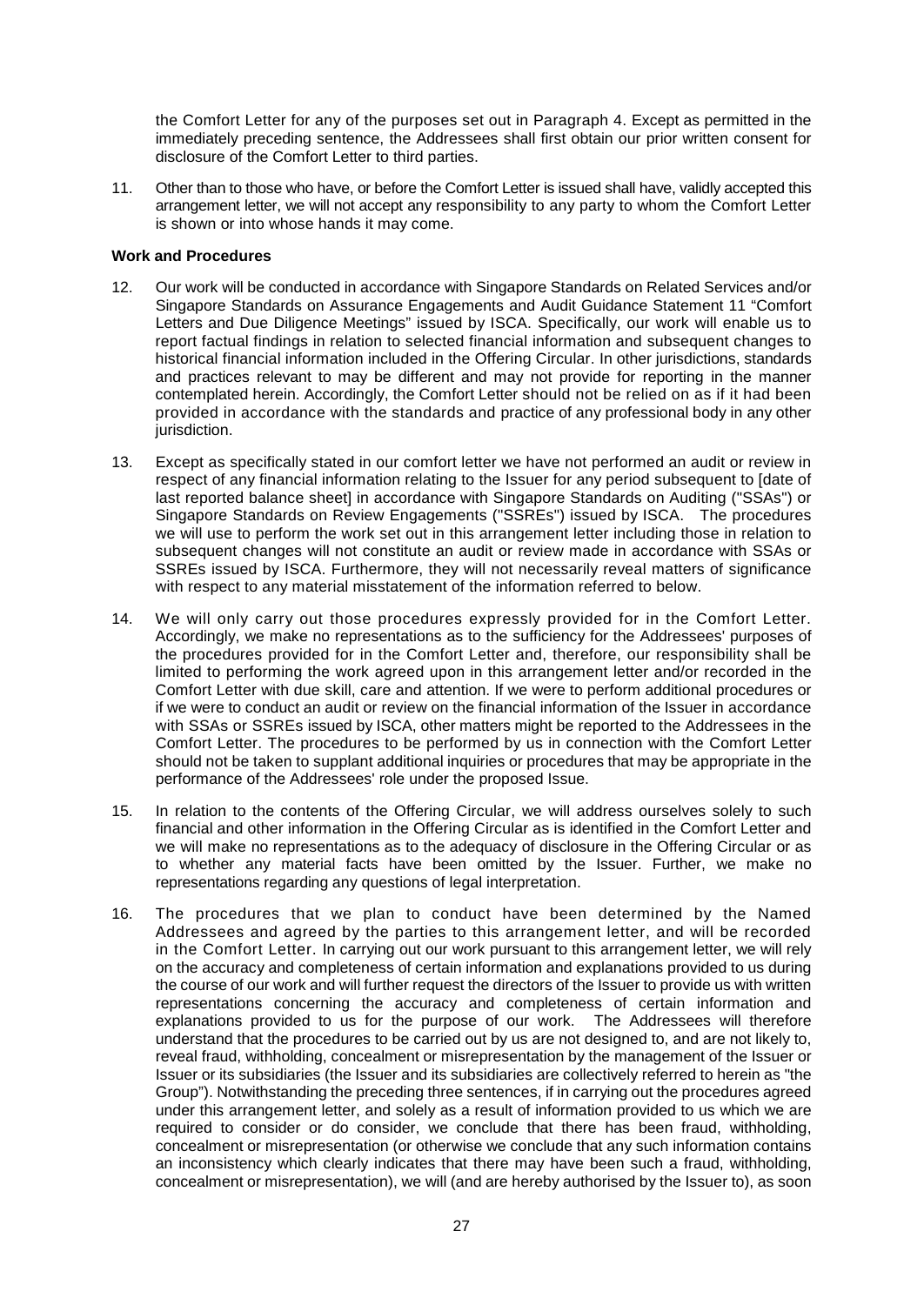as practicable, notify the Issuer and the Named Addressees of this and discuss with them whether further procedures can be designed to seek to resolve the matter. Where such procedures are agreed between us, we will carry them out and amend the Comfort Letter accordingly.

- 17. Any opinions expressed on financial information outside the context of this arrangement letter were or are expressed solely in the context of the specific terms and conditions governing their preparation. In particular, the terms of this arrangement letter and any action pursuant to it shall be additional to and shall not detract from or change in any way any legal rights which any party to this arrangement letter may otherwise have acquired, whether in contract or in tort, in connection with our reporting on the historical financial information of the Issuer.
- 18. Save as may be expressly recorded in the Comfort Letter, we do not accept any responsibility for any other reports or letters beyond any responsibility that we owed to those to whom our reports or letters were addressed at the date of their issue.

#### **Contents of the Comfort Letter**

- 19. We will prepare and expect to issue the Comfort Letter addressed to the Issuer and the Addressees on the basis described above. Based upon our present understanding of the Addressees' requirements, we expect to be able to provide the Addressees with the Comfort Letter substantially in the form contained in the Appendix to this arrangement letter, setting out the procedures that we expect to carry out prior to issuing the Comfort Letter.10 Execution of this arrangement letter by the Named Addressees will constitute the Addressees' agreement to the scope and extent of such procedures.
- 20. We would be grateful if the Named Addressees would review the draft comfort letter that we expect to be able to provide the Addressees with and let us have any amendments the Named Addressees propose to the procedures as soon as possible, so that we can provide the Named Addressees with a revised draft for further consideration and approval.
- 21. Once an advanced draft of the Offering Circular is available and the Named Addressees have identified, and we have agreed, the detailed financial information whose extraction or calculation the Named Addressees require to be covered in the Comfort Letter, we will provide the Named Addressees with a further revised draft of the Comfort Letter for approval of its scope prior to finalisation.
- 22. For the avoidance of doubt, we will not comment on, or otherwise give comfort in relation to, the Issuer's prospects or trading position or, save as expressly stated in the Comfort Letter, comment on or provide any opinion or other conclusion as to the current overall financial position of the Issuer.11

#### **Drafts**

23. During the course of the arrangement we may show drafts of, or report orally on, the Comfort Letter to the Named Addressees. In so far as any such draft or oral report is inconsistent with the subsequent final Comfort Letter, it will be deemed to be superseded by such final Comfort Letter.

#### **Meetings**

24. It will be necessary for us to receive copies of the draft Offering Circular as it is produced and it may be necessary for us to attend meetings (including, but not limited to, meetings with the Issuer and its directors and/or employees and the Addressees and their employees, advisers or agents) at which the Offering Circular is discussed and drafted or at which other related matters are discussed. We shall answer queries raised at such meetings on an informal basis but the Addressees should neither act nor refrain from acting on the basis of such informal answers unless and until they are confirmed in writing by us, whether in the final Comfort Letter or otherwise. In the absence of such written confirmation we shall have no liability to the Addressees in contract or in tort (including negligence) for our answers other than for an oral statement known to be false

 $10<sup>1</sup>$ Where a draft comfort letter is not appended, briefly explain the procedures to be performed.

<sup>11</sup> If specific procedures and appropriate terms (e.g. as to timing) are agreed between all parties, the independent auditors may undertake additional work in accordance with AGS 11.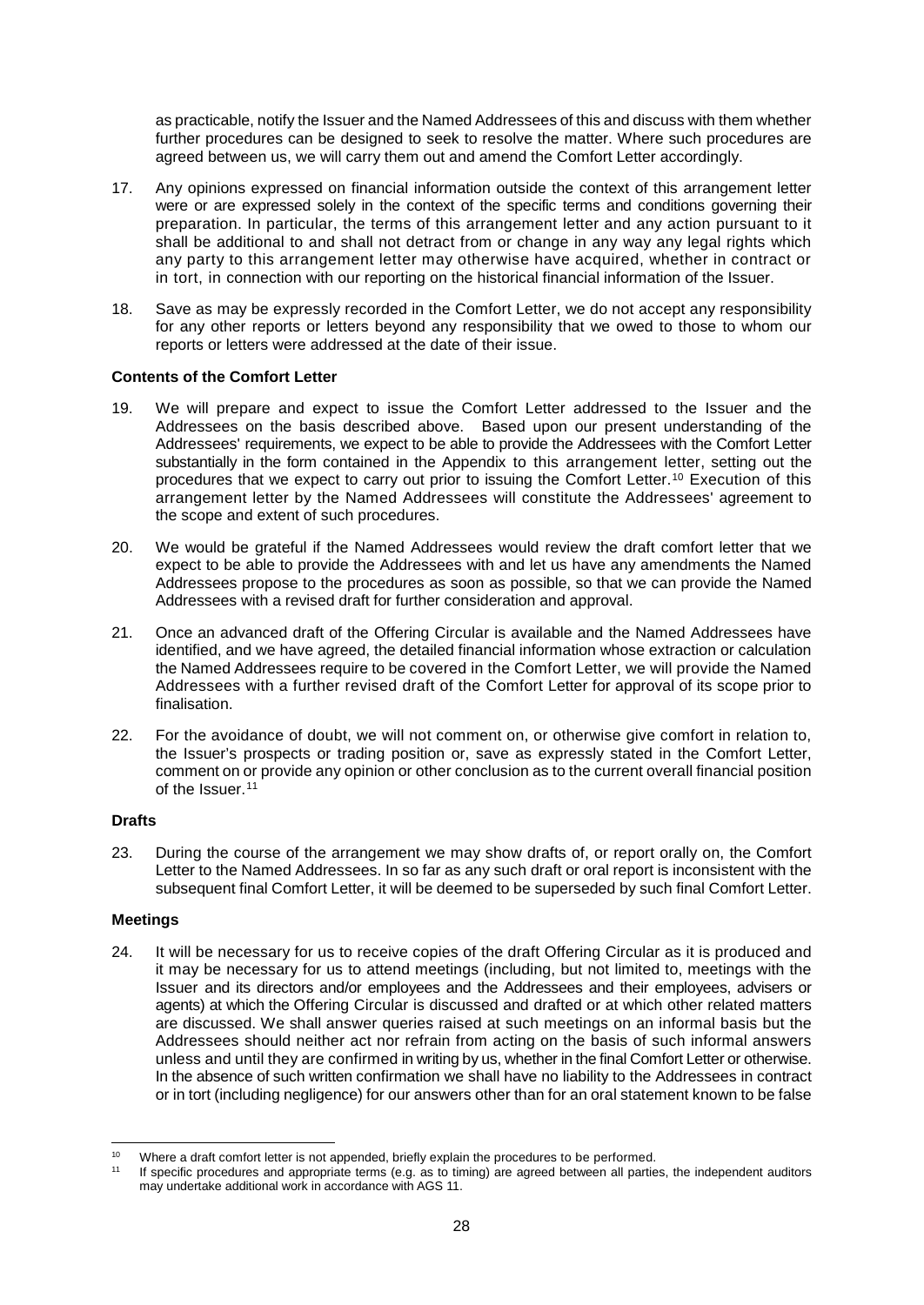or misleading when made and made with intent to deceive.12 Subject to the above, nothing in this paragraph shall prejudice the Addressees' ability to rely on a non-recourse basis (meaning without any liability on our part except for oral statements known to be false or misleading when made and made with intent to deceive) on any comments we may provide orally, either in the context of establishing or seeking to establish any Due Diligence Defence in connection with any court, arbitral, regulatory or administrative proceedings or otherwise for the purposes of resolving either actual or potential proceedings, investigations, claims or disputes in respect of the Offering Circular or otherwise in connection with the Issue.

25. Unless otherwise specifically agreed between the Issuer, the Named Addressees and us, we are authorised by the Issuer to speak to the Addressees and other professional advisers advising on the proposed Issue. In connection with our work pursuant to this arrangement letter, we may release to the Addressees and such other professional advisers any information relating to the Issuer or the Issue, whether confidential or not, and whether obtained during the course of our work or otherwise, and shall not be liable to the Issuer for any use subsequently made of that information. Our partners and staff working on this arrangement shall not be required, expected or deemed to have knowledge of any information known to other partners or staff of our firm but which is not known to those on this arrangement. In addition we shall not be required to make use of or disclose to the Addressees any information which is confidential to another client of our firm.

#### **Timetable**

26. Our work will depend upon receiving without undue delay full co-operation from all relevant officials of the Issuer and the Group and their disclosure to us of all accounting records of the Group and all other records and related information (including certain representations) as well as underwriting agreements we may need for the purposes of our work. We will endeavour to carry out our work in accordance with a timetable to be agreed between all parties that will satisfy the requirements of the Issue. We intend to provide the Issuer and the Addressees with (1) the Comfort Letter dated the date of the Offering Circular relating to the Issue, (2) an additional or updating Comfort Letter on and dated the date of the closing of the Issue (to be delivered at closing of the Issue) and (3) where appropriate, an additional or updating Comfort Letter on and dated the over-allotment option closing date.<sup>13</sup> In connection with the delivery of any new or updating Comfort Letter, we will bring down our work to an agreed cut-off date. We will discuss with the Named Addressees any difficulties we encounter with this arrangement or with meeting the timetable as soon as any problems arise.

#### **Applicable Law and Jurisdiction**

27. This arrangement letter and any comfort letter together with any matters (including claims, disputes or differences) arising from them, whether as a breach of contract, tort (including negligence) or otherwise shall be governed by, and construed in accordance with, Singapore law. The Courts of Singapore shall have exclusive jurisdiction in relation to any claim, dispute or difference concerning the arrangement letter or any comfort letter and any matter arising from them whether as a result of breach of contract, tort (including negligence) or otherwise. Each party irrevocably waives any right it may have to object to an action being brought in any of those Courts, to claim that the action has been brought in an inconvenient forum or to claim that those Courts do not have jurisdiction.

#### **Fees and Certain Other Matters**

28. Details of our fees and proposed billing arrangements have been set out in a separate agreement with the Issuer, who will bear the sole responsibility for the payment thereof. Such agreement also sets out certain other matters in relation to the respective rights and responsibilities of the Issuer and us in connection with the services to be performed by us in connection with the issuance of the Comfort Letter.

 $12$ <sup>12</sup> If specific matters are discussed which the Addressees wish to be able to rely upon in accordance with this arrangement letter, the Issuer and the Named Addressees should arrange for them to be confirmed in writing by the independent auditors. If the independent auditors are willing to confirm such matters in writing, further work and an extension of the terms of the arrangement are likely to be required.

<sup>&</sup>lt;sup>13</sup> In exceptional circumstances, it may also be appropriate to bring down the Comfort Letter to another date. Such arrangements should be discussed on a case-by-case basis.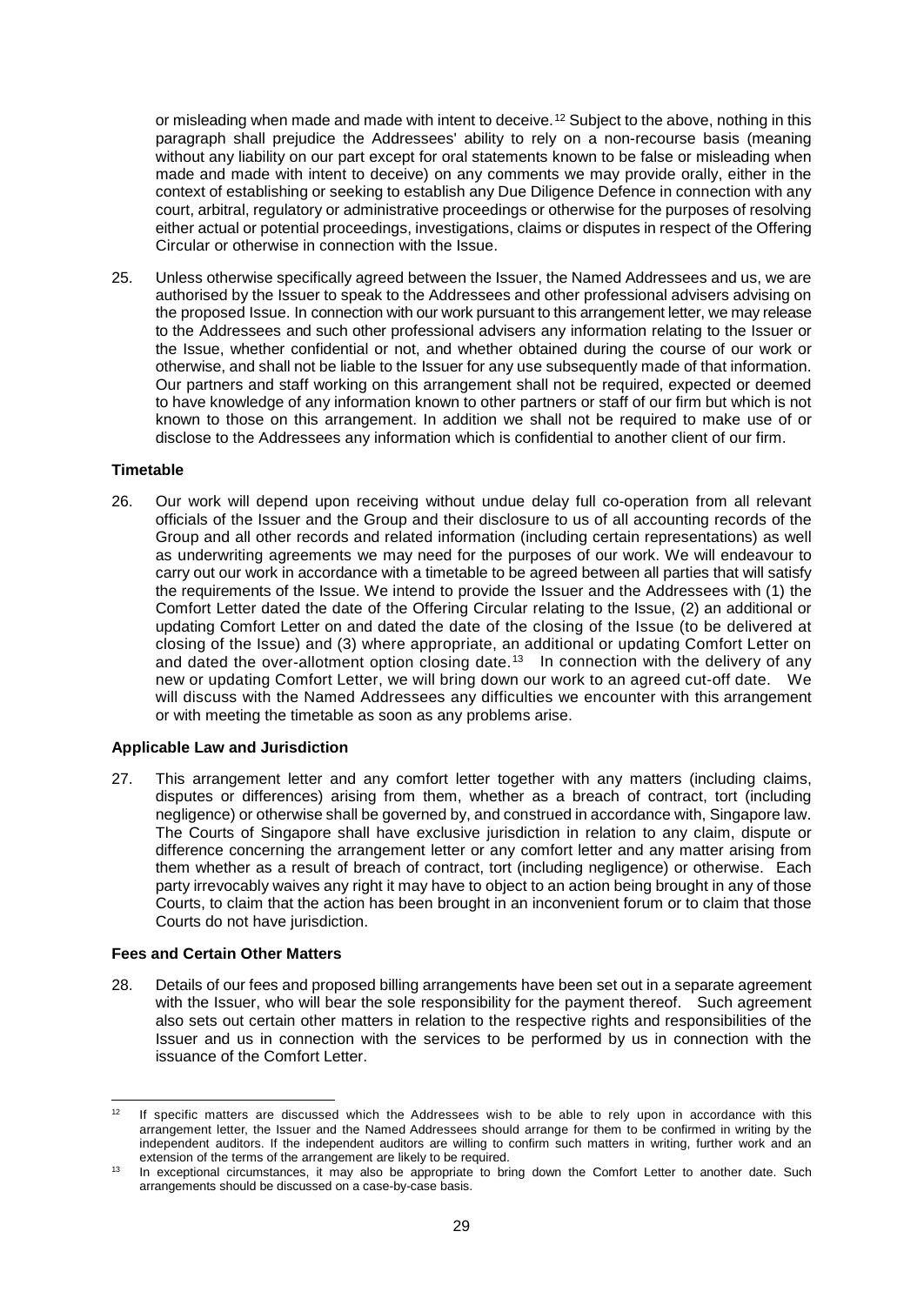#### **Other Terms and Conditions**

- 29. In no circumstances shall we be liable, other than in the event of our fraud, bad faith or wilful default, for any loss or damage, of whatsoever nature, arising from information material to our work being withheld or concealed from us or misrepresented to us by the directors, employees, or agents of the Issuer or any other person of whom we may make inquiries unless, if in carrying out the procedures agreed under this arrangement letter, and solely as a result of information provided to us which we are required to consider or do consider, we conclude that there has been fraud, withholding, concealment or misrepresentation (or otherwise we conclude that any such information contains an inconsistency which clearly indicates that there may have been such a fraud, withholding, concealment or misrepresentation), and we fail to notify the Issuer and the Named Addressees of such conclusion.
- 30. In the course of providing the Services we, [Auditors] Singapore, may, at our discretion, draw on the resource of other entities (whether or not incorporated) which carry on business under a name which includes all or part of the [Auditors] name or is otherwise within (or associated or connected with an entity) or is a correspondent firm of the worldwide network of [Auditors] ("other [Auditors] Firms") and their partners and employees as we deem appropriate, but provision of the Services will remain our responsibility alone.
- 31. The Addressees agree that the Addressees will not bring any claim (whether in contract, tort (including negligence) or otherwise) against any other [Auditors] Firm or its personnel in respect of the Services. Any partner or employee of any other [Auditors] Firm who deals with the Addressees in connection with the Services does so solely on our behalf and we are liable for their activities as if they were in all respects our partners or staff.
- 32. The Addressees will not bring any claim (whether in contract, tort (including negligence) or otherwise) arising out of or in connection with the Services against any of our employees personally, but this will not limit or exclude any liability we may have for their acts or omissions.
- 33. The provisions of paragraphs 30 to 32 of this arrangement letter have been stipulated expressly for the benefit of our employees, and other [Auditors] Firms and their partners and employees (together "Beneficiaries"). The Addressees agree that, each of the Beneficiaries has the right to rely on paragraphs 30 to 33 of this arrangement letter as if they were parties to this arrangement letter. Each of the other [Auditors] Firms which agrees to assist in the provision of the Services does so in reliance on the protections afforded to it by paragraphs 30 to 33 of this arrangement letter, the benefit of which we formally accept on its behalf.

#### **Prohibition on Assignment**

- 34. No party may assign any of its rights in relation to this arrangement letter without the prior written consent of the others against whom the rights may be asserted, save that any Addressee and we may assign any of such rights, or such rights may pass by operation of law, to any successor to all or part of its business without such consent, provided that notice is given to the other signatories to this arrangement letter prior to any step being taken to enforce any rights hereunder.
- 35. Other than as set out in paragraph 33 above, this arrangement letter shall not create or give rise to, nor shall it be intended to create or give rise to, any third party rights and no third party shall have any right to enforce or rely on any provision of this arrangement letter. For the avoidance of doubt, the Addressees are not regarded as third parties.

#### **Termination**

- 36. Any party to this arrangement letter may at any time terminate this arrangement letter for whatever reason upon written notice to the other parties. In the case of termination by us, notice to the Issuer and the Named Addressees shall be sufficient notice.
- 37. Termination of this arrangement letter shall be without prejudice to any accrued rights of the parties to this arrangement letter. The provisions of this arrangement letter which expressly or by implication are intended to survive its termination or expiry will survive and continue to bind each party to this arrangement letter.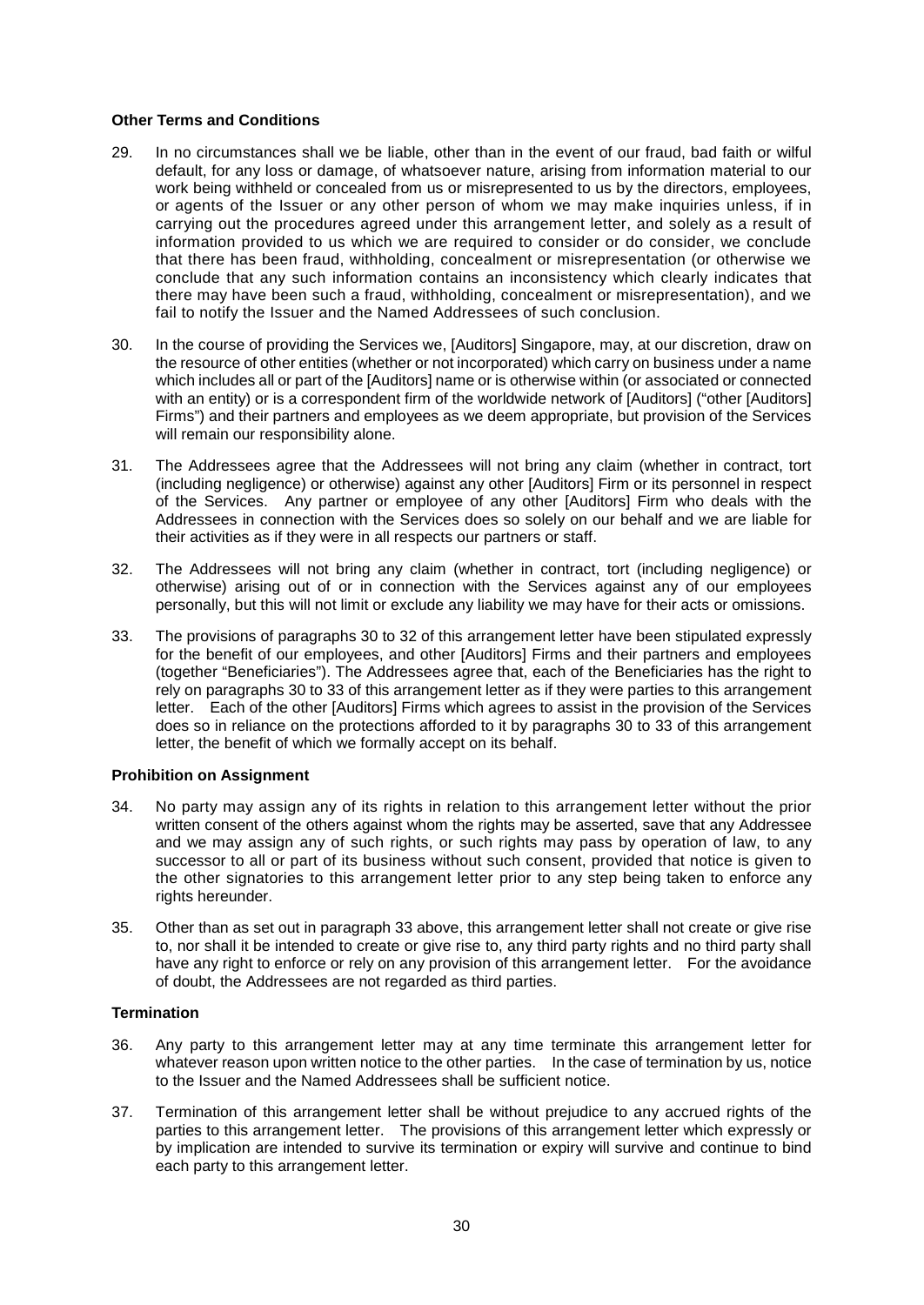#### **Internet communication**

38. In connection with the Services the parties to this arrangement letter may from time to time<br>communicate with each other electronically. However, the electronic transmission of However, the electronic transmission of information cannot be guaranteed to be secure or error free and such information could be intercepted, corrupted, lost, destroyed, arrive late or incomplete or otherwise be adversely affected or unsafe to use. Accordingly each party to this arrangement letter accepts the limitations of electronic communication, and will use reasonable procedures to check for the then most commonly known viruses before sending information electronically.

#### **Miscellaneous**

- 39. Other than as set out in paragraph 28 above, this arrangement letter and the Appendix to it constitute the entire agreement for the provision of the Services between us to the exclusion of any other express or implied terms, whether expressed orally or in writing, including any conditions, warranties and representations and shall supersede all previous proposals, understandings, contracts, letters of engagement, undertakings, agreements and correspondence regarding the Services. Save as provided in this arrangement letter, no change in the terms of our arrangement with respect to the Services will be effective unless agreed in writing and signed by all parties to this arrangement letter.
- 40. This arrangement letter may be executed in any number of counterparts, and by the parties on separate counterparts, but shall not be effective until each party has executed and delivered at least one counterpart. Each counterpart shall constitute an original of this arrangement letter, but all the counterparts shall together constitute one and the same instrument.
- 41. If any term or terms of this arrangement letter shall be held to be invalid, illegal or unenforceable, such term or terms shall be deemed not to form part of this arrangement letter without prejudice to the enforceability of the remaining terms of this arrangement letter, provided always that if any such deletion substantially affects or alters the commercial basis of this arrangement letter, the parties to this arrangement letter will negotiate in good faith to amend and modify them as may be necessary or desirable in the circumstances.
- 42. Please acknowledge acceptance of the terms of our arrangement by signing and returning the enclosed copy of this arrangement letter.
- 43. If the Issuer or the Addressees have any questions regarding this arrangement letter please do not hesitate to contact us.

Yours faithfully,

ABC & Co. Public Accountants and Chartered Accountants **Singapore** Date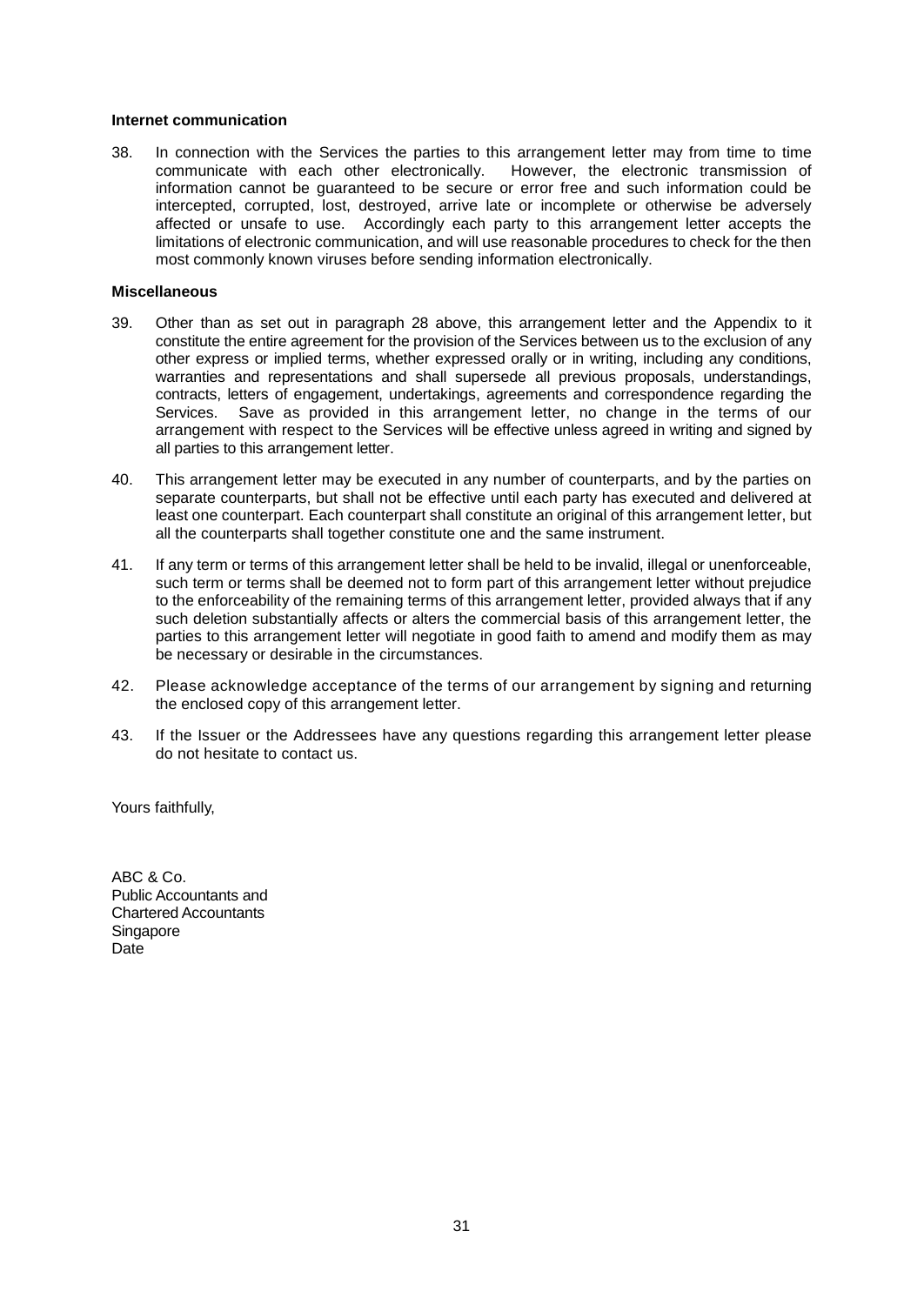## **Acknowledgement and Acceptance**

**\_\_\_\_\_\_\_\_\_\_\_\_\_\_\_\_\_\_\_\_\_\_\_\_\_\_\_\_\_\_\_\_\_\_\_\_\_**

**\_**

We acknowledge receipt of this arrangement letter and agree with the terms of your arrangement set out therein:

**\_**

**Director** for and on behalf of Lead Manager Limited/ [Named Addressee] (on its own behalf and as representative of each of the other Joint Lead Managers)

**\_\_\_\_\_\_\_\_\_\_\_\_\_\_\_\_\_\_\_\_\_\_\_\_\_\_\_\_\_\_\_\_\_\_\_\_\_\_\_\_**

Director for and on behalf of the board of XYZ Limited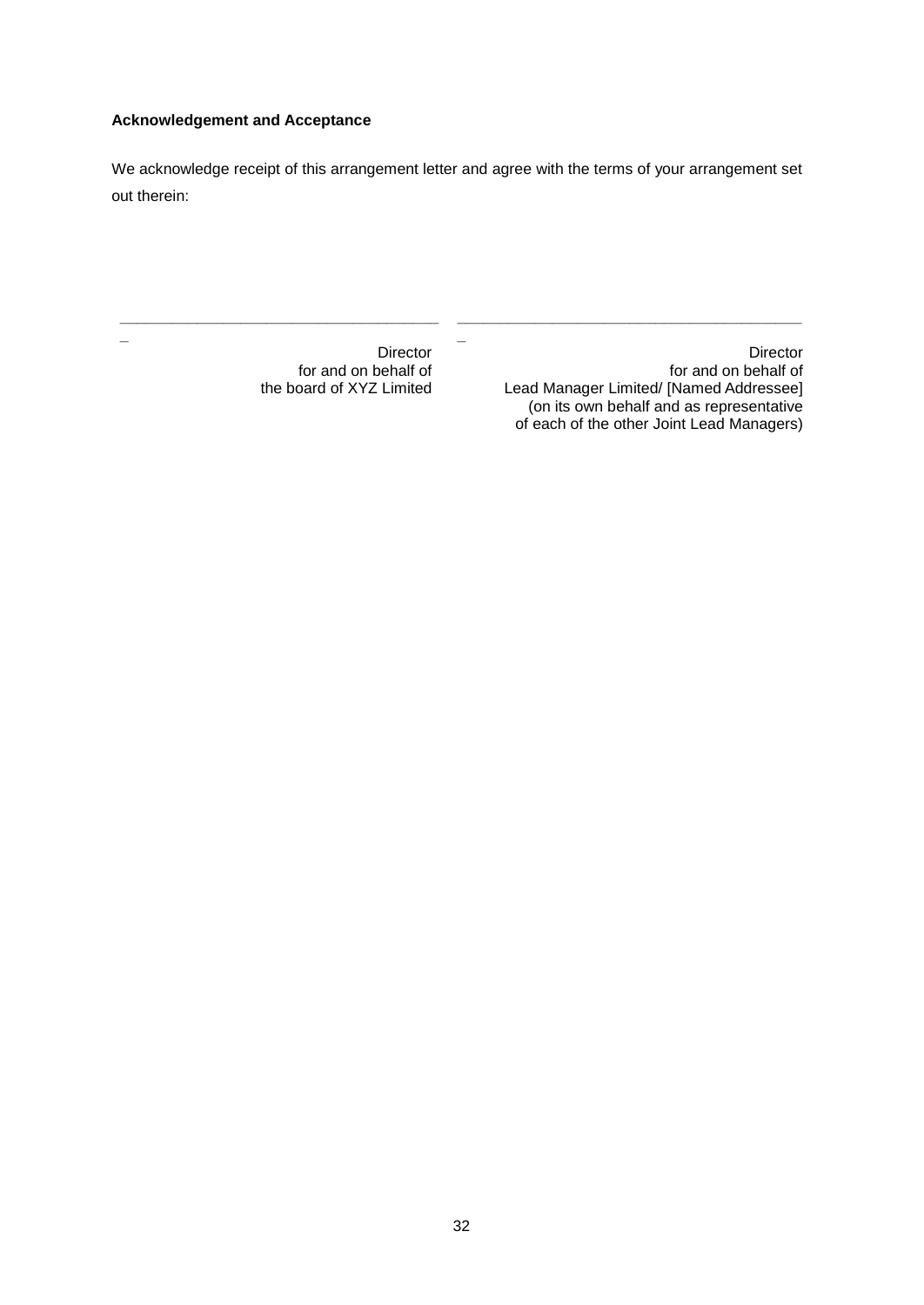## **Appendix 2**

## **Example Comfort Letter**

*The following example comfort letters are provided for illustrative purposes only. They are intended to be used only as a guide to the possible form and content of a comfort letter that reporting auditors may wish to provide, and are not intended to suggest standard wording to be used in any particular set of circumstances. The contents of the comfort letter will vary according to the nature of the information in the investment circular, and the procedures agreed between reporting auditors; issue managers, sponsors, managers and/or underwriters; and the issuer. When preparing a comfort letter, reporting auditors will need to ensure that the letter meets the requirements of this Statement.*

*As further explained in paragraph 66 of this Statement, where there is an international equity or debt offering not covered by relevant jurisdictional standards, reporting auditors refer to the requirements of AGS 11. In practice, due for example, to different cut-off dates being applied to the procedures in respect of subsequent changes for the respective international and Singapore public offerings, it will often be the case that for practical purposes more than one comfort letter is issued for certain transactions. Example 1 illustrates a letter with respect to the Singapore public offering. Where a separate comfort letter is issued for the international offering the text below should be tailored as appropriate. In general, other than for certain specific textural differences reflecting for example, the terminology often used for an international offering and different cut-off dates, it is not expected that there would be significant differences between the comfort letters. Example 2 illustrates a letter with respect to a Debt Offering in reliance on Regulation S.*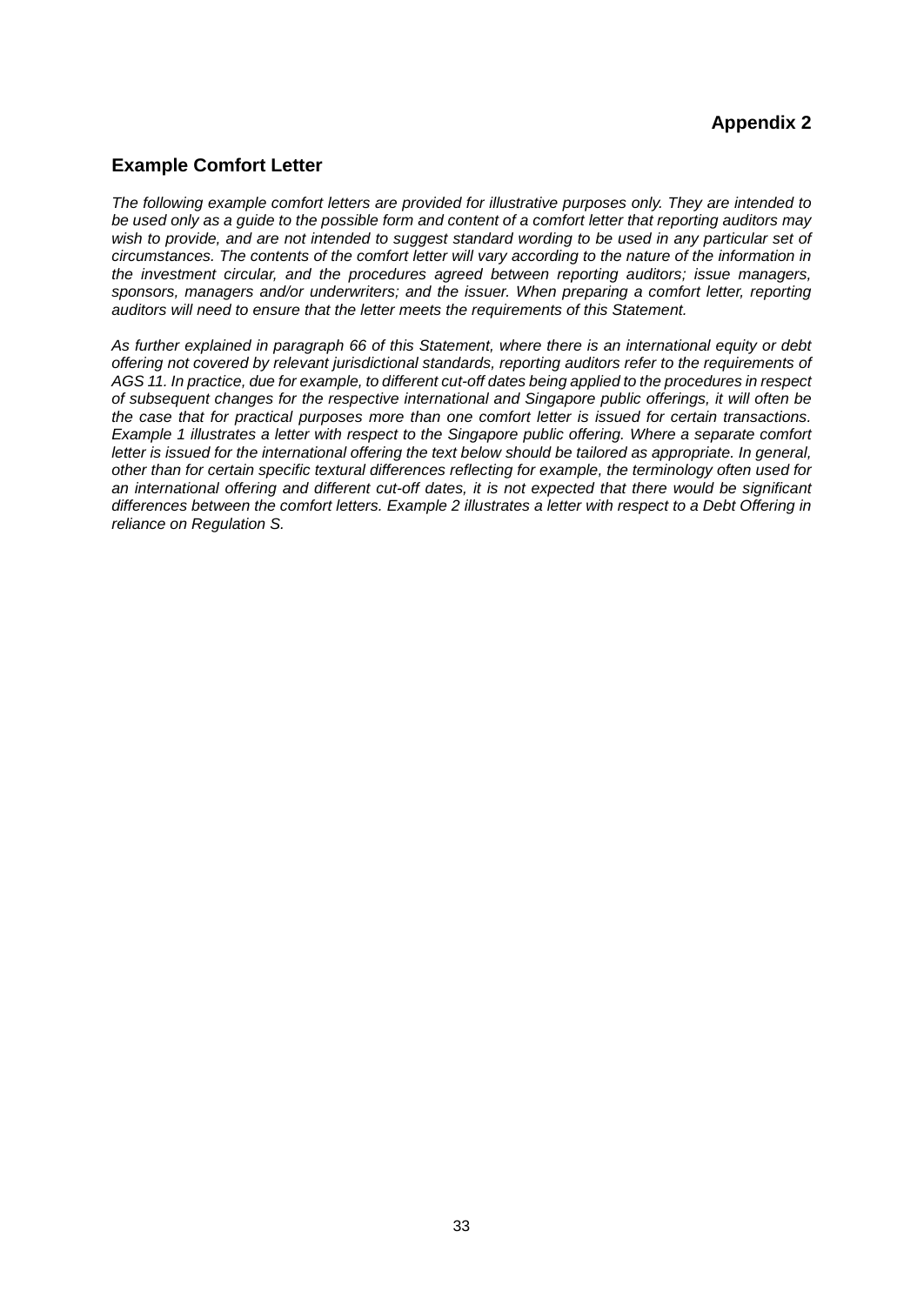## *Example 1 – Equity Offering*

(letterhead of reporting auditors)

Date

To: The Directors, XYZ Limited

#### Issue Managers Limited/Sponsors Limited

[Other Named Addressees and each of the Singapore underwriters as defined in the Singapore Underwriting Agreement dated  $\lceil \cdot \rceil$  (the "Singapore Underwriters") that is an Addressee 1<sup>14</sup>

Dear Sirs,

#### **Proposed Listing of XYZ Limited on the [Main Board/Catalist] of The Singapore Exchange Limited (the "Singapore Exchange")**

This letter is written to you pursuant to the terms agreed between us in our arrangement letter dated [date] ("Arrangement Letter"). Our engagement to prepare this letter has been performed in accordance with Singapore Standards on Related Services and/or Singapore Standards on Assurance Engagements and Audit Guidance Statement 11 "Comfort Letters and Due Diligence Meetings" issued by the Institute of Singapore Chartered Accountants ("ISCA").

This letter does not apply to, and shall have no effect on, the rights and obligations of the Issuer, the Addressees or us in relation to the proposed [international offering proposed to be conducted (the "International Offering") simultaneously with the Issue in Singapore, including any offering in the United States or elsewhere in the world or in connection with any actual or potential proceedings or disputes under U.S. federal or state securities laws relating to the International Offering/public offering in Singapore, or any offering in the United States proposed to be conducted simultaneously with the Regulation S Offering].

We confirm that we are independent in accordance with the requirements of the Code of Professional Conduct and Ethics issued by the Accounting and Corporate Regulatory Authority (ACRA).

#### **Selected Financial Information**

For the purposes of this letter, we have read the items that you have identified as indicated on the attached copy of the prospectus of XYZ Limited (the Company) by the symbols explained below and confirm that the relevant items have been accurately extracted or derived from their respective sources or have been correctly calculated as follows:

- # Compared to the historical financial information of the Company and its subsidiaries (the Group) for the years ended 31 December 20X2, 20X3 and 20X4 as set out on pages [ ] to [ ] of the prospectus, as applicable, and found them to be in agreement.
- ^ Compared to and found to be in agreement with the applicable summary schedules which the management of the Company has represented were derived from the accounting records.<sup>15</sup>
- π Recomputed the percentages/ratios etc. and found them to be arithmetically accurate.

We make no representations regarding questions of legal interpretation or regarding the sufficiency of the aforementioned procedures; also, such procedures do not constitute an audit, review or assurance engagement performed in accordance with Singapore Standards on Auditing, Singapore Standards on

 $14$ <sup>14</sup> Refer to Example 1, footnote 5, in Appendix 1 to this Statement

In appropriate circumstances, the following language may be added: "We traced the amount shown on the summary schedule prepared by the Company to the accounting records and found such amount to be in agreement."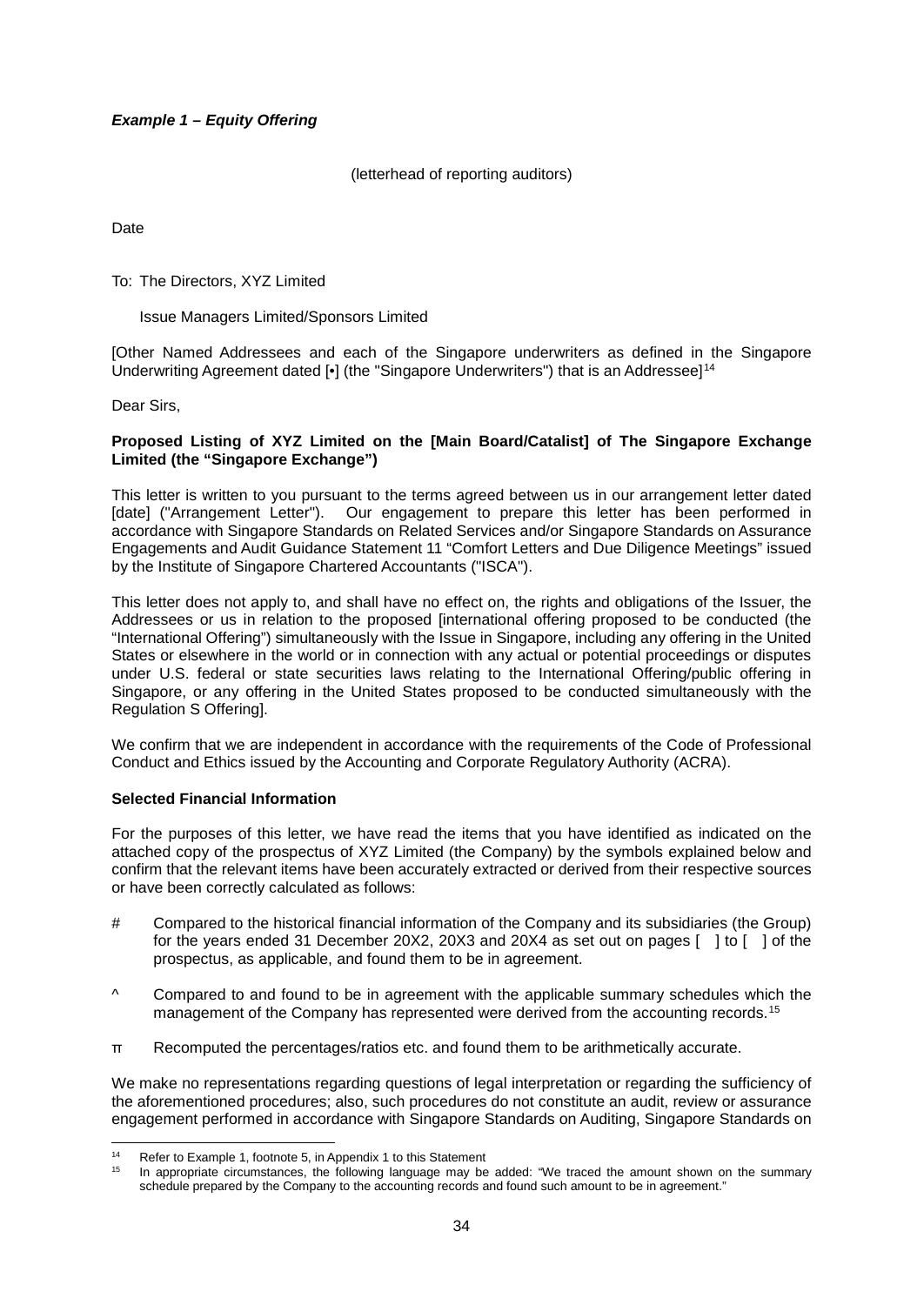Review Engagements and Singapore Standards on Assurance Engagements issued by ISCA, and therefore would not necessarily reveal any material misstatement of the amounts or percentages listed above. Had we performed additional procedures, an audit or a review, other matters might have come to light that would have been reported. Further, we have addressed ourselves solely to the foregoing data in the prospectus and we make no representations regarding the adequacy of disclosures or regarding whether any material facts have been omitted.

#### **Changes in Financial Position**

For the purpose of this letter, we have performed the following limited procedures:

- (1) We have:
	- (a) read the minutes of meetings of shareholders and the board of directors of the Company and its subsidiaries held since 31 December 20X4, as set out in minute books at 14 May 20X5 (the "cut off date"), which the directors have advised us are complete; and
	- (b) read the unaudited management accounts of the Company/Group for the 4 months ended 30 April 20X5 (the "April 20X5 management accounts") (which the directors have advised us are the most recent management accounts available) and the corresponding unaudited management accounts for the previous year (the "April 20X4 management accounts").

Our objective in reading the documents referred to in paragraphs (a) and (b) above is to identify those matters which in our view might prima facie be expected to impact the figures and ratios set out in paragraph (3) below.

- (2) We have made inquiries of certain officials of the Company with responsibility for financial and accounting matters (the "persons responsible for financial and accounting matters") as to whether:
	- (a) those matters identified by us in the course of the work undertaken pursuant to paragraph (1) above have been reflected in the April 20X5 management accounts upon which the amounts and ratios referred to in paragraph (3) below are based; and
	- (b) the April 20X5 management accounts have been prepared and presented on a basis consistent with the accounting policies normally adopted by the Group and applied in preparing the historical financial information.
- (3) We have compared the amounts prepared by management of the Company, relating to turnover, profit before taxation, net interest expense, depreciation of fixed assets, issued share capital, borrowings due after more than one year ("long-term debt"), net current assets, total current assets and total current liabilities, to the April 20X5 management accounts, April 20X4 management accounts or the historical financial information as appropriate and found them to be in agreement. We have recomputed the ratios set out in the schedule on the bases set out therein and found them to be arithmetically accurate.
- (4) The procedures described above do not constitute an audit [or review] in accordance with Singapore Standards on Auditing ("SSAs") [or Singapore Standards on Review Engagements ("SSREs")] issued by ISCA. Nor do they provide any assurance that the April 20X5 management accounts have been prepared on a basis consistent with the April 20X4 management accounts, that such management accounts have been prepared in a reliable manner or that either have been prepared on a basis consistent with the historical financial information. Consequently, our procedures would not necessarily reveal matters of significance with respect to the comments made in the following paragraphs and we make no representations as to the sufficiency for your purposes of any such procedures.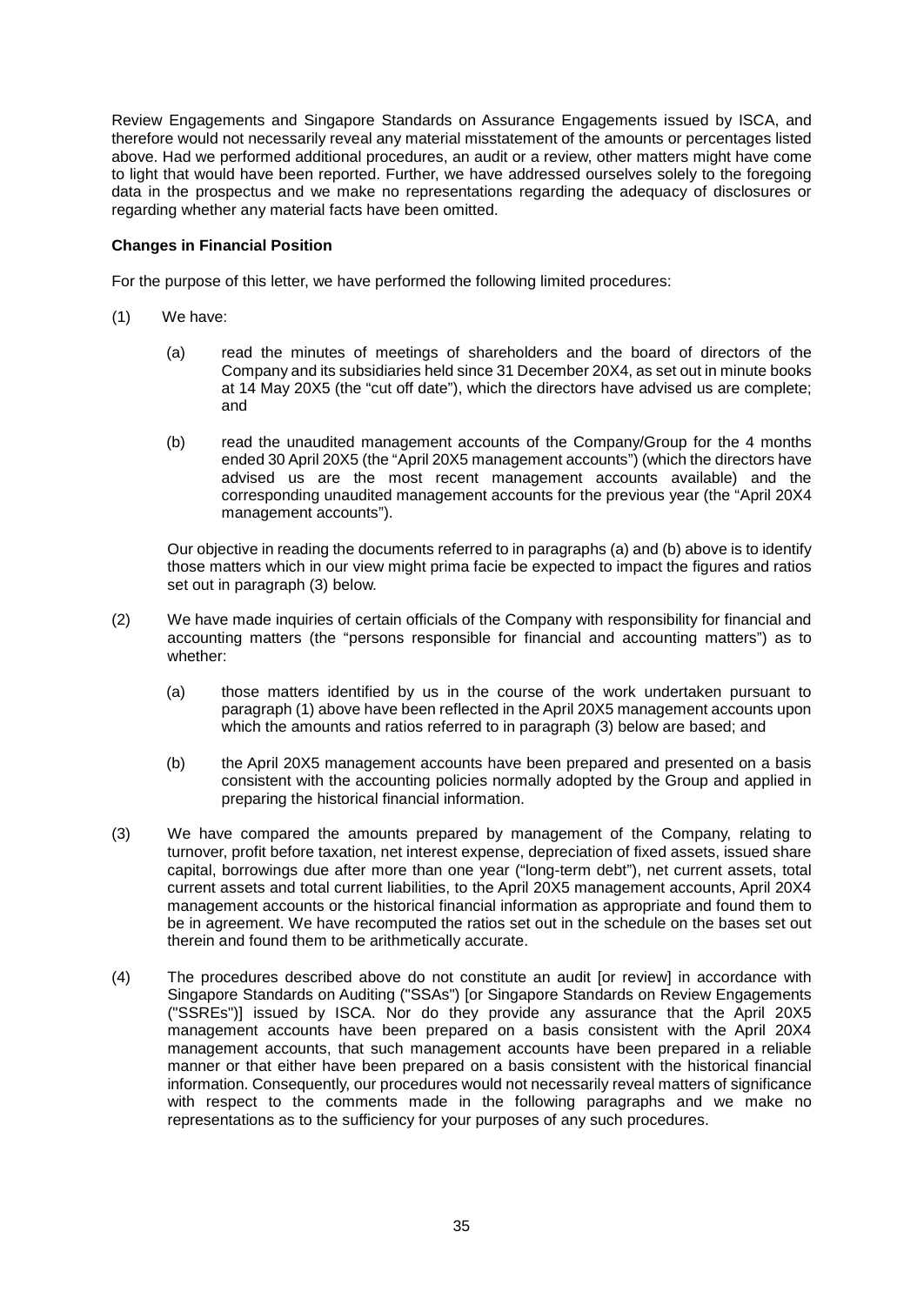- (5) Solely on the basis of the foregoing procedures we noted and draw your attention to the following findings:
	- (a) at 30 April 20X5, issued share capital of the Group decreased by [ ] compared with the corresponding figures in the 31 December 20X4 audited financial statements;
	- (b) at 30 April 20X5, long-term debt or total current liabilities of the Group increased by [ ] compared with the corresponding figures in the 31 December 20X4 audited financial statements;
	- (c) in the period from 1 January 20X5 to 30 April 20X5 there was a decrease in profit on ordinary activities before taxation of [ ] compared to the corresponding period in the preceding year as shown in the April 20X4 management accounts;
	- (d) in the period from 1 January 20X5 to 30 April 20X5 there was an increase in [net interest expense, depreciation of fixed assets] of [ ] as compared to the corresponding period in the preceding year as shown in the April 20X4 management accounts.
	- (e) [Insert changes, if any, identified in the basis of preparing or presenting the accounts reviewed or, if there are none, state this.]
- (6) Since the directors have advised us that no management accounts have been prepared up to any date subsequent to 30 April 20X5, the procedures carried out by us with respect to changes in financial statement items<sup>16</sup> after 30 April 20X5 have of necessity been even more limited than those carried out for the period up to that date. Up to the cut-off date, we have made inquiries of the persons responsible for financial and accounting matters as to:
	- (a) whether there has been any decrease in issued share capital or increase in long term debt of the Group at the cut off date as compared with the amounts shown in the historical financial information; and
- (7) The persons responsible for financial and accounting matters confirmed that [except in all instances for increases or decreases shown in the Appendix<sup>\*</sup> to this letter] [except in all instances of increases or decreases that the investment circular discloses have occurred or may occur], they were not aware of any such increase in long-term debt or decrease in issued share capital. On the basis of the responses to these inquiries and our reading of the minutes as described in paragraph (1) above, [except for all instances of increases or decreases shown in the Appendix\* to this letter] [except for all instances for increases or decreases that the prospectus discloses have occurred or may occur], we did not find any increase in long-term debt or decrease in issued share capital.
- (8) We have not performed an audit [or review] of any historical financial information of the Company or the Group as of any date or for any period subsequent to 31 December 20X4 in accordance with SSAs [or SSREs] issued by ISCA. Therefore we are unable to and do not express any opinion on the financial position, results of operations or cash flows as of any date or for any period subsequent to 31 December 20X4.

#### **General**

(9) Any opinions expressed on financial information outside the context of the Arrangement Letter were or are expressed solely in the context of the specific terms and conditions governing their preparation. In particular, the terms of the Arrangement Letter and any action pursuant to it shall be additional to and shall not detract from or change in any way any legal rights which any party to this letter may otherwise have acquired, whether in contract or in tort, in connection with our audits of the financial statements of the Issuer [and the Guarantor]. Save as may be

<sup>-</sup>Reporting auditors should consider the guidance in paragraph 46 in determining the appropriateness of which specific line items to provide comfort.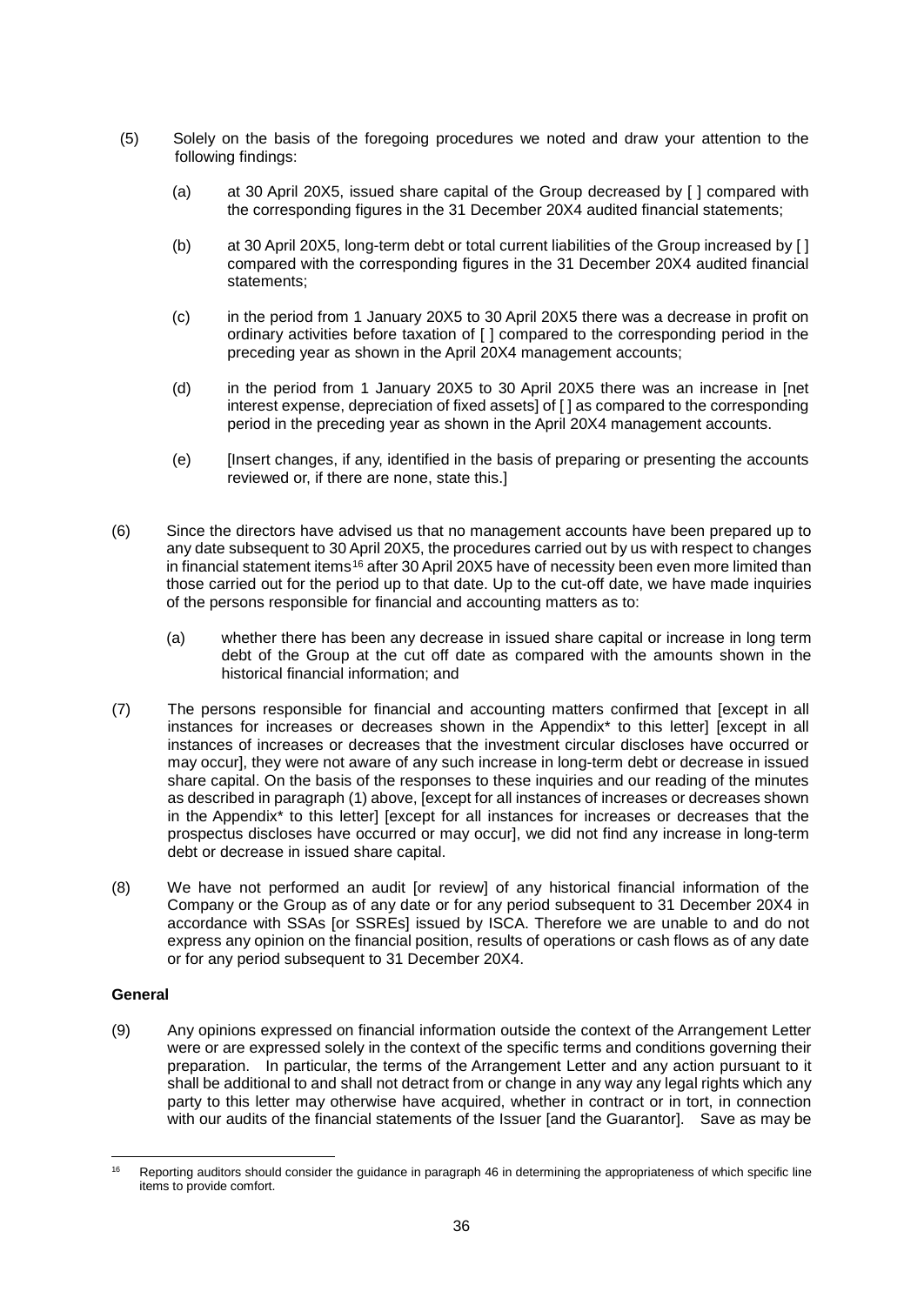expressly recorded in this letter, we do not accept any responsibility for any other reports or letters beyond any responsibility that we owed to those to whom our reports or letters were addressed at the date of their issue.

- (10) This letter should not be relied on as if it had been provided in accordance with the standards and practice of any professional body in any jurisdiction other than Singapore Standards on Related Services and/or Singapore Standards on Assurance Engagements and Audit Guidance Statement 11 "Comfort Letters and Due Diligence Meetings" issued by ISCA.
- (11) Our work did not extend to the period from the cut off date to the date of this letter.
- (12) This comfort letter may only be relied upon in respect of the matters to which it refers and as of its date. In relying upon this comfort letter, you agree (save as otherwise expressly agreed in the Arrangement Letter) that we have no responsibility to and we will not perform any work subsequent to the date of this comfort letter nor to consider, monitor, communicate or report any events or circumstances which may occur or may come to light subsequent to the date of this letter.
- (13) This letter is not issued in accordance with the provisions of the US Public Company Accounting Oversight Board nor the US American Institute of Certified Public Accountants, Statement on Auditing Standards No 72, "Letters for Underwriters and Certain Other Requesting Parties", as that standard is not required for such letters issued under Singapore auditing standards. This letter is not intended to be relied on in the United States and we accept no responsibility for any use that you may make of it in the United States. Subject always to the previous sentence, it may be disclosed, referred to and/or produced as provided for in paragraph [10] of the Arrangement Letter.

This letter is solely for your information and to assist the Addressees in conducting and commenting on their due diligence investigation of the affairs of the Group, in relation to the Securities and Futures Act (the "SFA") and in connection with the issue of new shares covered by the investment circular and except as permitted in the Arrangement Letter, it is not to be used, circulated, quoted, or otherwise referred to for any other purpose, nor is to be filed with or referred to in whole or in part in the prospectus or any other document.

Yours faithfully,

ABC & Co. Public Accountants and Chartered Accountants Singapore Date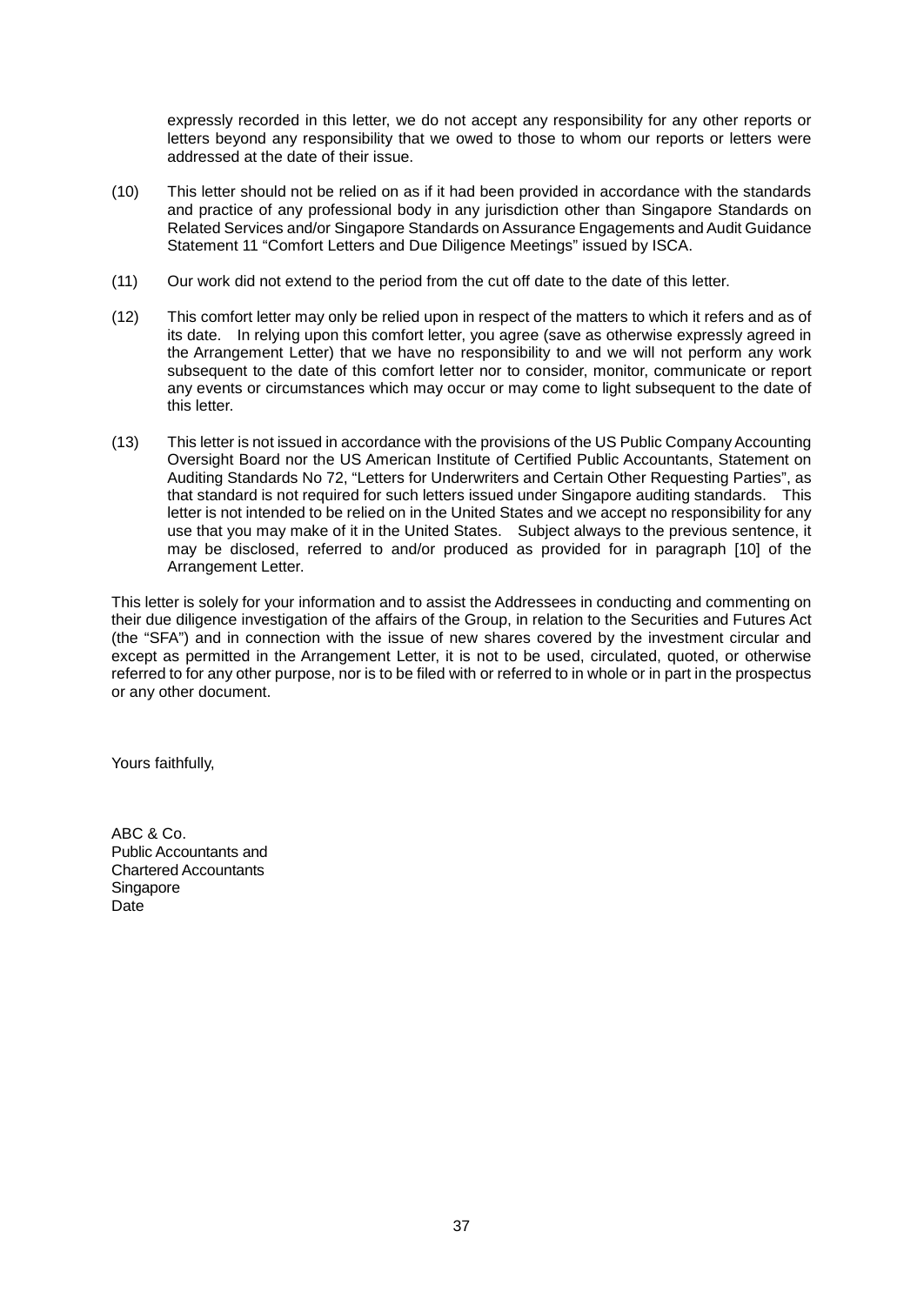## *Example 2 – Debt Offering in reliance on Regulation S*

(letterhead of independent reporting auditors)

Date

To: The Directors, XYZ Limited

Lead Manager Limited

[Other Named Addressees and each of the joint lead managers as defined in the Subscription Agreement dated [•] (the "Joint Lead Managers") that is an Addressee]<sup>17</sup>

Dear Sirs,

#### **Proposed Issue (the "Issue") of [x] (the "Notes") by XYZ Limited (the "Company")**

This letter is written to you pursuant to the terms agreed between us in our arrangement letter dated [date] ("Arrangement Letter"). Our engagement to prepare this letter has been performed in accordance with Singapore Standards on Related Services and/or Singapore Standards on Assurance Engagements and Audit Guidance Statement 11 "Comfort Letters and Due Diligence Meetings" issued by the Institute of Singapore Chartered Accountants ("ISCA").

This arrangement letter does not apply to, and shall have no effect on, the rights and obligations of the Issuer, the Addressees or us in relation to any offering in the United States not otherwise pursuant to the Regulation S Offering.

We confirm that we are independent in accordance with the requirements of the Code of Professional Conduct and Ethics issued by the Accounting and Corporate Regulatory Authority (ACRA).

#### **Selected Financial Information**

For the purposes of this letter, we have read the items that you have identified as indicated on the attached copy of the Offering Circular of the Company by the symbols explained below and confirm that the relevant items have been accurately extracted or derived from their respective sources or have been correctly calculated as follows:

- # Compared to the financial statements of the Company and its subsidiaries (the "Group") for the years ended 31 December 20X2, 20X3 and 20X4 as set out on pages [ ] to [ ] of the Offering Circular, as applicable, and found them to be in agreement.
- ^ Compared to and found to be in agreement with the applicable summary schedules which the management of the Company has represented were derived from the accounting records.<sup>18</sup>
- π Recomputed the percentages/ratios etc. and found them to be arithmetically accurate.

We make no representations regarding questions of legal interpretation or regarding the sufficiency of the aforementioned procedures; also, such procedures do not constitute an audit, review or assurance engagement performed in accordance with Singapore Standards on Auditing, Singapore Standards on Review Engagements, Singapore Standards on Assurance Engagements issued by ISCA, and therefore would not necessarily reveal any material misstatement of the amounts or percentages listed above. Had we performed additional procedures, an audit or a review, other matters might have come to light that would have been reported. Further, we have addressed ourselves solely to the foregoing data in the Offering Circular and we make no representations regarding the adequacy of disclosures or

 $17$ <sup>17</sup> Refer to Example 1, footnote 5, in Appendix 1 to this Statement<br><sup>18</sup> Propressive circumstances, the following Japanese may be

In appropriate circumstances, the following language may be added: "We traced the amount shown on the summary schedule prepared by the Company to the accounting records and found such amount to be in agreement."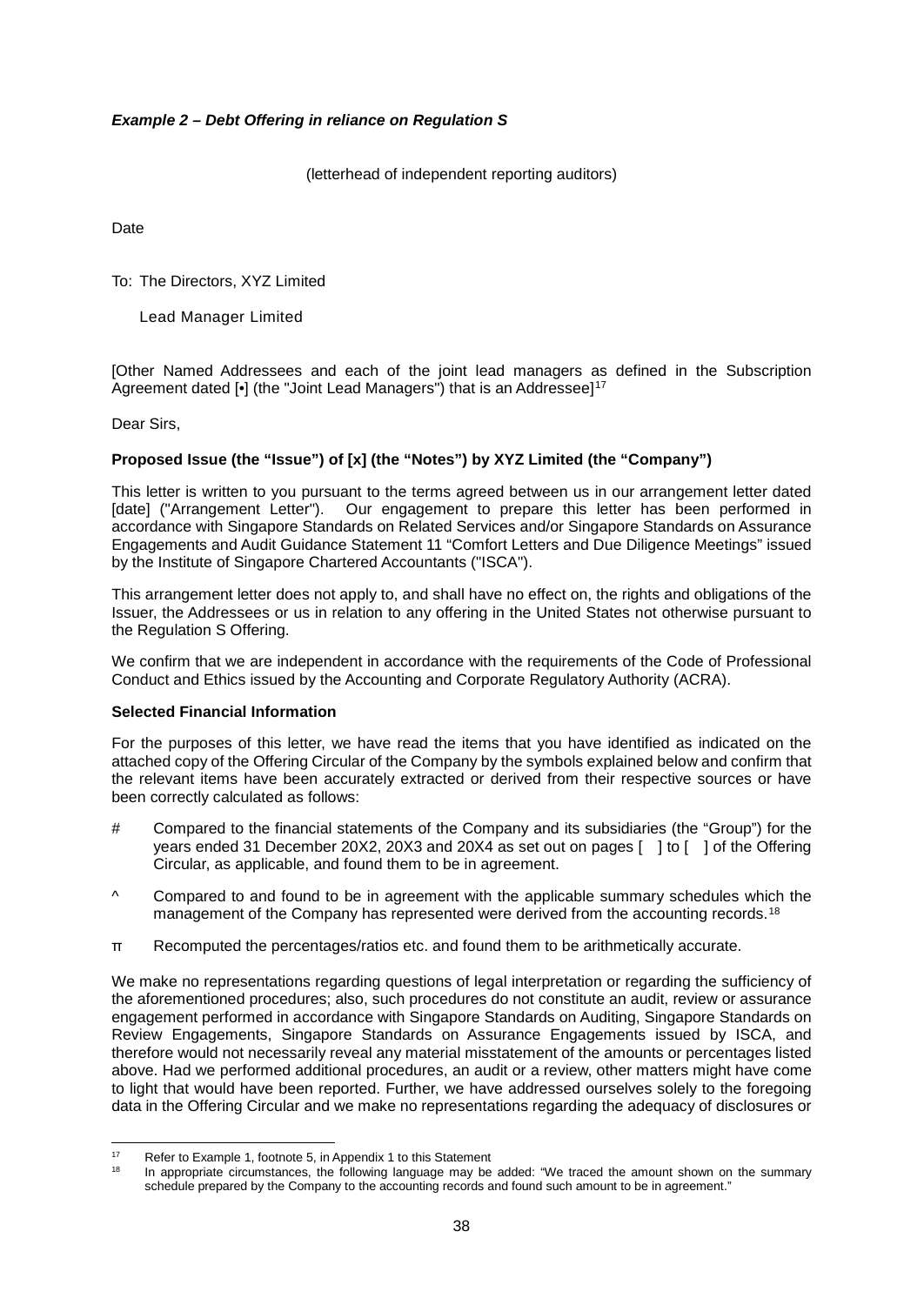regarding whether any material facts have been omitted.

#### **Changes in Financial Position**

For the purpose of this letter, we have performed the following limited procedures:

- (1) We have:
	- (a) read the minutes of meetings of shareholders and the board of directors of the Company and its subsidiaries held since 31 December 20X4, as set out in minute books at 14 May 20X5 (the "cut off date"), which the directors have advised us are complete; and
	- (b) read the unaudited consolidated management accounts for the 4 months ended 30 April 20X5 (the "April 20X5 management accounts") (which the directors have advised us are the most recent management accounts available) and the corresponding unaudited consolidated management accounts for the previous year (the "April 20X4 management accounts").

Our objective in reading the documents referred to in paragraphs (a) and (b) above is to identify those matters which in our view might prima facie be expected to impact the figures and ratios set out in paragraph (3) below.

- (2) We have made inquiries of certain officials of the Company with responsibility for financial and accounting matters (the "persons responsible for financial and accounting matters") as to whether:
	- (a) those matters identified by us in the course of the work undertaken pursuant to paragraph (1) above have been reflected in the April 20X5 management accounts upon which the amounts and ratios referred to in paragraph (3) below are based; and
	- (b) the April 20X5 management accounts have been prepared and presented on a basis consistent with the accounting policies normally adopted by the Group and applied in preparing the [31 December 20X4] audited accounts.
- (3) We have compared the amounts prepared by management of the Company, relating to turnover, profit before taxation, net interest expense, depreciation of fixed assets, issued share capital, borrowings due after more than one year ("long-term debt"), net current assets, total current assets and total current liabilities, to the April 20X5 management accounts, April 20X4 management accounts or the [31 December 20X4] audited accounts as appropriate and found them to be in agreement. We have recomputed the ratios set out in the schedule on the bases set out therein and found them to be arithmetically accurate.
- (4) The procedures described above do not constitute an audit [or review] in accordance with Singapore Standards on Auditing ("SSAs") [or Singapore Standards on Review Engagements ("SSREs")] issued by ISCA. Nor do they provide any assurance that the April 20X5 management accounts have been prepared on a basis consistent with the April 20X4 management accounts, that such management accounts have been prepared in a reliable manner or that either have been prepared on a basis consistent with the [31 December 20X4] audited accounts. Consequently, our procedures would not necessarily reveal matters of significance with respect to the comments made in the following paragraphs and we make no representations as to the sufficiency for your purposes of any such procedures.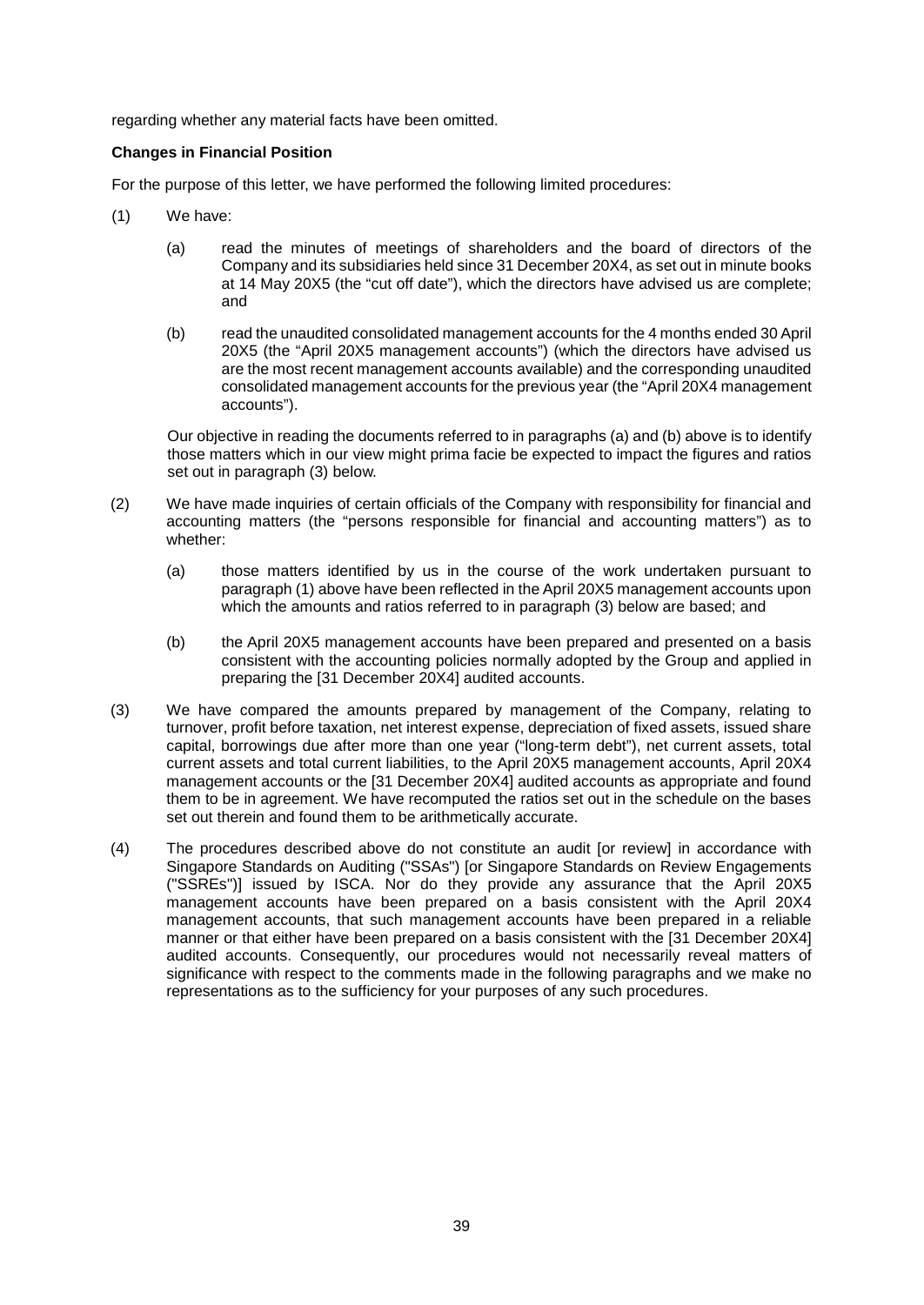- (5) Solely on the basis of the foregoing procedures we noted and draw your attention to the following findings:
	- (a) at 30 April 20X5, issued share capital of the Group decreased by [ ] compared with the corresponding figures in the 31 December 20X4 audited financial statements;
	- (b) at 30 April 20X5, long-term debt or total current liabilities of the Group increased by [ ] compared with the corresponding figures in the 31 December 20X4 audited financial statements;
	- (c) in the period from 1 January 20X5 to 30 April 20X5 there was a decrease in profit on ordinary activities before taxation of [ ] compared to the corresponding period in the preceding year as shown in the April 20X4 management accounts;
	- (d) in the period from 1 January 20X5 to 30 April 20X5 there was an increase in [net interest expense, depreciation of fixed assets] of [ ] as compared to the corresponding period in the preceding year as shown in the April 20X4 management accounts.
	- (e) [Insert changes, if any, identified in the basis of preparing or presenting the accounts reviewed or, if there are none, state this.]
- (6) Since the directors have advised us that no management accounts have been prepared up to any date subsequent to 30 April 20X5, the procedures carried out by us with respect to changes in financial statement items<sup>19</sup> after 30 April 20X5 have of necessity been even more limited than those carried out for the period up to that date. Up to the cut-off date, we have made inquiries of the persons responsible for financial and accounting matters as to:
	- (a) whether there has been any decrease in issued share capital or increase in long term debt of the Group at the cut off date as compared with the amounts shown in the [31 December 20X4] audited accounts; and
- (7) The persons responsible for financial and accounting matters confirmed that [except in all instances for increases or decreases shown in the Appendix\* to this letter] [except in all instances of increases or decreases that the Offering Circular discloses have occurred or may occur], they were not aware of any such increase in long-term debt or decrease in issued share capital. On the basis of the responses to these inquiries and our reading of the minutes as described in paragraph (1) above, [except for all instances of increases or decreases shown in the Appendix\* to this letter] [except for all instances for increases or decreases that the Offering Circular discloses have occurred or may occur], we did not find any increase in long-term debt or decrease in issued share capital.
- (8) We have not performed an audit [or review] of any historical financial information of the Company or the Group as of any date or for any period subsequent to 31 December 20X4 in accordance with SSAs [or SSREs] issued by ISCA. Therefore we are unable to and do not express any opinion on the financial position, results of operations or cash flows as of any date or for any period subsequent to 31 December 20X4.

<sup>-</sup>Independent auditors should consider the guidance in paragraph 46 in determining the appropriateness of which specific line items to provide comfort.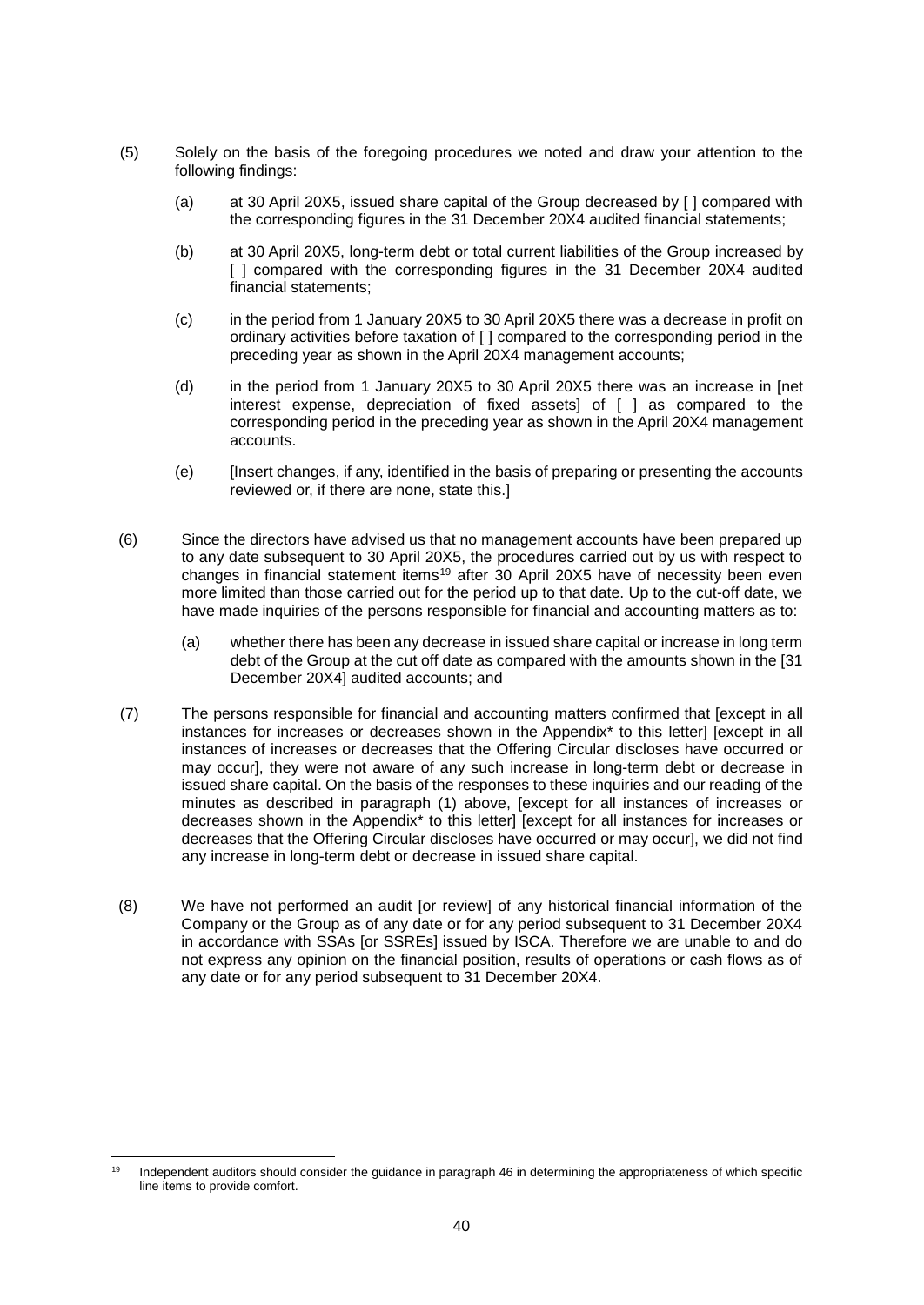#### **General**

- (9) Any opinions expressed on financial information outside the context of the Arrangement Letter were or are expressed solely in the context of the specific terms and conditions governing their preparation. In particular, the terms of the Arrangement Letter and any action pursuant to it shall be additional to and shall not detract from or change in any way any legal rights which any party to this letter may otherwise have acquired, whether in contract or in tort, in connection with our audits of the financial statements of the Issuer [and the Guarantor]. Save as may be expressly recorded in this letter, we do not accept any responsibility for any other reports or letters beyond any responsibility that we owed to those to whom our reports or letters were addressed at the date of their issue.
- (10) This letter should not be relied on as if it had been provided in accordance with the standards and practice of any professional body in any jurisdiction other than the Singapore Standards on Related Services and/or Singapore Standards on Assurance Engagements and the Audit Guidance Statement 11 "Comfort Letters and Due Diligence Meetings" issued by ISCA.
- (11) Our work did not extend to the period from the cut off date to the date of this letter.
- (12) This comfort letter may only be relied upon in respect of the matters to which it refers and as of its date. In relying upon this comfort letter, you agree (save as otherwise expressly agreed in the Arrangement Letter) that we have no responsibility to and we will not perform any work subsequent to the date of this comfort letter nor to consider, monitor, communicate or report any events or circumstances which may occur or may come to light subsequent to the date of this letter.
- (13) This letter is not issued in accordance with the provisions of the US Public Company Accounting Oversight Board nor the US American Institute of Certified Public Accountants, Statement on Auditing Standards No 72, "Letters for Underwriters and Certain Other Requesting Parties", as that standard is not required for such letters issued under Singapore auditing standards. This letter is not intended to be relied on in the United States and we accept no responsibility for any use that you may make of it in the United States. Subject always to the previous sentence, it may be disclosed, referred to and/or produced as provided for in paragraph [10] of the Arrangement Letter.

This letter is solely for your information and to assist the Addressees in conducting and commenting on their due diligence investigation of the affairs of the Group in connection with the Issue covered by the Offering Circular and except as permitted in the Arrangement Letter, it is not to be used, circulated, quoted, or otherwise referred to for any other purpose, nor is to be filed with or referred to in whole or in part in the Offering Circular or any other document.

Yours faithfully,

ABC & Co. Public Accountants and Chartered Accountants Singapore Date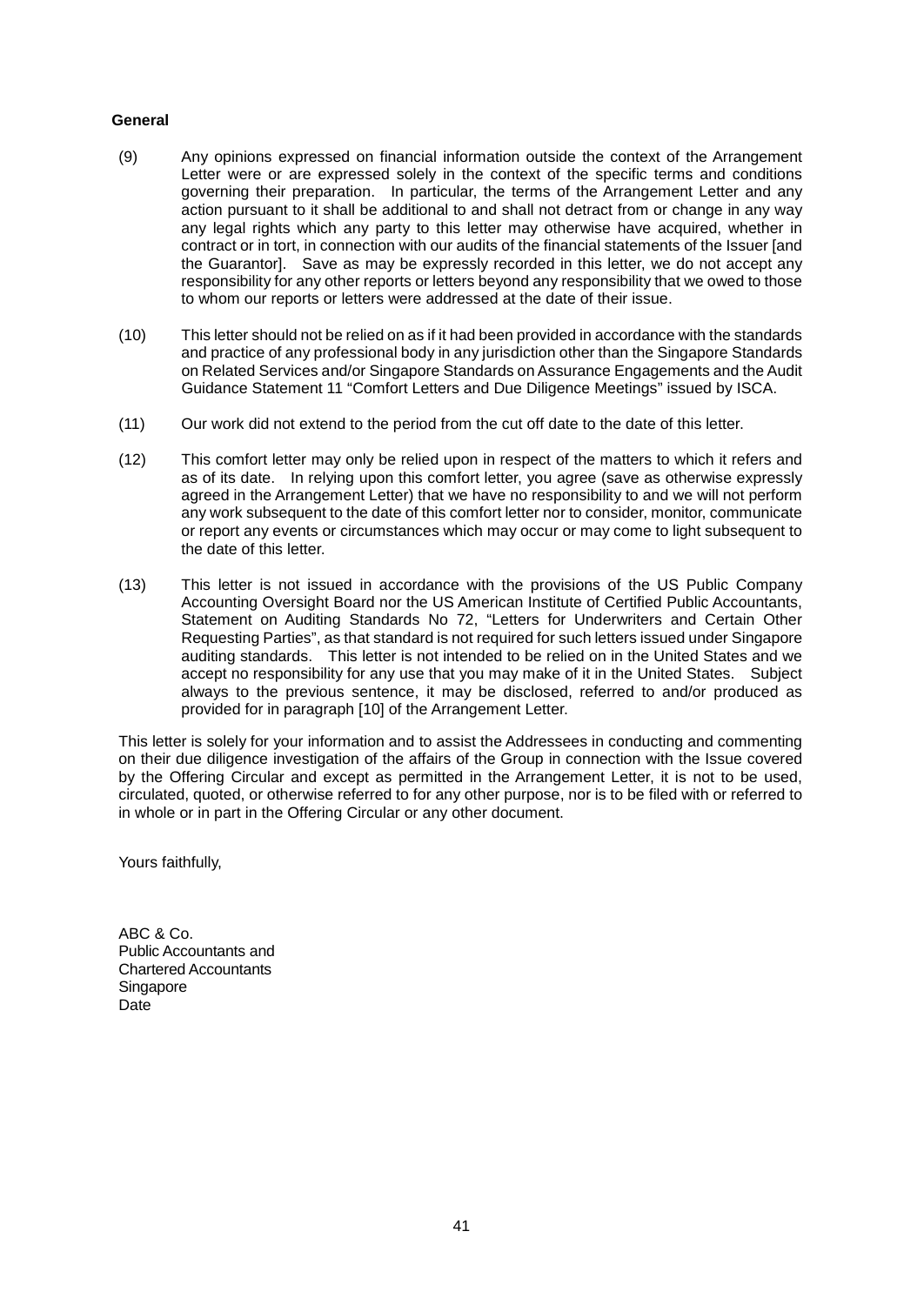# **Appendix 3**

## **Example Bring-down Letter**

*The following example bring-down letter is provided for illustrative purposes only. It is intended to be used only as a guide to the possible form and content of a bring-down letter that reporting auditors may wish to provide, and is not intended to suggest standard wording to be used in any particular set of circumstances. The contents of the bring-down letter will vary according to the nature of the information in the investment circular, and the procedures agreed between reporting auditors; issue managers, sponsors, managers and/or underwriters; and the issuer. When preparing a bring-down letter, reporting auditors will need to ensure that the letter meets the requirements of this Statement.*

*The example below illustrates a bring-down letter with respect to a Singapore offering. As further explained on page 15, due to, for example, different cut-off dates being applied, a separate bring-down letter may be required for an international offering.*

Date

To: The Directors, XYZ Limited

Issue Managers Limited/Sponsors Limited

[Other Named Addressees as applicable Addressees and each of the Singapore underwriters as defined in the Singapore Underwriting Agreement dated [•] (the "Singapore Underwriters") that is an Addressee]<sup>20</sup>

Dear Sirs:

We refer to our letter of [date of previous comfort letter] relating to the prospectus of XYZ Limited (the "Company") dated [date] prepared in connection with the public offering of [description of security] of XYZ Limited. We reaffirm as of the date hereof (and as though made on the date hereof) all statements made in that letter except that, for purposes of this letter:

- 1. the reading of minutes described in item 1(a) of that letter has been carried out through 12 June 20X5 (the new cut-off date);
- 2. the references to the unaudited management accounts for the 4 months ended 30 April 20X5 and April 20X4, in items 1(b), 2, and 3 and paragraph 4 of that letter are changed to the unaudited management accounts for the 5 months ended 31 May 20X5 and May 20X4 respectively. The Directors of the Company have advised us that no such financial statements as of any date or for any period subsequent to 31 May 20X5 were available;
- 3. the references to 30 April 20X5, the period from 1 January 20X5 to 30 April 20X5 and April 20X4 in item 5 of that letter are changed to 31 May 20X5, the period from 1 January 20X5 to 31 May 20X5 and May 20X4 respectively; and
- 4. the references to 30 April 20X5 and the cut-off date in item 6 of that letter are changed to 31 May 20X5, and the new cut-off date respectively.

[Or where no management accounts have been prepared since those referred to in the Comfort Letter, item 2 is replaced as follows and items 3 and 4 deleted:

2. the inquiries covered in item 6 of that letter have been carried out to the new cut-off date.]

<sup>&</sup>lt;u>.</u> Refer to Appendix 1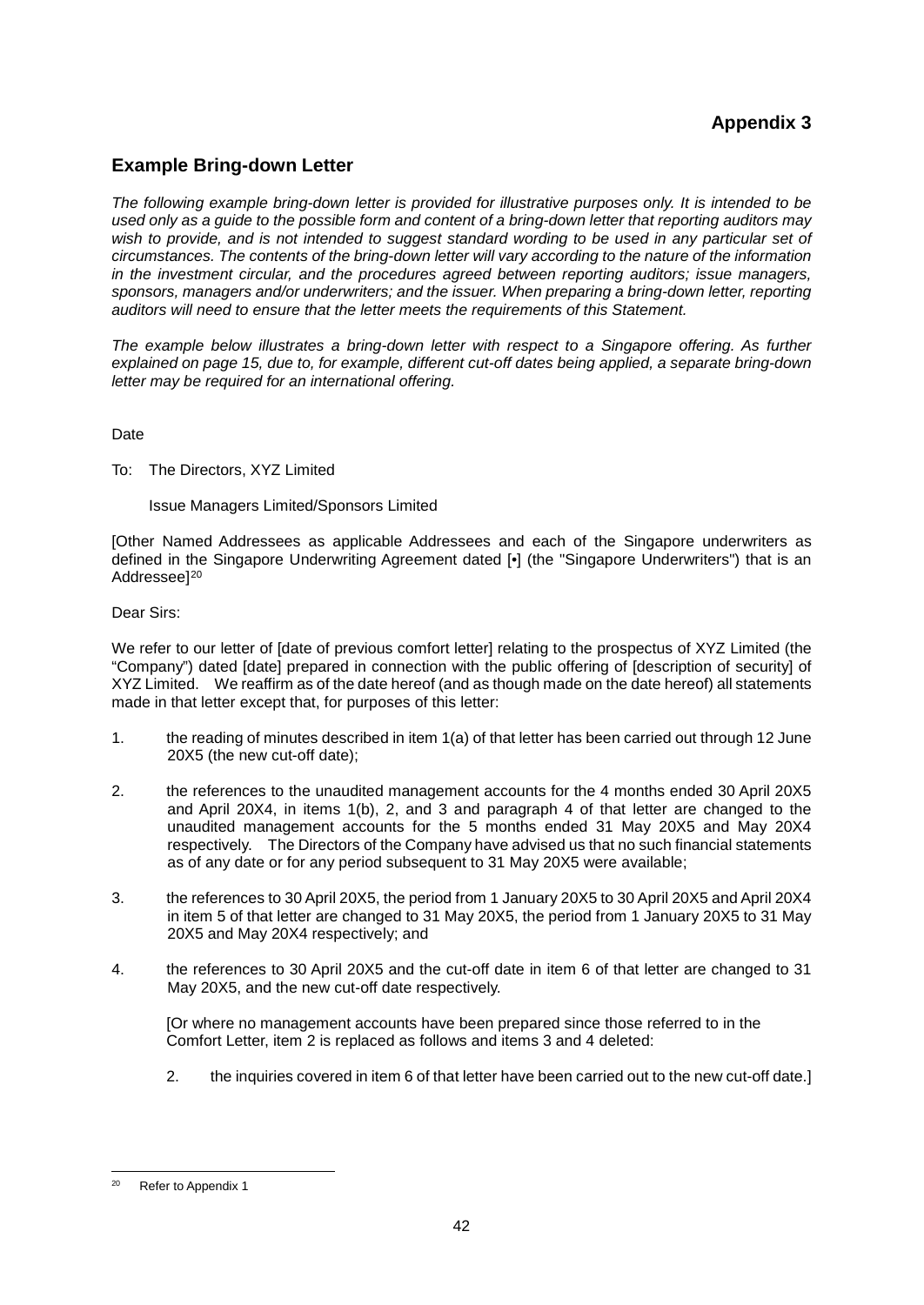5. Our work did not extend to the period from 13 June 20X5 to [the closing date] inclusive.

This letter is solely for your information and to assist the Addressees in conducting and commenting on their due diligence investigation of the affairs of the Group in connection with the issue of new shares covered by the investment circular and except as permitted in the Arrangement Letter it is not to be used, circulated, quoted, or otherwise referred to for any other purpose, nor is to be filed, with or referred to in whole or in part in the investment circular or any other document.

Yours faithfully,

ABC & Co Public Accountants and Chartered Accountants Singapore Date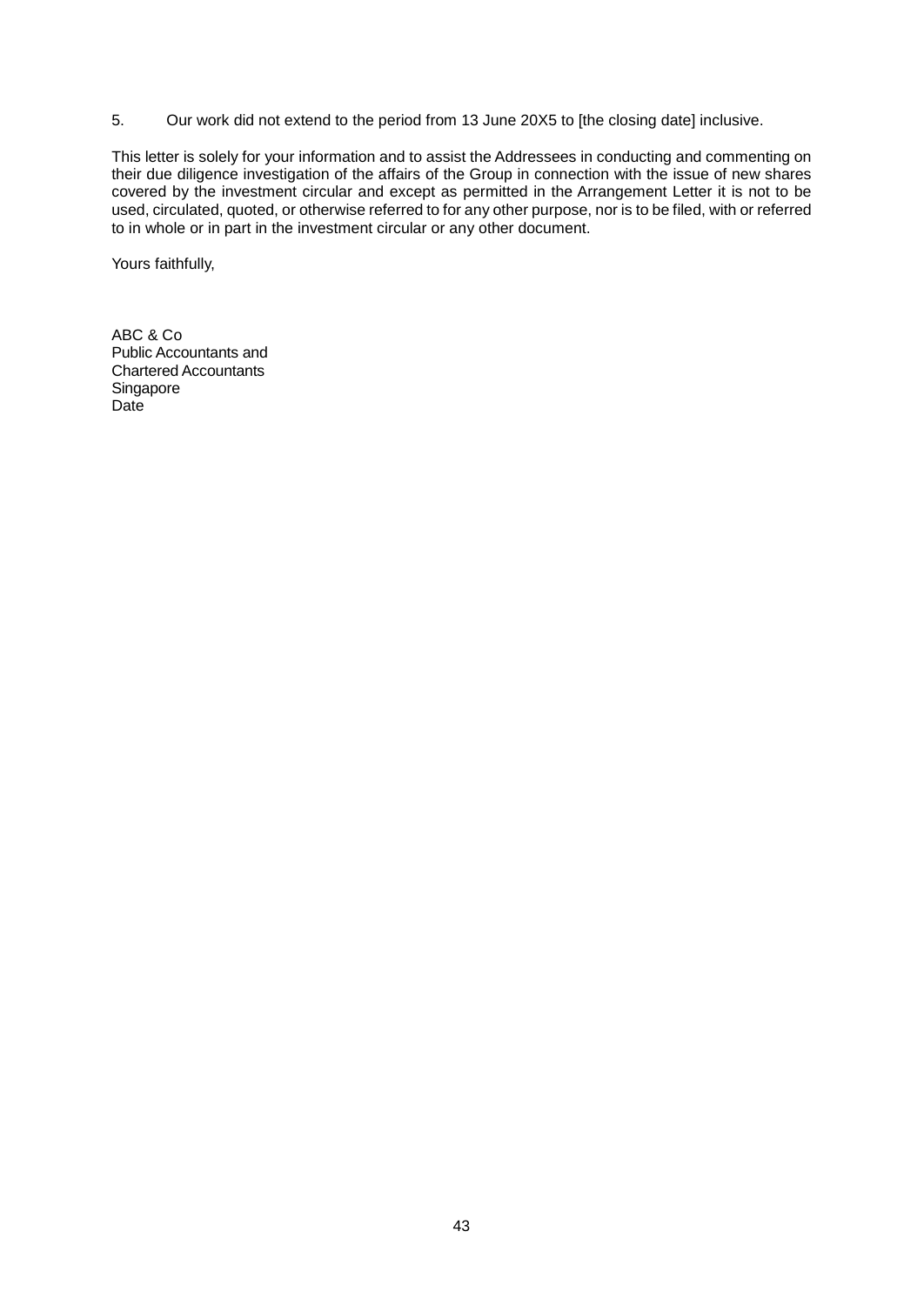# **Appendix 4**

# **Example Issuer's Representation Letter**

*The following example representation letter is provided for illustrative purposes only. It is intended to be used only as a guide to the possible form and content of a representation letter, and is not intended to suggest standard wording to be used in any particular set of circumstances.*

*Example 1 illustrates a representation letter on subsequent changes.*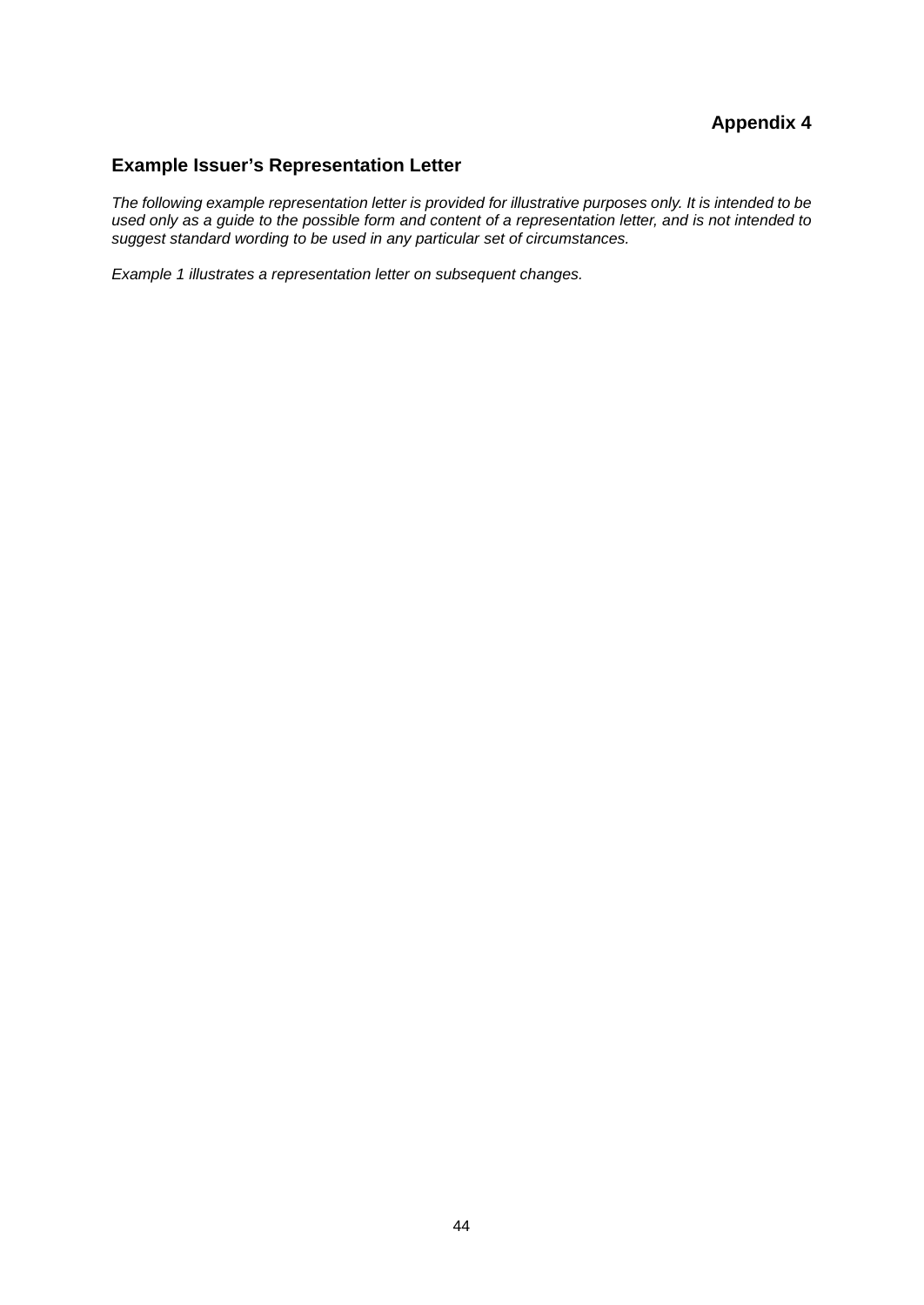#### *Example 1 – Issuer's Representation Letter on Subsequent Changes*

*Where a comfort letter/bring-down letter is provided on subsequent changes, the Issuer's representations in respect to matters covered in that letter should also be obtained.*

(letterhead of the Issuer)

**Date** 

To [Name of reporting auditors]

Dear Sirs

#### **Proposed Listing of XYZ Limited on the [Main Board/Catalist] of The Singapore Exchange Limited (the "Singapore Exchange")**

In connection with the proposed listing of XYZ Limited, we confirm to the best of our knowledge and belief that during the period from 31 December 20X4 to date, no events have occurred which have a material effect on the historical financial information or which should be disclosed in order to keep those information from being misleading $21,22$ .

With respect to the unaudited management accounts as at 30 April 20X5 and 20X4 and for the fourmonth periods ended 30 April 20X5 and 20X4, we confirm to the best of our knowledge and belief that:

- a. such management accounts were prepared in accordance with accounting policies and practices consistent in all material respects with those followed in the preparation of the historical financial information contained in the Investment Circular except as set forth in the Investment Circular;
- b. such management accounts present fairly the information purported to be shown thereby;
- c. no material adjustment of such management accounts is required and no adjustments other than those necessary for fair presentation of the results for those periods have been reflected therein.

Also to the best of our knowledge and belief, except in all instances for changes that the Investment Circular discloses have occurred or may occur:

- d. at 14 May 20X5 there has been no decrease in the issued share capital, net current assets or total current assets or increase in long-term debt or total current liabilities of the Group, as compared with amounts shown in the 31 December 20X4 balance sheet of the historical financial information;
- e. for the period 1 January 20X5 to 14 May 20X5 there has been no decrease, as compared with the corresponding period in the preceding year, in turnover, profit before taxation or increase in net interest expense or depreciation of fixed assets.

 $21$  $22$  Any exception should be spelled out in the letter

<sup>22</sup> Where the reporting auditors perform a review of interim financial information in order to provide negative assurance on subsequent changes, representations in respect of the interim financial information are also obtained. These representations are not illustrated in this example letter.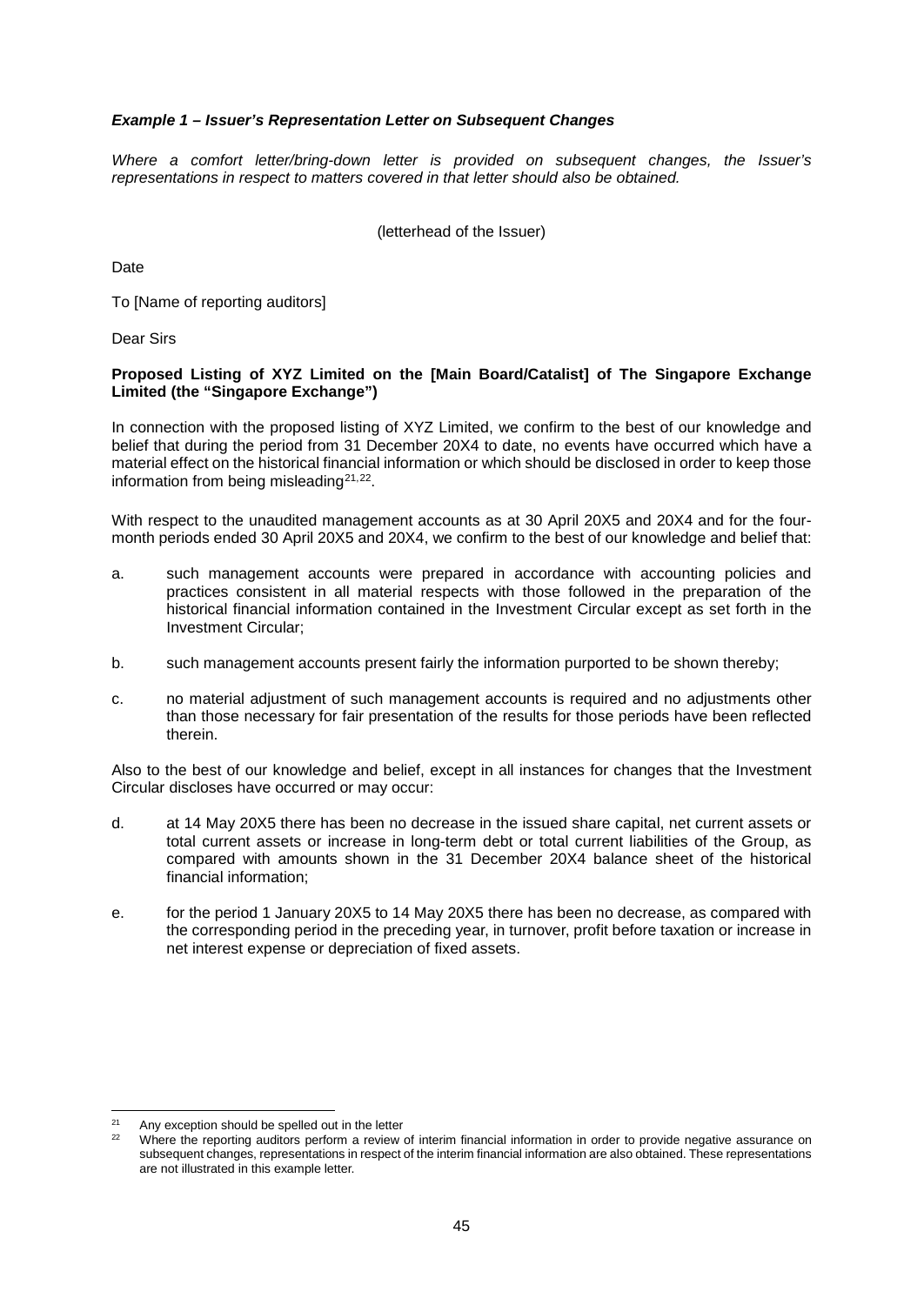Further, we confirm that:

- f. no audited financial statements of the Group are available as at any date or for any period subsequent to 31 December 20X4, and no management accounts are available as at any date or for any period subsequent to 30 April 20X5;
- g. the minutes of all meetings of the shareholders and the board of directors are entered up to 14 May 20X5 in the minute books, and no such meetings have been held since that date.

\_\_\_\_\_\_\_\_\_\_\_\_\_\_\_\_\_\_\_\_\_\_\_\_\_\_\_\_\_\_\_\_ \_\_\_\_\_\_\_\_\_\_\_\_\_\_\_\_\_\_\_\_\_\_\_\_\_\_\_\_\_\_\_\_

Yours faithfully

For and on behalf of XYZ Limited

[name] [name] Managing Director **Finance Director**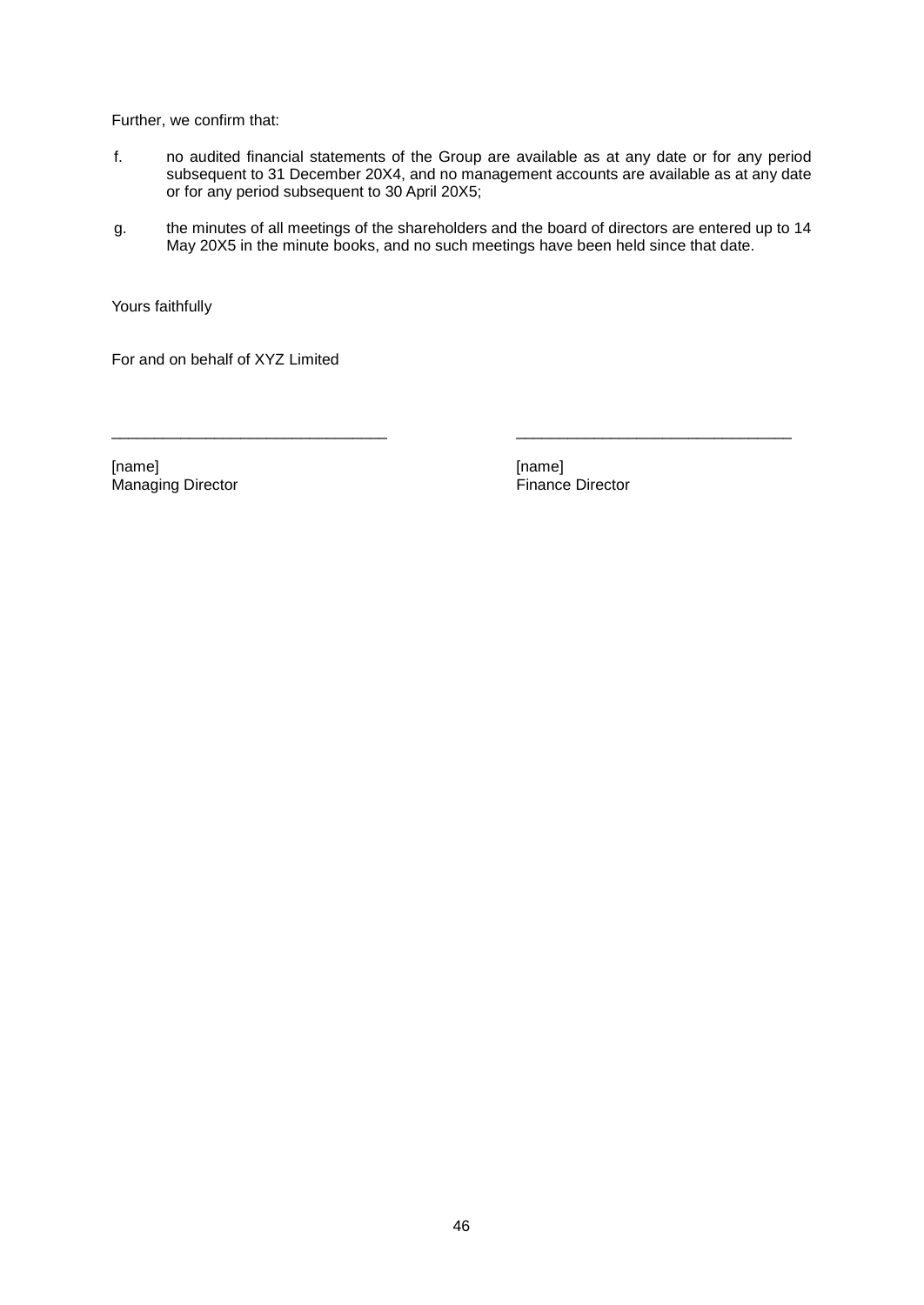## **Examples of Questions Commonly Asked in Due Diligence or Verification Meetings and Comments on the Reporting Auditor's Response**

*The following examples are to be read in conjunction with paragraphs 59 – 64 of AGS 11.*

*Usually, the reporting auditor's response to questions asked by the issue manager, sponsor, manager and/or underwriter in a due diligence or verification meeting can be brief. The comments on the questions cited below are more detailed than the responses that would usually be required, and are intended as general guidance about matters the reporting auditor would normally consider in determining a response. The comments are not intended as illustrations of the answer that would be appropriate in every situation.*

- *A. Questions the reporting auditor is usually able to answer (A1-A13)*
- *B. Questions to which the reporting auditor is unable to respond in the terms in which they are asked (B1-B5)*
- *C. Questions properly addressed to management (C1-C3)*

#### **A. Questions the reporting auditor is usually able to answer (A1-A13)**

Following are a number of questions to which the reporting auditor is usually able to respond, with comments as to the response that might be appropriate.

#### **Question A1 How long have you (or your firm) been the reporting auditor (or auditor) of the issuer?**

- Response considerations This question demands a factual answer.
- **Question A2 Describe the nature and scope of your examination of the issuer's historical financial information included in the investment circular. Were any limitations imposed upon the scope of your examination by management of the issuer or others?**
- Response considerations The reporting auditor would make it clear that the examination covered only the historical financial information for the dates and periods referred to in the auditor's report.

The scope of an examination is set out in the auditor's report:

- An examination is conducted in accordance with [Singapore Standard on Auditing 200 (SSA 200)], which requires that the reporting auditor plan and perform the examination to obtain reasonable assurance whether the historical financial information is free of material misstatement.
- An examination includes examining, on a test basis, evidence supporting the amounts and disclosures in the historical financial information.
- An examination also includes assessing the accounting policies used and significant estimates made by management.

In the normal case, the scope of the examination would enable the reporting auditor to express an opinion without reservation on the historical financial information. If there was any limitation imposed on the scope of the examination, the matter would be dealt with in the auditor's report.

The reporting auditor might be willing to describe the examination procedures performed on certain financial information elements in forming an opinion on the historical financial information as a whole; however, the reporting auditor would make it clear that no assurance is provided on these specific items beyond that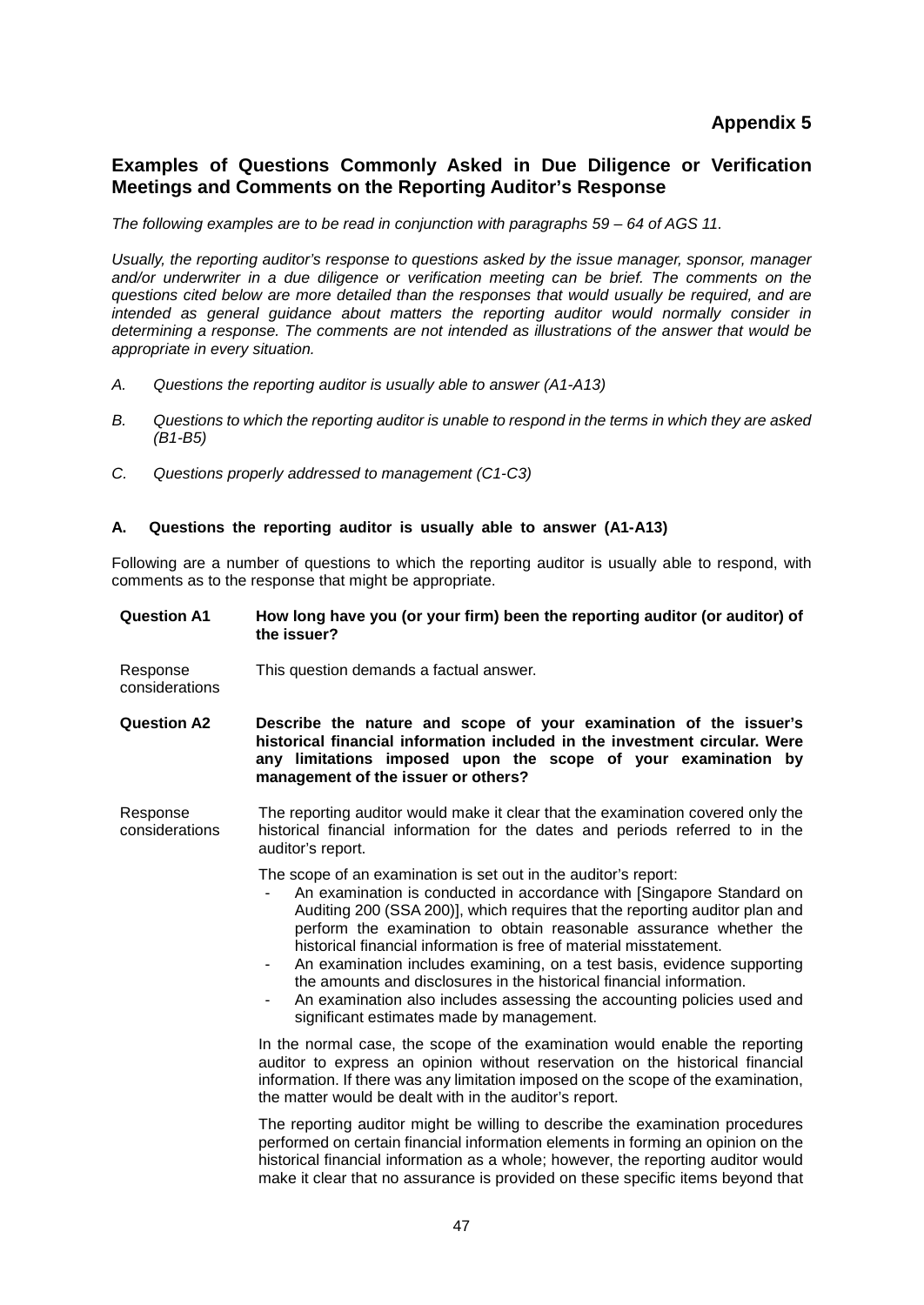conveyed by the historical financial information.

- **Question A3 Management has provided us with a list of pending litigation, commitments, contingent liabilities, guarantees, and any indebtedness or other off-balance sheet items (a list would be provided to the reporting auditor). In the course of your examination, did you discuss with management or otherwise identify any other items of the same type not included on this list that exceed (an amount provided by the issue manager, sponsor, manager and/or underwriter)?**
- Response considerations The reporting auditor could reply that, based on the procedures performed, including discussions with management, no other items of the types mentioned were identified, or discuss any such items that were so identified. The reporting auditor may wish to point out that reporting auditors must rely to a large extent on management, and sometimes on legal counsel, in identifying outstanding contingencies.

If the reporting auditor wishes to ensure that the issue manager, sponsor, manager and/or underwriter understand the procedures reporting auditors apply to contingencies, commitments and other such items, the procedures that are performed in gathering evidence to determine whether any such contingent items require accrual or disclosure in the historical financial information could be outlined, such as:

- review of the issuer's written summary of known and threatened claims;
- discussion with management of contingencies, commitments, and other obligations;
- discussion with the issuer's general counsel of all litigation and threatened litigation of which the issuer is aware, including litigation and claims or threatened claims covered by insurance;
- search for unrecorded liabilities by a review of disbursements subsequent to period-end and open invoices;
- receipt of written confirmation of obligations from third parties such as banks and lenders;
- receipt of written representations from management;
- review of events which have occurred between the date of the historical financial information and the date of the auditor's report; and
- review of accounting treatment and disclosure in the historical financial information.
- **Question A4 Management has informed us that it does not plan to change any of the significant accounting policies as set forth in note 1 to the historical financial information of the issuer. Has management informed you, or had any discussions with you, regarding any change in the accounting policies?**
- Response considerations The reporting auditor may properly respond to these questions. If the reporting auditor is aware of any recent or pending changes in accounting standards or regulatory requirements that would make a change in the issuer's accounting policies necessary or desirable in the future, attention would be drawn to such recommendations or requirements.
- **Question A5 Management has informed us that it does not plan to have any material potential write-downs in the current year. Has management informed you, or had any discussions with you, regarding any potential write-downs in connection with the examination of historical financial information?**
- Response considerations The reporting auditor may wish to convey to the issue manager, sponsor, manager and/or underwriter that reporting auditors and management usually have an ongoing dialogue with respect to potential future issues, and may choose to identify some of the accounting matters on which discussions have taken place.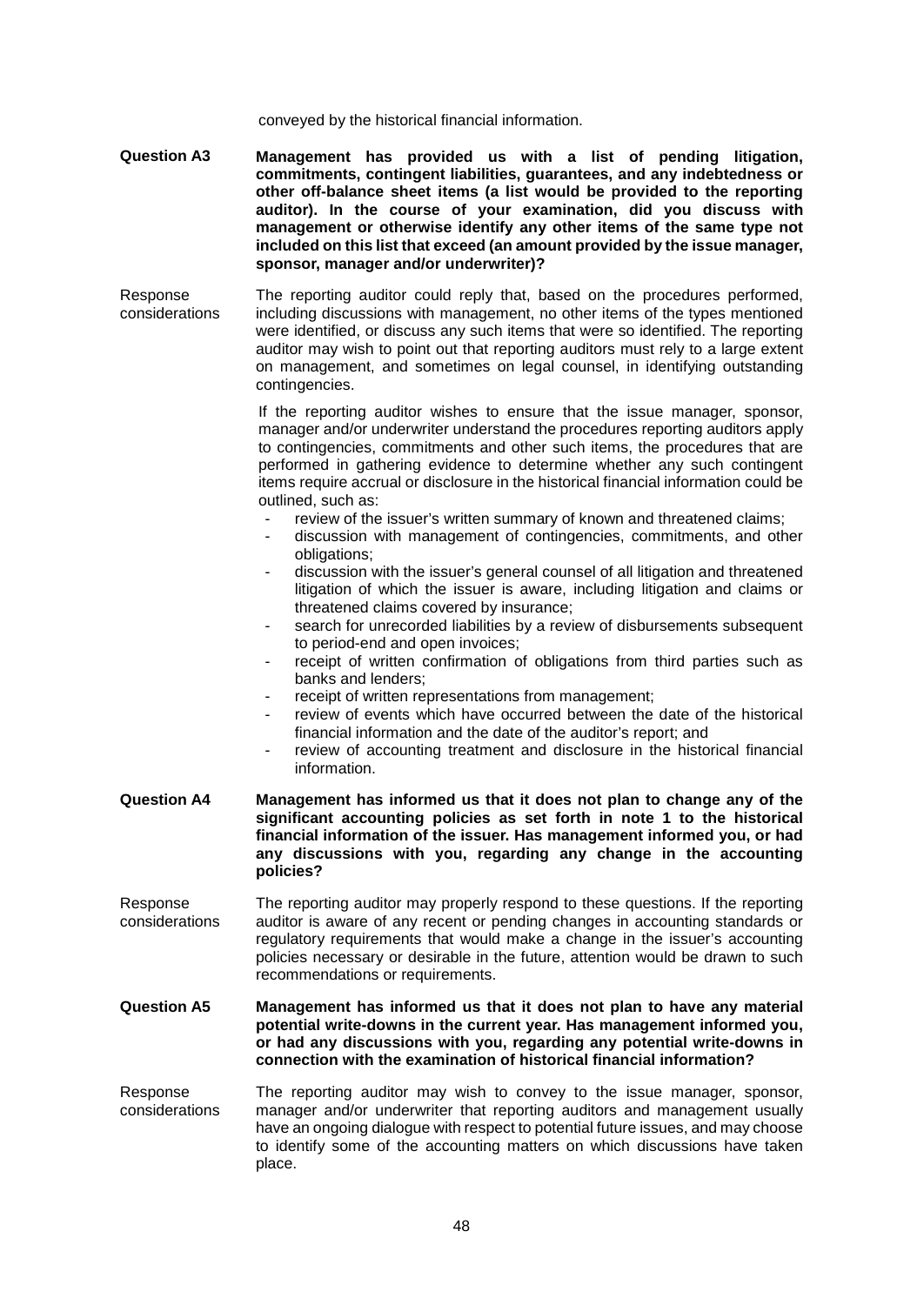The reporting auditor may also wish to refer the issue manager, sponsor, manager and/or underwriter to any measurement uncertainty disclosures in the historical financial information, in particular any disclosures regarding historical financial information items where there is a reasonable possibility that the recognized amount of the historical financial information item could change by a material amount in the near term.

**Question A6 Management has informed us that it is not aware of any facts that would give rise to any unusual items appearing in the issuer's historical financial information. Has management informed you, or had any discussions with you, regarding any such items?**

Response considerations The reporting auditor can answer this question without difficulty. However, unusual items do not have a precise meaning in accounting terms. To avoid misunderstanding, it is therefore important that the issue manager, sponsor, manager and/or underwriter define what is meant by "unusual" items.

#### **Question A7 How often do you meet with the issuer's audit committee or board of directors, and what are the procedures at and nature of such meetings?**

Response considerations The reporting auditor would describe the frequency of meetings with the audit committee and, if applicable, the board of directors.

> Meetings with the audit committee would generally encompass a review and approval by the committee of the reporting auditor's examination plan and discussion of accounting and financial presentation issues. The committee would generally meet to review the historical financial information and recommend its approval by the board of directors. The reporting auditor would indicate whether meetings of the committee were held at the request of the committee or the reporting auditor.

Meetings with the board are likely to be less common, and would generally be related to a special assignment undertaken by the reporting auditor, such as delivering a special report, or discussing financing alternatives.

**Question A8 Do you have full and open access to all materials which you consider necessary to enable you to perform your examination?**

Response considerations It would be expected that the reporting auditor would have full and open access to all necessary materials.

#### **Question A9 Discuss your relationship with the issuer's management. Have you had any disagreements with management that have not been resolved to your satisfaction?**

- Response considerations Generally the reporting auditor would be in a position to state that management was cooperative, and provided all of the information and explanations that the reporting auditor required. The reporting auditor may choose to point out that in the course of normal communications with the issuer, the reporting auditor frequently meets with management to discuss emerging accounting issues, and has always been able to resolve the issues with senior management satisfactorily. Otherwise, the reporting auditor would have included a reservation in the auditor's report.
- **Question A10 Have there been any significant weaknesses in internal control that you have identified during the course of your examination of the historical financial information that were communicated to the audit committee or management committee that, to the best of your knowledge, have not been acted upon by management?**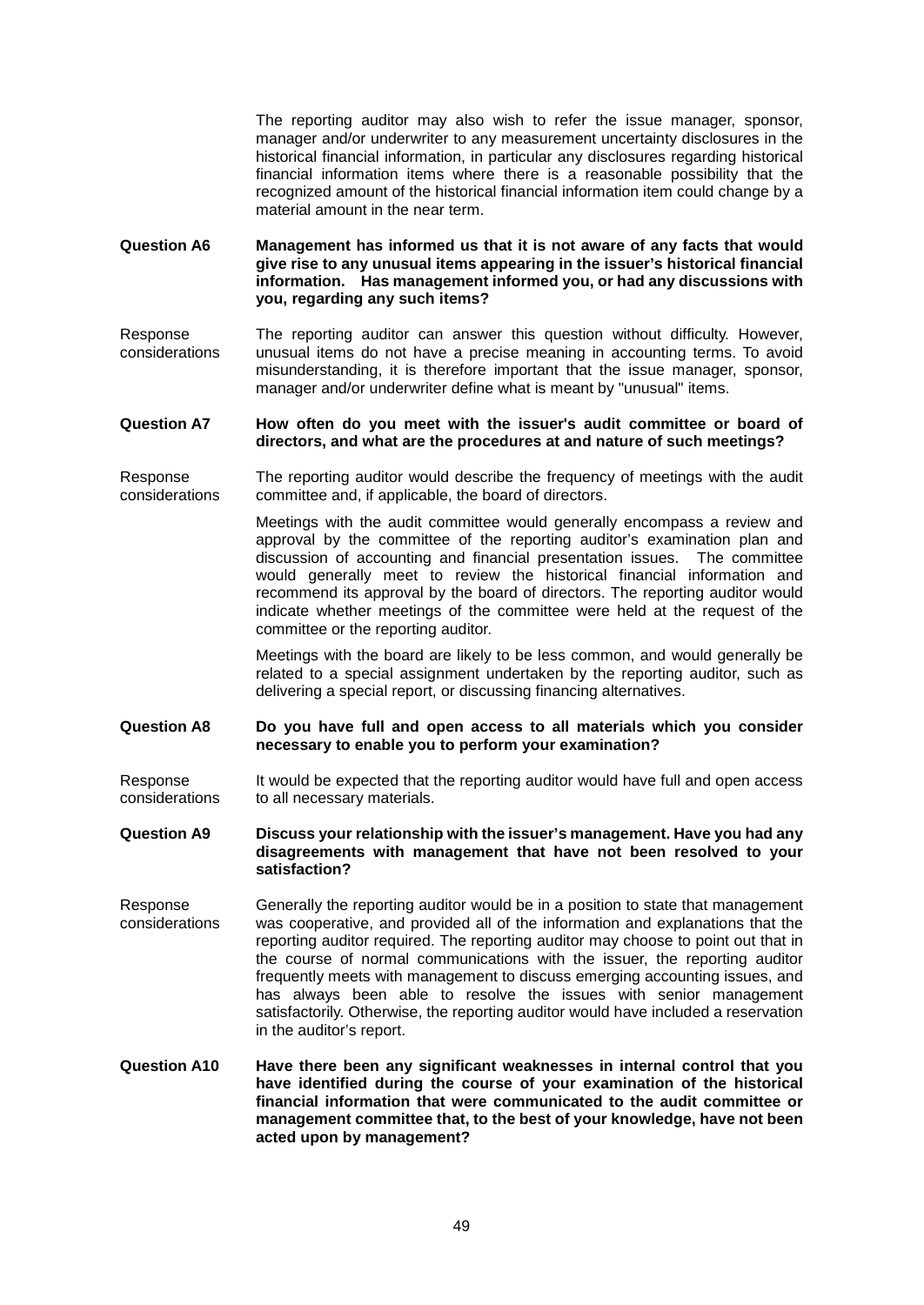Response considerations The reporting auditor would state whether or not significant weaknesses in internal control have been reported to the issuer, and might identify the areas of weakness. In the course of the engagement related to the investment circular, the reporting auditor will have updated knowledge of the internal controls, and may be in a position to comment on changes that have been effected since the time when the weaknesses were reported. However, the question of management's actions would properly be addressed to, and answered by, management. The reporting auditor is not normally in a position to comment on the effectiveness of any action that has been taken by management to address the internal control weaknesses that have been reported.

> In responding to this question, the reporting auditor may also wish to outline the limited nature of the review of internal controls in connection with the examination of the historical financial information, to ensure that there is no misunderstanding by the issue manager, sponsor, manager and/or underwriter of the nature and extent of the reporting auditor's review of internal controls and the type of weakness that the reporting auditor would consider to be "significant".

#### **Question A11 Other than as disclosed in the investment circular, are you aware of any related party transactions involving the issuer that require disclosure in the historical financial information under SFRS(I)s?**

Response considerations The reporting auditor will likely be able to answer this question in the negative, but should be concerned about any possible related party transactions subsequent to the most recent balance sheet date that would require financial statement disclosure in the track record period.

> If the reporting auditor wishes to be sure that the issue manager, sponsor, manager and/or underwriter understand the procedures reporting auditors apply to identify significant related party transactions, the procedures applied may be outlined, such as the following:

- preparation of a list of directors, officers and related entities, to be consulted by audit staff when they are reviewing the issuer's transactions;
- receipt of written representations from management regarding related party transactions; and
- review of material contracts entered into during the track record period.

The reporting auditor may also wish to highlight to the issue manager, sponsor, manager and/or underwriter that it is ultimately management's responsibility to identify related party transactions.

#### **Question A12 Please discuss the most significant areas of audit risk you have encountered in respect of the issuer and how you gained comfort in these areas.**

Response considerations The reporting auditor might identify the most critical audit areas and issues discussed with the audit committee in the years and periods covered by the historical financial information. However, it is important that the reporting auditor explains that the assessment of audit risk is concerned with the fairness of presentation of the historical financial information in accordance with generally accepted accounting principles, and should not be taken to provide comfort on individual elements within the historical financial information, or on the absence of other significant business risks which, because of their nature, were not considered by the reporting auditor to constitute areas of significant audit risk.

#### **Question A13 Is there anything of which you are aware that would inhibit your delivery, in accordance with relevant standards, and the terms of your engagement, of an unqualified report on the historical financial information, consent letters, and the comfort letter to the issue manager, sponsor, manager and/or underwriter?**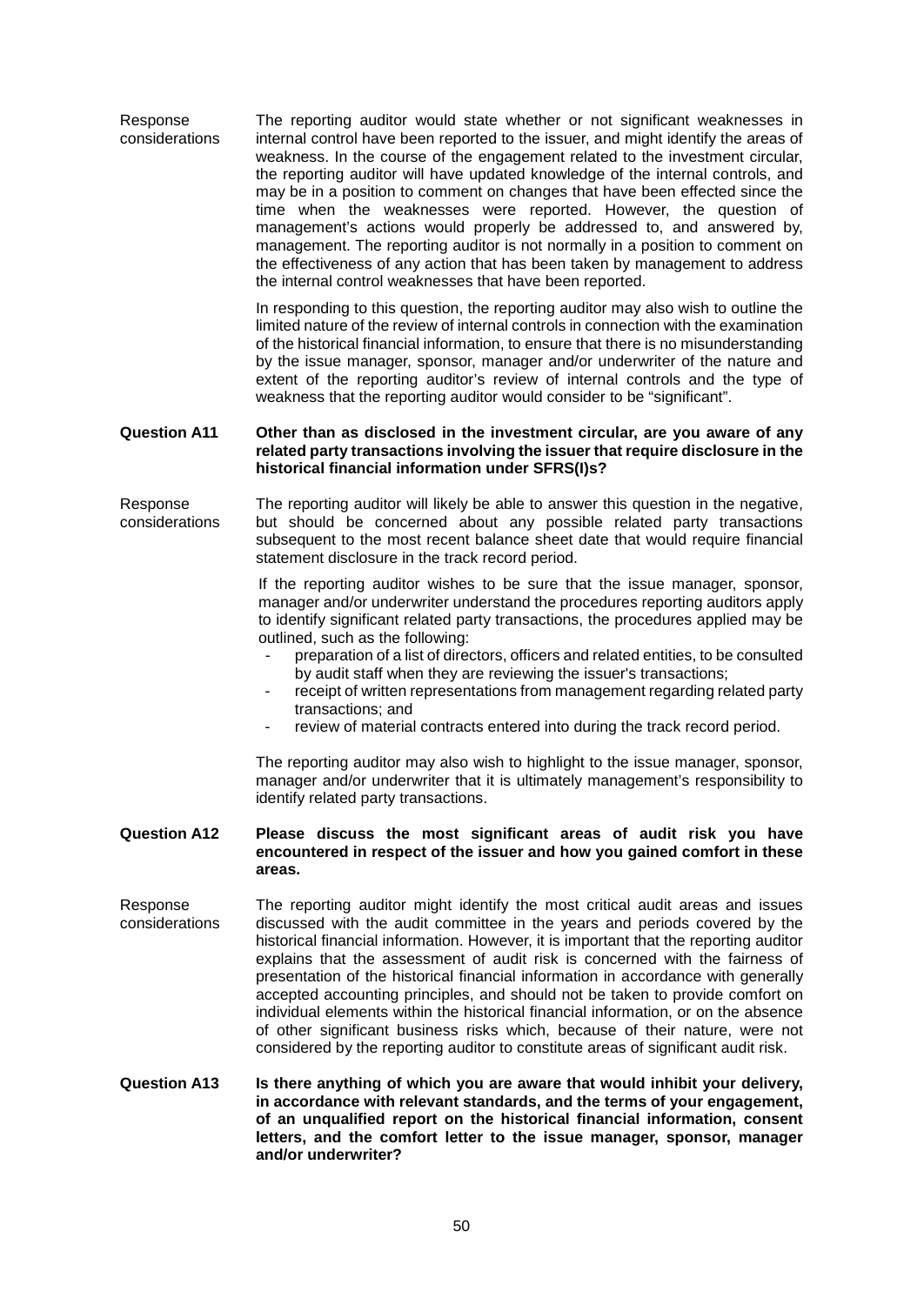Response considerations The reporting auditor would be careful to explain any development (such as a delay in the issuer's providing necessary information, or an unresolved problem regarding disclosure in the investment circular) which might delay the completion of the reporting auditor's work.

#### **B. Questions to which the reporting auditor is unable to respond in the terms in which they are asked (B1-B5)**

The issue manager, sponsor, manager and/or underwriter may ask questions to which the reporting auditor is unable to respond in the terms in which they are asked. In such circumstances, the reporting auditor may wish to respond by explaining the reasons why he or she is unable to provide the information requested. Some examples of these types of questions, together with a commentary on how the reporting auditor might respond to the question, are set out below.

#### **Question B1 Based on your reading of the investment circular, do you have any reason to believe that it is not fairly presented? (Or, Are you aware of any other matters that should be disclosed in the investment circular? Or, Are there any other questions that we should have asked in completing our due diligence investigation?)**

Response considerations There is no accepted standard by which the reporting auditor can judge whether an investment circular is fairly presented. Professional standards require that the reporting auditors read the investment circular with a view to assessing the overall impression given by the document, having regard to the purposes for which it has been prepared, as well as considering whether there are any inconsistencies between his or her report and the information in the rest of the document.

> These procedures would not necessarily disclose material misstatements or omissions in the information included in the investment circular. Accordingly, except for the historical financial information included in the investment circular, the reporting auditor is not in a position to make any representations as to completeness or adequacy of disclosures in the investment circular.

> The issue manager, sponsor, manager and/or underwriter apply many other considerations in forming an opinion as to what constitutes a fair presentation, but the reporting auditor has no way of knowing what would be of interest to the issue manager, sponsor, manager and/or underwriter. As well, a great deal of the information in an investment circular (and, perhaps, significant omissions) is outside of the knowledge of the reporting auditor.

#### **Question B2 Are you aware of any matters that may directly or indirectly affect the value of the securities offered under the investment circular?**

Response considerations The reporting auditor is not competent to express a view as to matters that may affect the value of securities. This subject is within the province of a securities dealer such as an underwriter.

#### **Question B3 Are provisions for losses (e.g., bad debts, inventory obsolescence) adequate?**

Response considerations An examination is designed to assess the presentation of the historical financial information as a whole, and not to provide assurance on individual financial information items. The reporting auditor determines materiality by reference to the historical financial information taken as a whole. The only appropriate answer to the question is that the reporting auditor would not have given an opinion without reservation if in the reporting auditor's opinion the historical financial information did not give a true and fair view. The reporting auditor may be willing to describe the examination procedures performed in order to conclude on the adequacy of loss provisions in the context of the examination of the historical financial information as a whole.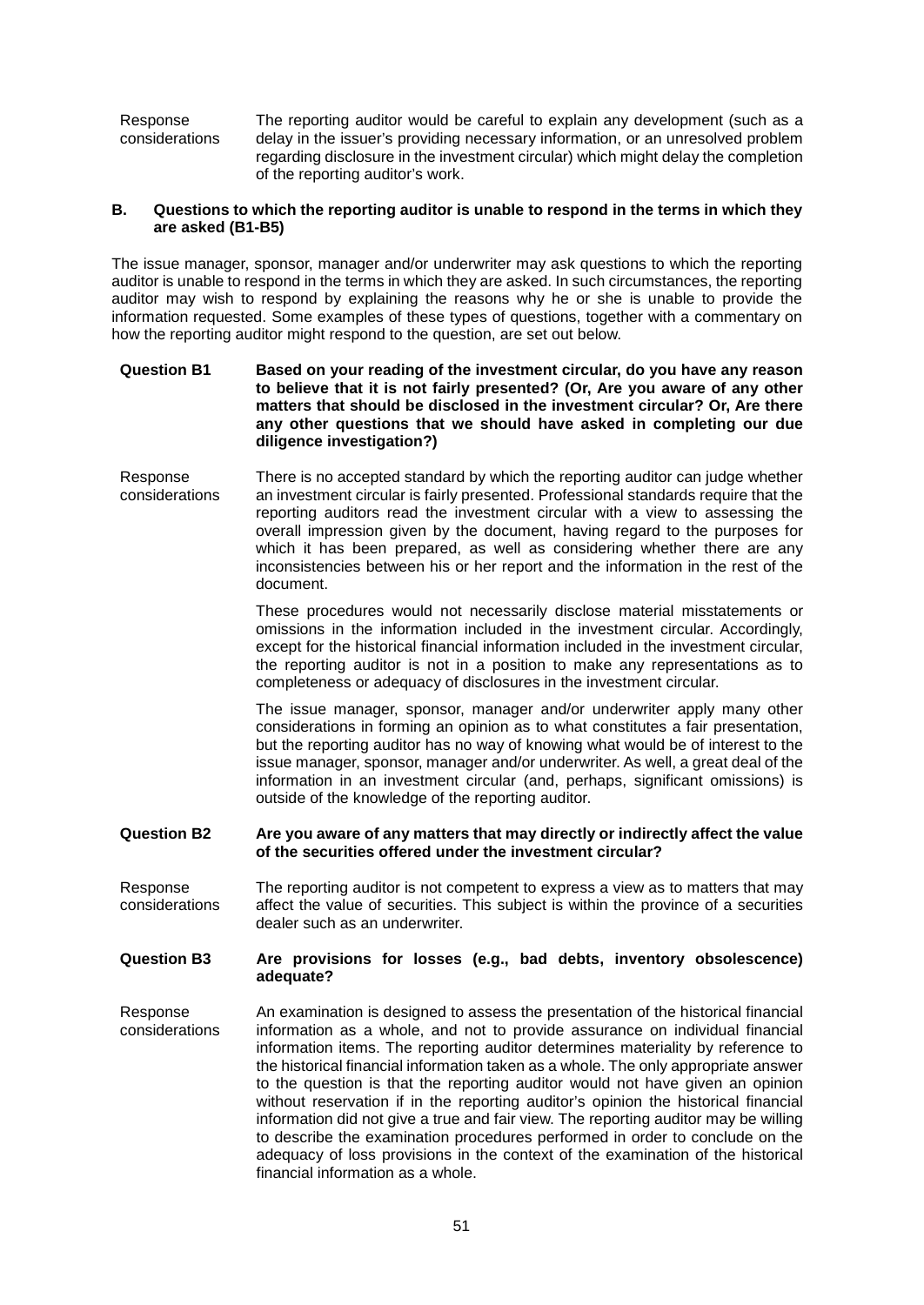- **Question B4 Are the accounting policies and methods used by the issuer appropriate? Please comment on the general fairness (adequacy) of the issuer's accounting policies and the presentation of its historical financial information. Are these accounting policies consistent with the majority of enterprises in the same business as the issuer? Would you describe the financial reporting policies of the issuer as conservative/liberal relative to other companies in the industry?**
- Response considerations Assuming that the reporting auditor has expressed an opinion without reservation on the issuer's historical financial information, it would ordinarily be possible to confirm that the accounting policies and methods used by the issuer are appropriate.

The reporting auditor would advise the issue manager, sponsor, manager and/or underwriter that management has the responsibility for the accurate recording of transactions and the preparation of historical financial information in accordance with generally accepted accounting principles. This responsibility includes the selection and application of accounting policies. An examination of the historical financial information does not relieve management of its responsibilities. The reporting auditor may make suggestions as to the form or content of the historical financial information, and ensure that the accounting principles and policies are in accordance with generally accepted accounting principles; however, the reporting auditor is not required to assess the preferability of an accounting principle or method when acceptable alternatives exist. The reporting auditor would also consider discussing the alternative accounting policies available under generally accepted accounting principles, generally, and in the issuer's industry.

From time to time, the reporting auditor may discuss with the audit committee the quality of various accounting policies, and express a view as to the relative merits of differing methods. The reporting auditor may wish to refer to these discussions. However, in dealing with a third party such as an issue manager, sponsor, manager and/or underwriter, the reporting auditor would be very cautious about answering any question about the relative conservatism of the issuer's accounting policies, as any answer is likely to be based on the reporting auditor's personal experience, and not on any generally accepted criteria.

#### **Question B5 What was the extent of your involvement in the preparation of the historical financial information and the other financial information in the investment circular?**

Response considerations The responsibility for the preparation of historical financial information, and also of investment circulars, rests with management of the entity. It is the reporting auditor's responsibility to perform an examination of the historical financial information prepared by management.

#### **C. Questions properly addressed to management (C1-C3)**

The issue manager, sponsor, manager and/or underwriter may ask questions that are properly addressed to management, rather than the reporting auditor.

#### **Question C1 Is the historical financial information for the periods contained in the investment circular of the issuer accurate in all material respects?**

Response considerations The reporting auditor would remind the issue manager, sponsor, manager and/or underwriter that the historical financial information is the responsibility of the issuer's management and that this question is best answered by management. The reporting auditor would explain that the responsibility as reporting auditor is to express an opinion on the historical financial information based on an examination. As noted in the auditor's report, it is the reporting auditor's opinion that the historical financial information included in the investment circular gives a true and fair view of the financial position of the company as at (dates) and the